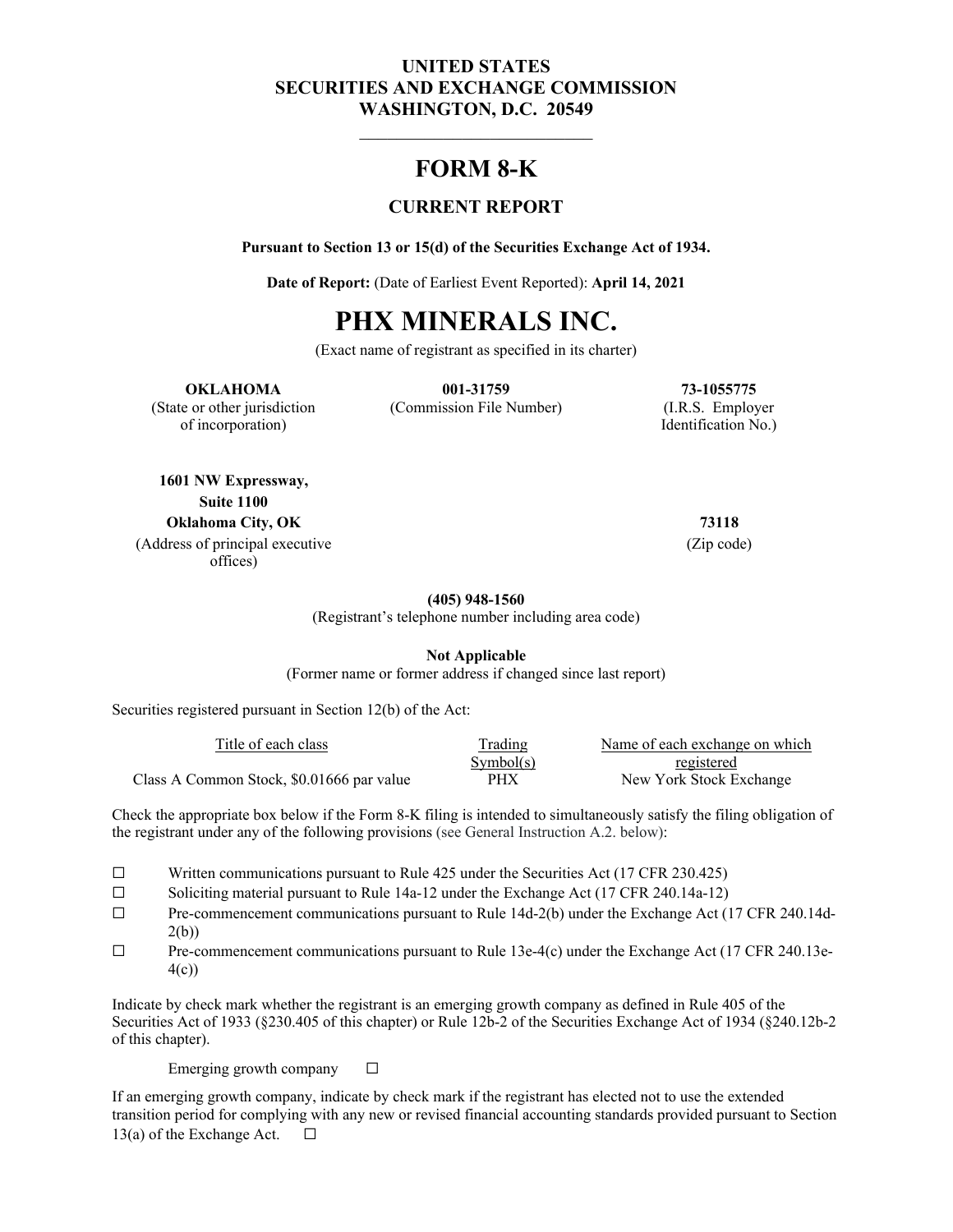#### **Item 1.01 Entry into a Material Definitive Agreement.**

On April 14, 2021, PHX Minerals Inc. (the "Company" or "Buyer") entered into a Purchase and Sale Agreement (the "Purchase Agreement") with Palmetto Investments Partners, LLC, Palmetto Investments Partners II, LLC and Crestwood Exploration Partners, LLC (the "Sellers") to acquire certain mineral and royalty assets primarily located in Stephens, Carter, and Garvin Counties, Oklahoma, for aggregate consideration of \$11,947,000, comprised of \$9,547,000 in cash and \$2,400,000 of common stock (the "Equity Consideration") of the Company. The acquisition includes mineral and royalty assets totaling approximately 2,698 net royalty acres and 2,018 net mineral acres in the SCOOP play. The purchase price under the Purchase Agreement is subject to customary adjustments, including adjustments based on due diligence. The closing of the acquisition is expected to occur in late April. The acquisition has an effective date of November 1, 2020.

The Purchase Agreement contains customary representations, warranties, covenants and indemnities by each of the applicable parties thereto. Pursuant to the Purchase Agreement, Buyer and Sellers agree that, upon closing, the Equity Consideration will be held in escrow to satisfy potential indemnification claims arising under the Purchase Agreement. The parties' obligations to close the acquisition is subject to certain closing conditions set forth in the Purchase Agreement. There can be no assurance that the conditions to closing the acquisition will be satisfied.

The Purchase Agreement includes registration rights relating to the Equity Consideration pursuant to which the Company agrees to register with the Securities and Exchange Commission the shares constituting the Equity Consideration. The Company agrees to file a resale registration statement and to use reasonable best efforts to cause such registration statement to be declared effective as promptly as possible after the filing thereof.

The above description of the material terms and conditions of the Purchase Agreement does not purport to be complete and is qualified in its entirety by reference to the full text of the Purchase Agreement, which is filed as Exhibit 10.1 hereto.

#### **Item 7.01 Regulation FD Disclosure.**

On April 15, 2021, the Company issued a press release announcing the Company's entry into the Purchase Agreement. A copy of the press release is attached as Exhibit 99.1 hereto and is incorporated herein by reference.

In accordance with General Instruction B.2 of Form 8-K, the information in Item 7.01 of this Current Report on Form 8-K, including the attached Exhibit 99.1 is being furnished pursuant to Item 7.01 and shall not be deemed to be "filed" for purposes of Section 18 of the Securities Exchange Act of 1934, as amended (the "Exchange Act"), or otherwise subject to the liabilities of that section, and shall not be deemed to be incorporated by reference into any of the Company's filings under the Securities Act of 1933, as amended, or the Exchange Act, whether made before or after the date hereof and regardless of any general incorporation language in such filings, except to the extent expressly set forth by specific reference in such a filing.

#### **Item 9.01 Financial Statements & Exhibits.**

#### *(d) Exhibits*

#### **Exhibit**

| --------- | <b>Description</b>                                                                              |
|-----------|-------------------------------------------------------------------------------------------------|
| No.       |                                                                                                 |
| $10.1*$   | Purchase and Sale Agreement dated April 14, 2021, by and among PHX Minerals Inc., as Buyer, and |
|           | Palmetto Investments Partners, LLC, Palmetto Investments Partners II, LLC and Crestwood         |
|           | <b>Exploration Partners, LLC, as Sellers.</b>                                                   |
| 99.1      | Press Release of PHX Minerals Inc. dated April 15, 2021.                                        |
| 104       | Cover Page Interactive Data File (embedded within the Inline XBRL document).                    |

\* The Purchase and Sale Agreement contains schedules and exhibits that have been omitted pursuant to Item 601(b) of Regulation S-K. The Company agrees to furnish a supplemental copy of any such omitted exhibit or schedule to the Securities and Exchange Commission upon request.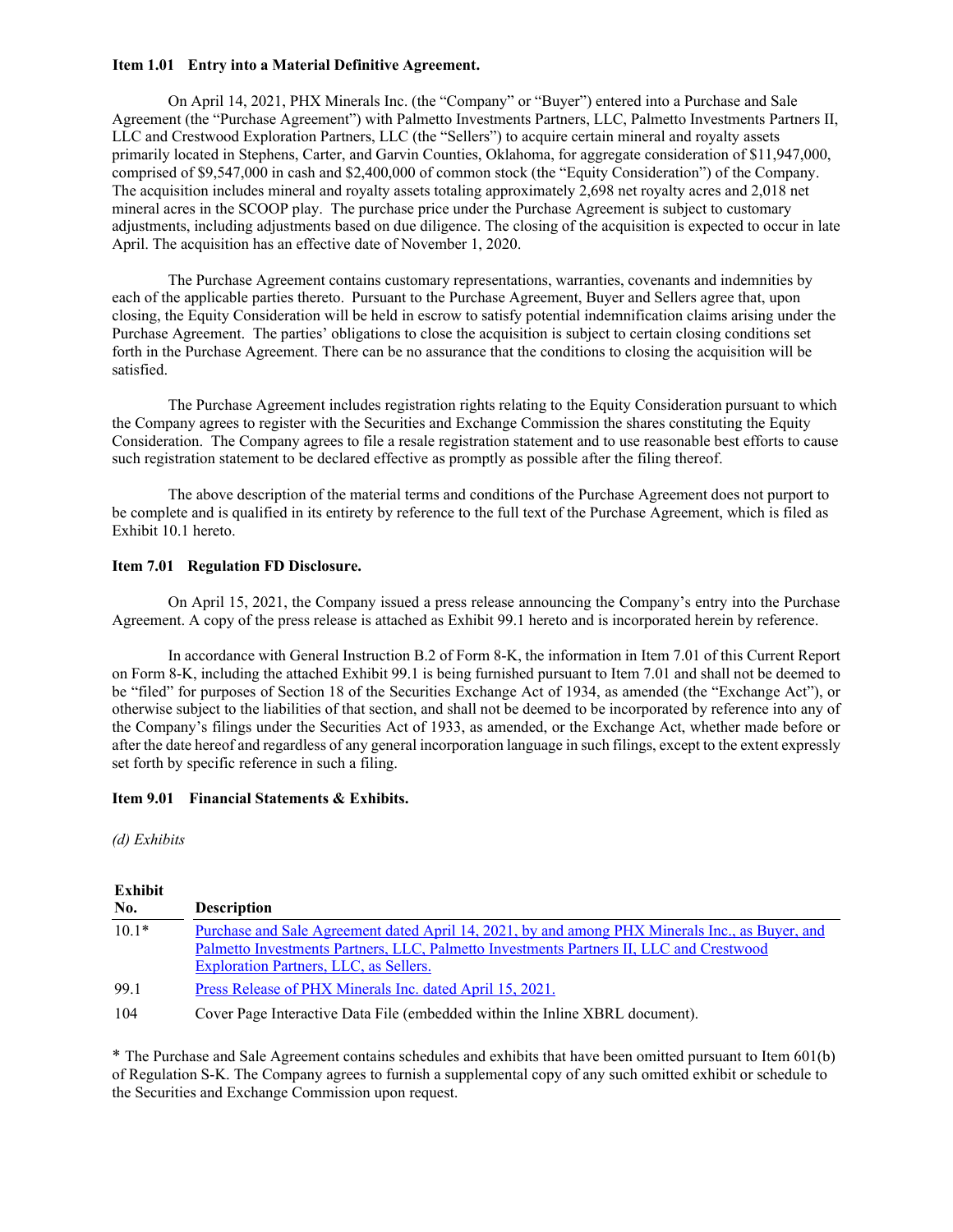#### **SIGNATURES**

 Pursuant to the requirements of the Securities Exchange Act of 1934, the registrant has duly caused this report to be signed on its behalf by the undersigned hereunto duly authorized.

#### **PHX MINERALS INC.**

By: /s/ Chad L. Stephens

 Chad L. Stephens Chief Executive Officer

DATE: April 15, 2021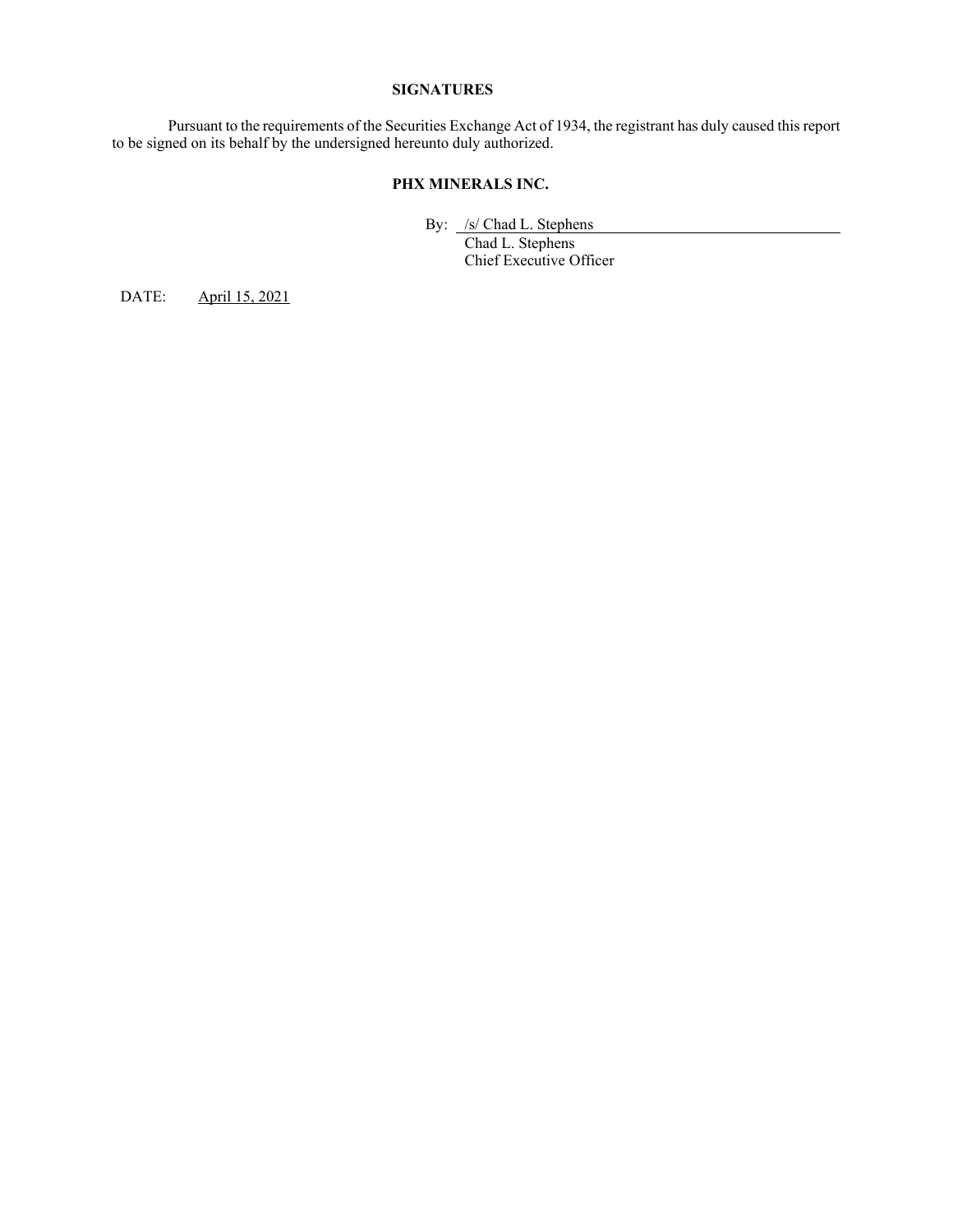## **PURCHASE AND SALE AGREEMENT**

## **BY AND BETWEEN**

## **PALMETTO INVESTMENT PARTNERS, LLC,**

## **PALMETTO INVESTMENT PARTNERS II, LLC,**

**AND** 

## **CRESTWOOD EXPLORATION PARTNERS, LLC,**

**(as Sellers)** 

**AND** 

### **PHX MINERALS INC.**

**(as Buyer)** 

**Dated as of: April 14, 2021**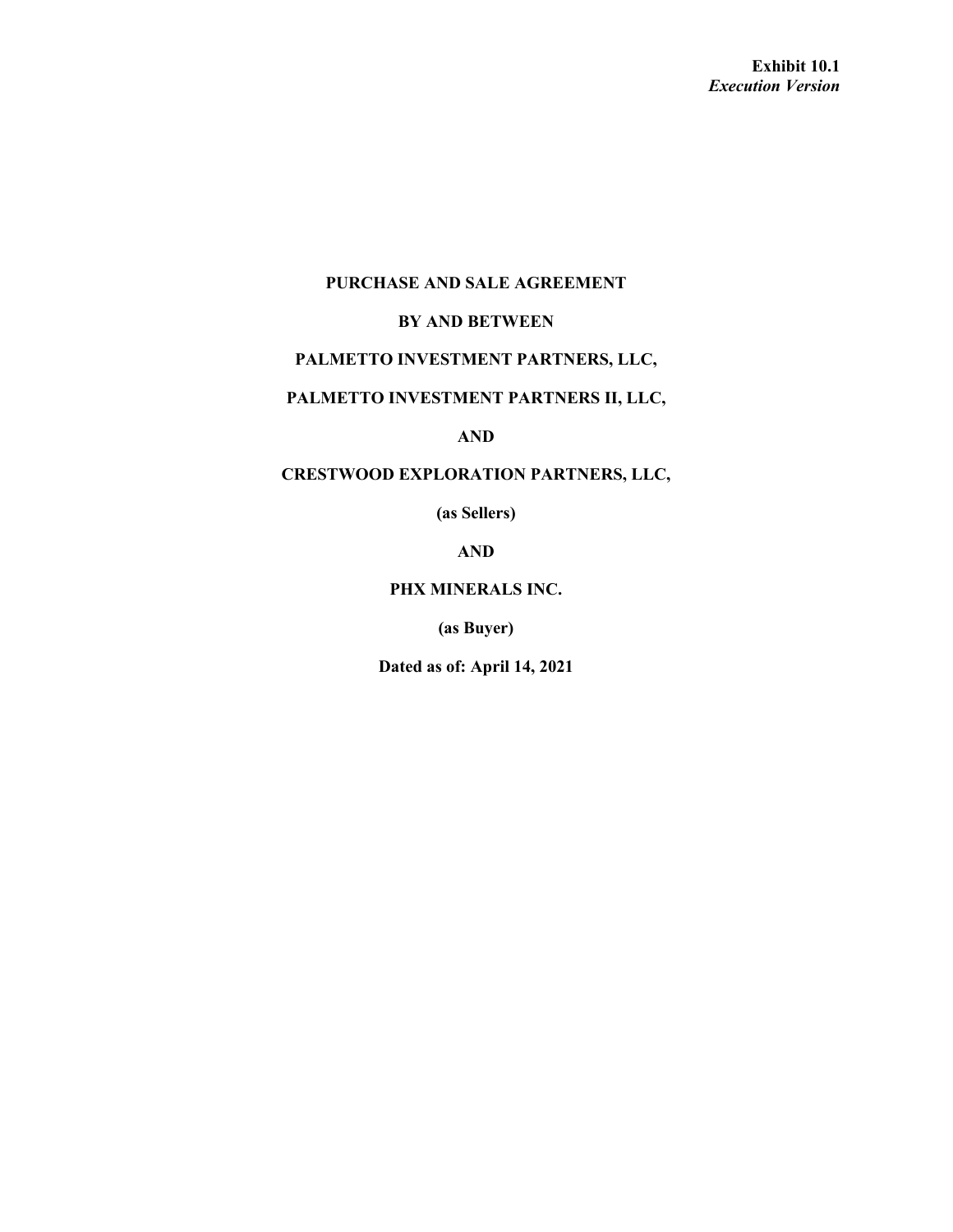## **TABLE OF CONTENTS**

|      | Article 1 PURCHASE AND SALE                                       | 5                |
|------|-------------------------------------------------------------------|------------------|
| 1.1  | Purchase and Sale.                                                | $\sqrt{5}$       |
| 1.2  | Effective Time.                                                   | 5                |
| 1.3  | <b>Excluded Assets.</b>                                           | $\sqrt{5}$       |
|      | Article 2 PURCHASE PRICE; REVENUES AND EXPENSES                   | 5                |
| 2.1  | Purchase Price.                                                   | 5                |
| 2.2  | Consideration.                                                    | 5                |
| 2.3  | Allocation of Purchase Price.                                     | 6                |
| 2.4  | Adjustments to the Purchase Price at Closing.                     | 6                |
| 2.5  | Adjustments to the Purchase Price Following Closing.              | $\boldsymbol{7}$ |
| 2.6  | Payment Method.                                                   | $\,8\,$          |
| 2.7  | Principles of Accounting.                                         | $\,8\,$          |
|      | Article 3 SCOPE OF DUE DILIGENCE AND TITLE DEFECTS                | $\,8\,$          |
| 3.1  | Scope of Due Diligence Review and Access.                         | $\,8\,$          |
| 3.2  | Title Defects and Purchase Price Adjustment.                      | 9                |
|      | Article 4 SELLERS' REPRESENTATIONS AND WARRANTIES                 | 14               |
| 4.1  | Organization.                                                     | 14               |
| 4.2  | Qualification.                                                    | 14               |
| 4.3  | Power; No Conflict.                                               | 14               |
| 4.4  | Authorization and Enforceability.                                 | 14               |
| 4.5  | Liability for Brokers' Fees.                                      | 15               |
| 4.6  | Foreign Person.                                                   | 15               |
| 4.7  | No Bankruptcy.                                                    | 15               |
| 4.8  | Litigation.                                                       | 15               |
| 4.9  | Taxes.                                                            | 15               |
| 4.10 | Consents; Preferential Rights; Non-Competes.                      | 15               |
| 4.11 | Contracts and Leases.                                             | 15               |
| 4.12 | Payment of Royalties; No Suspense Accounts; No Deferred Payments. | 16               |
| 4.13 | Environmental Matters.                                            | 16               |
| 4.14 | No Cost-Bearing Interests.                                        | 16               |
| 4.15 | Condemnation.                                                     | 16               |
| 4.16 | Investment Intent.                                                | 16               |
|      | Article 5 BUYER'S REPRESENTATIONS AND WARRANTIES                  | 17               |
| 5.1  | Organization.                                                     | 17               |
| 5.2  | Qualification.                                                    | 17               |
| 5.3  | Power.                                                            | 17               |
| 5.4  | Authorization and Enforceability.                                 | 17               |
| 5.5  | Liability for Brokers' Fees.                                      | 18               |
| 5.6  | Litigation.                                                       | 18               |
| 5.7  | Knowledgeable Investor.                                           | 18               |
| 5.8  | No Bankruptcy.                                                    | 18               |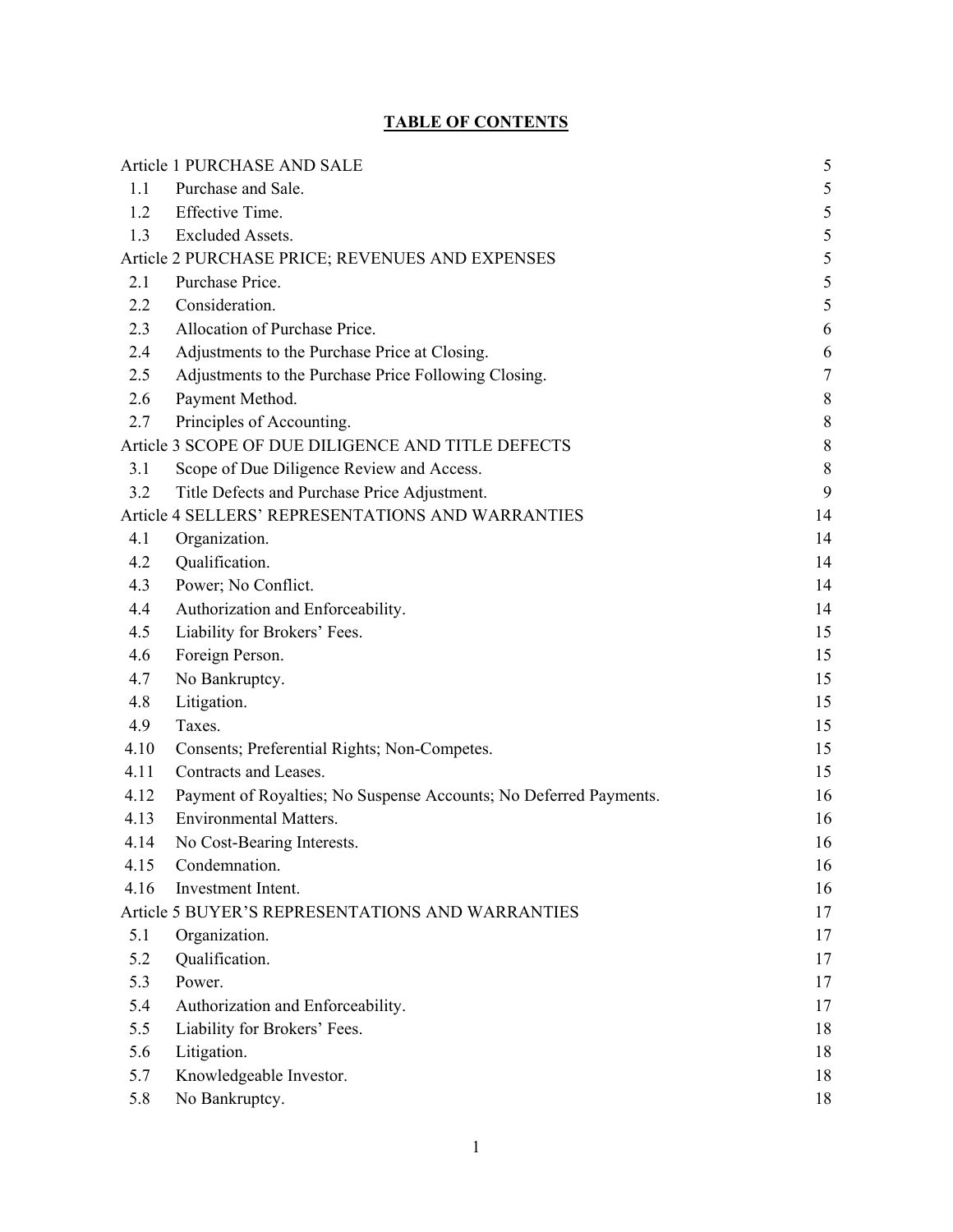| 5.9   | Capitalization.                                        | 18 |
|-------|--------------------------------------------------------|----|
| 5.10  | Valid Issuance.                                        | 18 |
| 5.11  | Investment Company.                                    | 19 |
| 5.12  | Buyer Reports; Financial Statements.                   | 19 |
| 5.13  | Private Placement.                                     | 19 |
| 5.14  | Listing Exchange.                                      | 19 |
|       | Article 6 COVENANTS                                    | 19 |
| 6.1   | Pre-Closing Covenants.                                 | 19 |
| 6.2   | Reasonable Efforts.                                    | 20 |
| 6.3   | Amendment of Disclosure Schedules.                     | 20 |
| 6.4   | Limitations on Representations and Warranties.         | 20 |
| 6.5   | Post-Closing Obligations.                              | 21 |
| 6.6   | Exclusivity.                                           | 22 |
| 6.7   | Listing.                                               | 22 |
| 6.8   | Registration Rights.                                   | 22 |
| 6.9   | Escrow                                                 | 25 |
|       | <b>Article 7 TAX MATTERS</b>                           | 25 |
| 7.1   | Transfer Taxes.                                        | 25 |
| 7.2   | Asset Taxes.                                           | 25 |
| 7.3   | Tax Allocation.                                        | 26 |
| 7.4   | Refunds of Taxes.                                      | 26 |
| 7.5   | Cooperation.                                           | 26 |
|       | Article 8 CONDITIONS PRECEDENT AND TERMINATION         | 26 |
| 8.1   | Conditions to Obligations of Sellers.                  | 27 |
| 8.2   | Conditions to Obligations of Buyer.                    | 27 |
| 8.3   | Frustration of Closing Conditions.                     | 28 |
| 8.4   | Termination.                                           | 28 |
| 8.5   | Effect of Termination and Remedies.                    | 29 |
|       | Article 9 CLOSING                                      | 29 |
| 9.1   | Date and Place of Closing.                             | 29 |
| 9.2   | Closing Obligations.                                   | 30 |
|       | Article 10 ASSUMPTION AND RETENTION OF OBLIGATIONS AND |    |
|       | INDEMNIFICATION; DISCLAIMERS                           | 30 |
| 10.1  | Buyer's Assumption of Liabilities and Obligations.     | 31 |
| 10.2  | Indemnification.                                       | 31 |
| 10.3  | Survival of Warranties, Representations and Covenants. | 32 |
| 10.4  | Reservation as to Non-Parties.                         | 33 |
| 10.5  | Acceptance of Title Condition.                         | 33 |
| 10.6  | Express Negligence Rule.                               | 33 |
| 10.7  | Waiver of Certain Damages.                             | 33 |
| 10.8  | Determination of Losses.                               | 34 |
| 10.9  | Notice and Defense.                                    | 34 |
| 10.10 | Indemnity Holdback.                                    | 34 |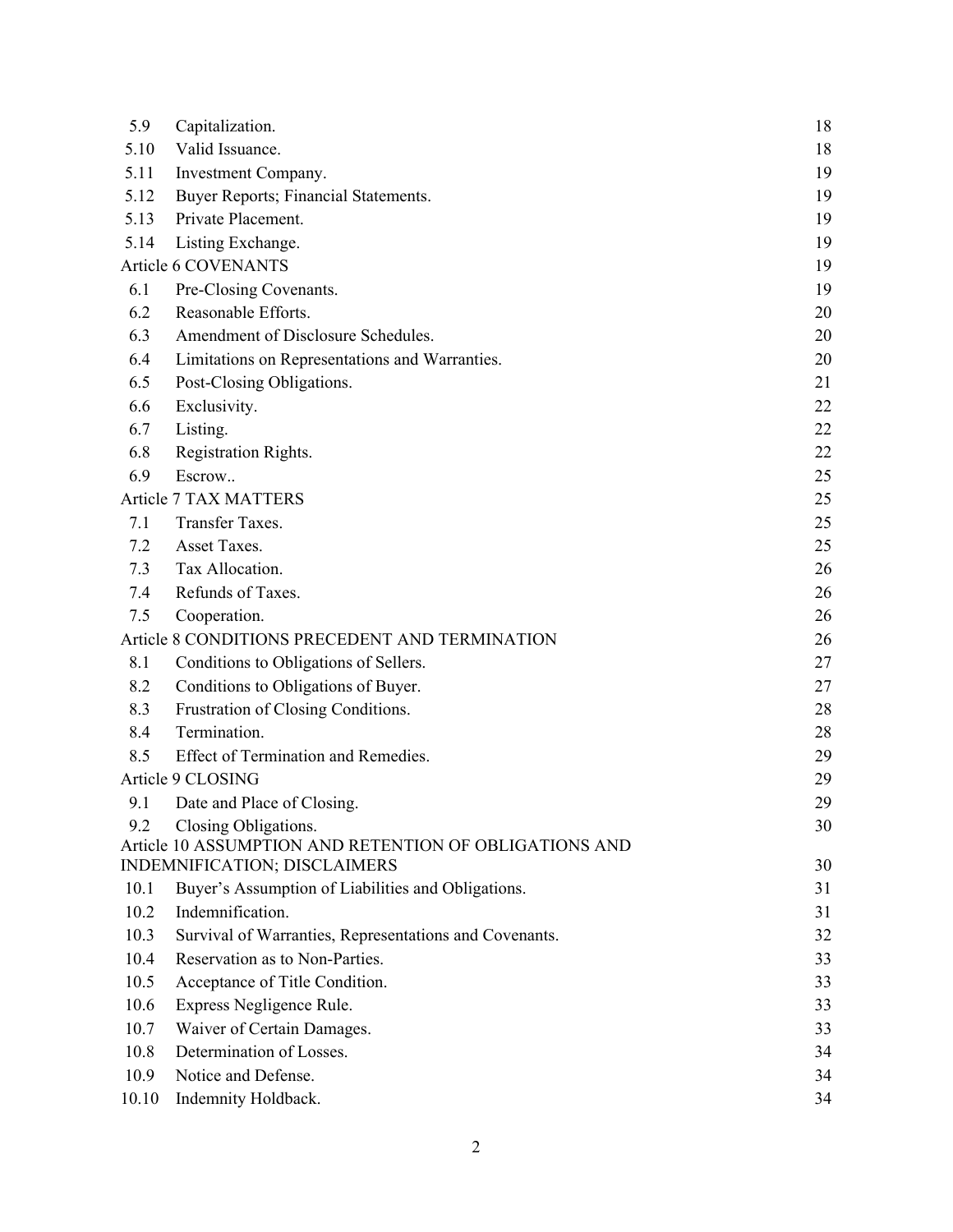|       | Article 11 MISCELLANEOUS                                              | 36 |
|-------|-----------------------------------------------------------------------|----|
| 11.1  | Expenses.                                                             | 36 |
| 11.2  | Notices.                                                              | 36 |
| 11.3  | Governing Law; Jurisdiction; Venue: Jury Waiver; Binding Arbitration. | 37 |
| 11.4  | Further Assurances.                                                   | 38 |
| 11.5  | Amendments: Waivers.                                                  | 38 |
| 11.6  | Assignment.                                                           | 38 |
| 11.7  | Counterparts/Fax Signatures.                                          | 39 |
| 11.8  | Construction.                                                         | 39 |
| 11.9  | Entire Agreement.                                                     | 39 |
| 11.10 | Successors and Permitted Assigns.                                     | 39 |
| 11.11 | Parties in Interest.                                                  | 39 |
| 11.12 | Severability.                                                         | 39 |
| 11.13 | Joint Preparation.                                                    | 40 |
| 11.14 | Publicity.                                                            | 40 |
| 11.15 | Disclosure Schedules.                                                 | 40 |
| 11.16 | Specific Performance.                                                 | 40 |
| 11.17 | Confidentiality.                                                      | 40 |
| 11.18 | No Recourse.                                                          | 41 |

## ANNEX – DEFINED TERMS A

List of Exhibits

| Exhibit A-1 | Tracts and Allocated Values               |
|-------------|-------------------------------------------|
| Exhibit A-2 | Wells and Allocated Value                 |
| Exhibit B   | Selling Stockholders Questionnaire        |
| Exhibit C   | Form of Conveyance                        |
| Exhibit D   | Form of Certificate of Non-Foreign Status |
| Exhibit E   | Form of Lock-Up Agreement                 |
| Exhibit F   | Leases                                    |

List of Disclosure Schedules

| Section 4.8      | Litigation                                          |
|------------------|-----------------------------------------------------|
| Section 4.9      | <b>Taxes</b>                                        |
| Section 4.11     | Contracts                                           |
| Section 4.13     | <b>Environmental Matters</b>                        |
| Section 4.14     | No Cost-Bearing Interests                           |
| Section 5.9      | Capitalization                                      |
| Section $9.2(f)$ | Persons Issued Shares Pursuant to Lock-Up Agreement |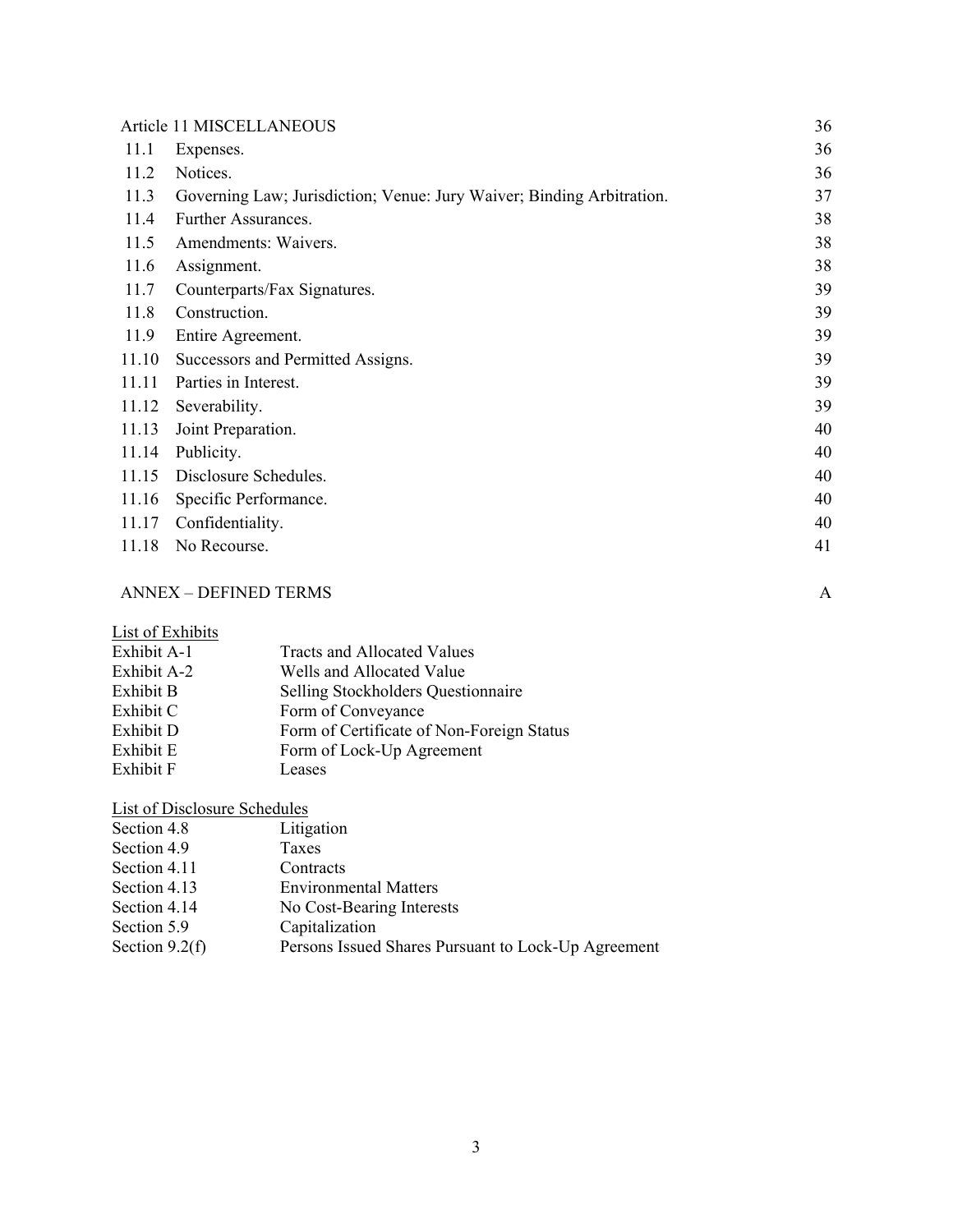#### **PURCHASE AND SALE AGREEMENT**

This Purchase and Sale Agreement (the "*Agreement*") is dated as of the 14th day of April, 2021 (the "*Execution Date*"), and is by and among **Palmetto Investment Partners, LLC (**"*Palmetto I*"), **Palmetto Investment Partners II, LLC** ("*Palmetto II*"), and **Crestwood Exploration Partners, LLC**  ("*Crestwood*", each of Crestwood, Palmetto I and Palmetto II, a "*Seller*," and collectively, the "*Sellers*"), each a Delaware limited liability company, with each having its address at 3811 Turtle Creek Blvd., Suite 1100, Dallas, Texas 75219, and **PHX Minerals Inc.**, an Oklahoma corporation ("*Buyer*"), whose address is 1601 NW Expressway, Valliance Bank Tower, Suite 1100, Oklahoma City, Oklahoma 73118. Sellers and Buyer are each individually referred to in this Agreement as a "*Party*" and collectively as the "*Parties*".

#### **RECITALS**

WHEREAS, Sellers own certain rights, title and interests in and to certain mineral interests, royalty interests and overriding royalty interests in the oil, gas, and other minerals underlying certain lands located in Grady, Canadian, Garvin, Murray, Carter and Stephens Counties, Oklahoma, and

WHEREAS, Sellers desire to sell such rights, title and interests to Buyer, and Buyer desires to purchase such rights, titles and interests from Sellers on the terms and subject to the conditions set forth in this Agreement.

NOW THEREFORE, in consideration of the mutual promises, representations, warranties, covenants and agreements contained in this Agreement and other good and valuable consideration, the receipt and sufficiency of which are hereby acknowledged, Buyer and Sellers hereby agree as follows:

#### Article 1 PURCHASE AND SALE

1.1 Purchase and Sale. Subject to the terms and conditions of this Agreement, at the Closing, Buyer agrees to purchase from each Seller, and each Seller agrees to sell, assign, transfer, convey and deliver to Buyer, all of such Seller's right, title and interest in and to the Assets for the consideration specified in Article 2.

1.2 Effective Time. If the Closing occurs, the purchase and sale of the Assets shall be effective as of November 1, 2020, at 7:00 a.m. Central Time (the "*Effective Time*").

1.3 Excluded Assets. Notwithstanding any other provision of this Agreement to the contrary, the Assets to be conveyed and assigned under this Agreement do not include the Excluded Assets, all of which are reserved by Sellers.

#### Article 2

#### PURCHASE PRICE; REVENUES AND EXPENSES

2.1 Purchase Price. Subject to the adjustments set forth below and the other terms and conditions of this Agreement, the total consideration for the purchase, sale and conveyance of the Assets to be paid by Buyer to Sellers is Eleven Million Nine Hundred Forty Seven Thousand Dollars (\$11,947,000.00) (the *"Purchase Price*"), comprised of cash and shares of Common Stock as further described in Section 2.2.

2.2 Consideration. Sellers agree to accept as a credit towards the Purchase Price, shares of Class A Common Stock, par value \$0.016666, of Buyer (the "*Common Stock*") with an equivalent aggregate value of Two Million Four Hundred Thousand Dollars (\$2,400,000) (the "*Shares*"). Buyer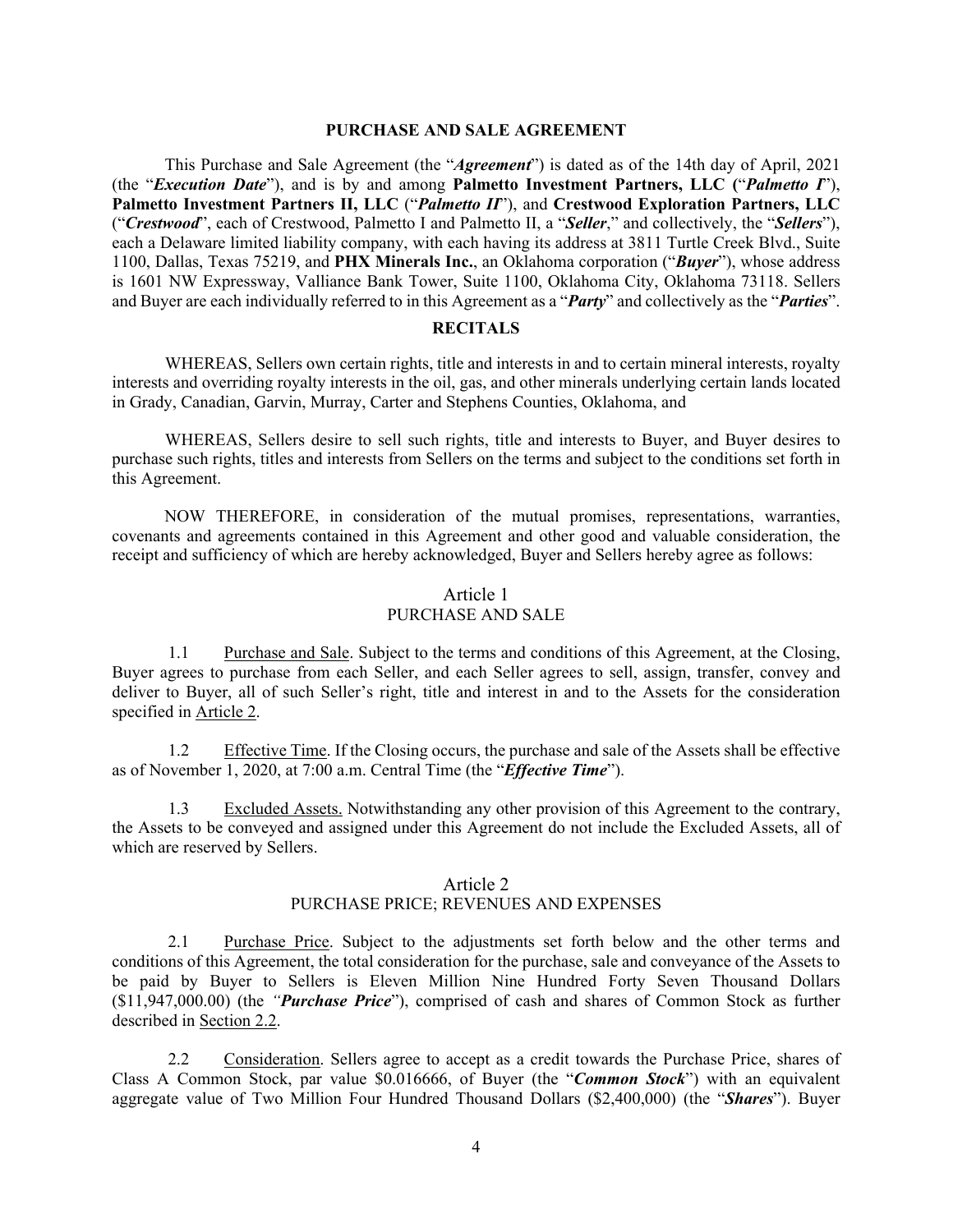intends to complete an offering of Common Stock on or about April 19, 2021 in the amount of approximately Twelve Million Four Hundred Thousand Dollars (\$12,400,000.00) (the "*Offering*"), and the Shares shall be valued at the same price-per-share as the Common Stock issued in the Offering. The Shares received by Sellers shall be subject to the same terms and conditions of the subscribers for the Offering. The number of Shares shall not be adjusted in the event of any Purchase Price adjustment described in Section 2.4. The remainder of the Purchase Price (after accounting for the credit received by Buyer for the Shares and any Purchase Price adjustments pursuant to this Agreement) shall be paid for in cash by Buyer (the "*Cash*").

2.3 Allocation of Purchase Price. The unadjusted Purchase Price shall be allocated among (i) each tract of Land identified on Exhibit A-1 (each, a "*Tract*")*,* with each such Tract having the "*Allocated Value*" set forth for such Tract on Exhibit A-1 and (ii) each Well identified on Exhibit A-2, with each Well having the "*Allocated Value*" set forth for such Well on Exhibit A-2.

#### 2.4 Adjustments to the Purchase Price at Closing.

(a) At Closing, without limiting Section 2.5, the Cash portion of the Purchase Price will be adjusted in accordance with this Section 2.4. No later than three (3) Business Days prior to the Closing Date, Sellers will in good faith prepare (as a reasonable and prudent Person) and provide to Buyer a preliminary settlement statement (the "*Preliminary Settlement Statement*") identifying all adjustments to the Purchase Price, without duplication, known by Sellers to be made at Closing, in accordance with this Agreement and as of the time of the preparation of the Preliminary Settlement Statement (including reasonable estimates of any such amounts where actual amounts are not available). After the delivery of the Preliminary Settlement Statement to Buyer and prior to the Closing, Sellers shall consult in good faith with Buyer regarding any reasonable changes to the Preliminary Settlement Statement proposed by Buyer prior to the Closing. Without limiting Section 2.5, the Preliminary Settlement Statement, as agreed upon in writing by Sellers and Buyer, will be used to adjust the Purchase Price at Closing; provided, however, that if Sellers and Buyer cannot agree in writing on the Preliminary Settlement Statement prior to Closing, then the Preliminary Settlement Statement proposed by Sellers, taking into account any adjustments thereto agreed to by the Parties, will be used to adjust the Purchase Price at Closing. Sellers and Buyer acknowledge that some items in the Preliminary Settlement Statement may be estimates or otherwise subject to change in the Final Settlement Statement.

(b) The Purchase Price will be increased (without duplication) by the following:

(i) the amount of any proceeds (including any lease bonuses, royalties and other proceeds) received by Buyer (and not otherwise paid or remitted to any Seller) to the extent attributable to (x) any of the Assets and (y) the time period before the Effective Time;

(ii) subject to Section 3.2, the Title Credit Amount of any Title Credit (if applicable);

(iii) the amount of all Asset Taxes allocable to Buyer pursuant to Article 7 but paid or otherwise economically borne by Sellers; and

(iv) as otherwise agreed in writing by the Parties.

(c) The Purchase Price will be decreased (without duplication) by the following: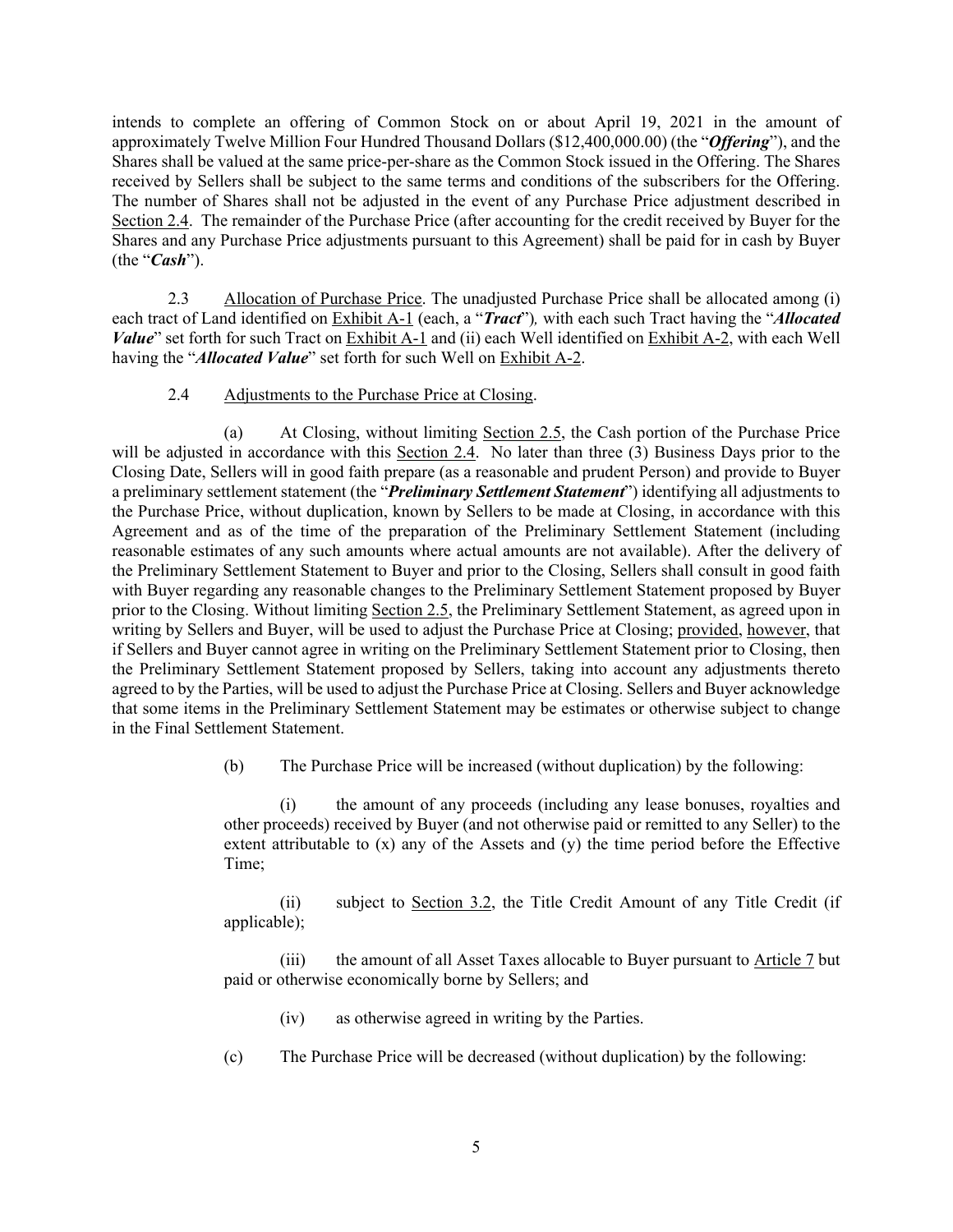(i) the amount of any proceeds (including any lease bonuses, royalties and other proceeds) received by any Seller (and not otherwise paid or remitted to Buyer) to the extent attributable to (x) any of the Assets and (y) the period beginning on and following the Effective Time;

(ii) subject to Section 3.2, the Title Defect Amount of any uncured Title Defect that is not waived in writing by Buyer (if applicable);

(iii) the Allocated Value of the Assets excluded from the transactions contemplated hereby pursuant to  $Section 3.2(f)$ ;

(iv) the amount of all Asset Taxes allocable to Sellers pursuant to Article 7 but paid or otherwise economically borne by Buyer; and

(v) as otherwise agreed in writing by the Parties.

#### 2.5 Adjustments to the Purchase Price Following Closing.

(a) Final Settlement Statement. Within ninety (90) days after the Closing Date (such 90th day, the "*Final Settlement Date*"), Sellers will prepare a proposed final settlement statement (the "*Final Settlement Statement*"), which shall take into account all final adjustments made to the Purchase Price and shows the resulting final adjusted Purchase Price ("*Final Price*"). The Final Settlement Statement shall set forth the actual adjustments required under Section 2.4. As soon as practicable, and in any event within thirty (30) days, after receipt of the Final Settlement Statement (the "*Review Period*"), Buyer shall deliver to Sellers a written report containing any proposed changes to the Final Settlement Statement and an explanation of any such changes and the reasons therefor (the "*Dispute Notice*"). If Buyer fails to timely deliver a Dispute Notice to Sellers containing changes Buyer proposes to be made to the Final Settlement Statement, the Final Settlement Statement as delivered by Sellers will be deemed to be correct and mutually agreed upon by the Parties, and will, without limiting Section 7.2(c), be final and binding on the Parties and not subject to further audit or arbitration. If the Final Price set forth in the Final Settlement Statement is mutually agreed upon by Sellers and Buyer, the Final Settlement Statement and the Final Price shall, without limiting Section 7.2(c), be final and binding on the Parties hereto. Any disputed items included in a Dispute Notice regarding the Final Settlement Statement shall be resolved as provided in Section 2.5(c).

(b) Payment of Post-Closing Adjustments. Any adjustments to the Purchase Price as reflected in the Final Settlement Statement will be offset against each other so that only one payment is required between the Parties. The Party owing payment will pay the other Party in cash the net post-Closing adjustment to the Purchase Price set forth in the Final Settlement Statement within five (5) Business Days following the date upon which all matters in the proposed Final Settlement Statement (excluding any Title Disputes) are either (x) agreed upon by the Sellers and Buyer in writing, (y) deemed accepted by Buyer at the end of the Review Period pursuant to Section 2.5(a), or (z) finally determined by the Accounting Consultant in accordance with Section 2.5(c), as applicable.

(c) Resolution of Disputed Items. After the completion and delivery of the proposed Final Settlement Statement, the Parties shall negotiate in good faith to attempt to reach an agreement in writing on the amount due with respect to any disputed items included in the Dispute Notice. If the Parties agree in writing on the amount due with respect to any disputed items in the proposed Final Settlement Statement, and any payment adjustment is required, the Party owing payment will pay the other Party in the time period provided in Section 2.5(b). If the Parties are unable to agree in writing on the amount due with respect to any disputed items in the proposed Final Settlement Statement within thirty (30) days after Sellers receive Buyer's written Dispute Notice, then Buyer and Sellers shall engage an independent national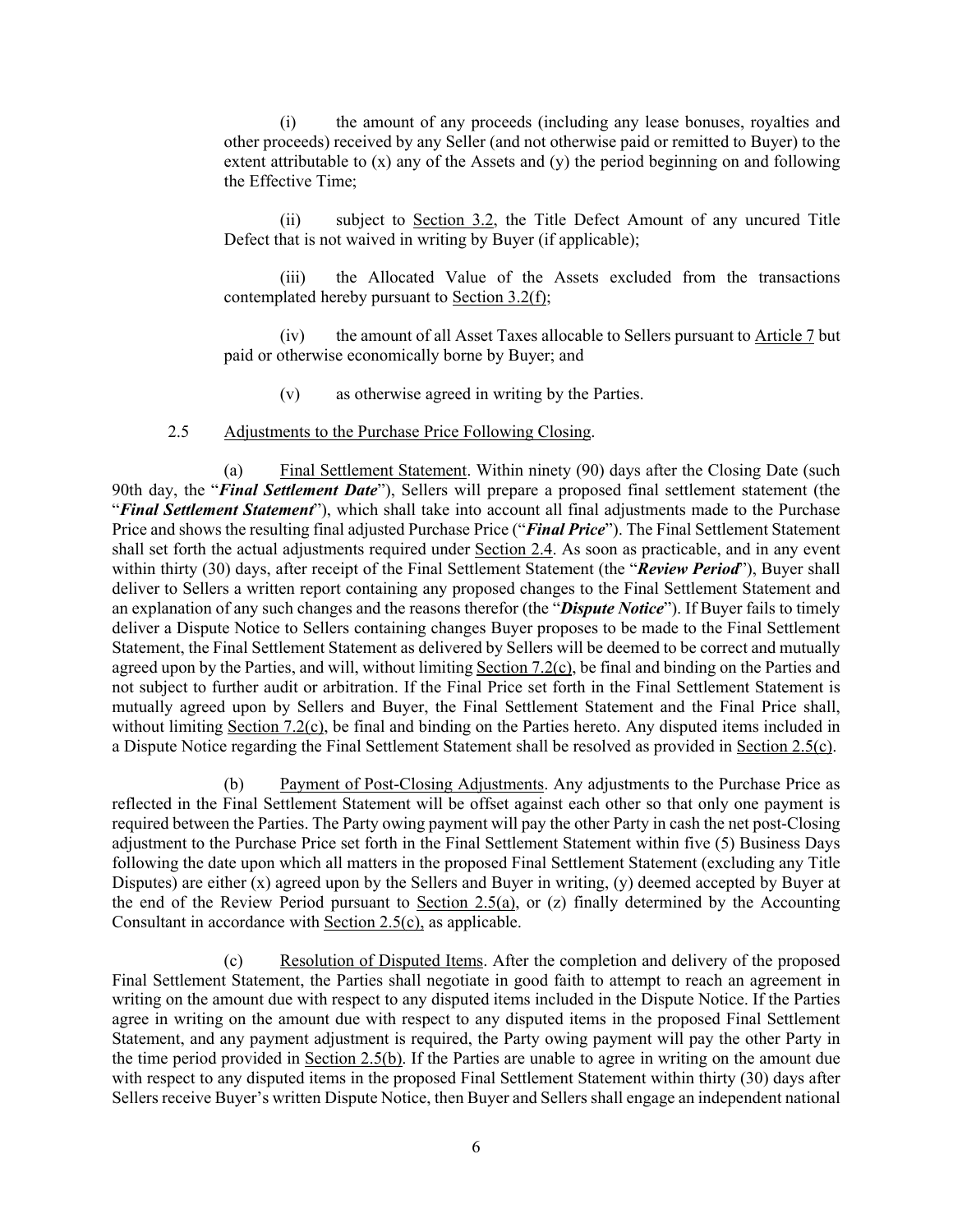accounting firm mutually agreed upon by the Parties (the "*Accounting Consultant*") to exclusively and finally resolve any such disputed matters set forth in the Dispute Notice in accordance with the terms of this Agreement. Each of Buyer and Sellers shall within fifteen (15) Business Days after either Party's written request for arbitration summarize its position with regard to such dispute in a written document and submit such summaries to the Accounting Consultant, together with a copy of the Dispute Notice, the Final Settlement Statement, this Agreement and any other documentation such Party may desire to submit. If there is more than one or more Dispute Notice or disputed matter, all such disputes shall be consolidated into the same arbitration process pursuant to this Section 2.5(c). The Parties shall cooperate diligently with any reasonable request of the Accounting Consultant in an effort to resolve the matters submitted to the Accounting Consultant as soon as reasonably possible after the Accounting Consultant is engaged. The Accounting Consultant, once appointed, shall have no *ex parte* communications with any of the Parties concerning the determination required under this Section 2.5(c). All communications between any Party or its Affiliates and the Accounting Consultant shall be conducted in writing, with copies sent simultaneously to the other Parties in the same manner, or at a meeting or conference call to which each of the Parties and their respective Representatives have been invited and of which such Parties have been provided at least five (5) days' written notice. In no event shall the Accounting Consultant select an amount (x) for any upward adjustment to the Purchase Price that is greater than Sellers' proposed amount or less than Buyer's proposed amount or (y) for any downward adjustment to the Purchase Price that is greater than Buyer's proposed amount or less than Sellers' proposed amount. Within thirty (30) days after receipt of such materials from the Parties and after receipt of any additional information required by the Accounting Consultant, the Accounting Consultant shall make its determination, which shall be in accordance with the terms of this Agreement and shall be final and binding upon the Parties, without right of appeal, absent Fraud or manifest error. The Accounting Consultant may not award damages, interest or penalties to either Buyer or Sellers with respect to any matter. Sellers and Buyer shall each bear their own respective legal fees and other costs of presenting its case. Sellers shall bear fifty percent (50%) and Buyer shall bear fifty percent (50%) of the costs and expenses of the Accounting Consultant.

(d) Further Revenues and Expenses. From and after the Closing Date, if a Party or Parties receive revenues that belong to another Party under this Agreement, the Party or Parties receiving the revenues agrees to remit those revenues to the applicable Party promptly (but no later than thirty (30) days) following such first Party's receipt thereof.

2.6 Payment Method. Unless the Parties otherwise agree in writing and except for the Share consideration set forth in Section 2.2, all payments made or otherwise required under this Agreement (a) to Sellers, will be made in United States dollars by wire transfer in immediately available funds to such account(s) as are designated in writing by the Sellers to Buyer and (b) to Buyer, will be made in United States dollars by wire transfer in immediately available funds to such account(s) as are designated in writing by Buyer to Sellers.

2.7 Principles of Accounting. The Preliminary Settlement Statement and Final Settlement Statement will be prepared in accordance with GAAP, consistently applied in the petroleum industry, and applicable Laws.

### Article 3 SCOPE OF DUE DILIGENCE AND TITLE DEFECTS

3.1 Scope of Due Diligence Review and Access. In order to allow Buyer to conduct title due diligence with respect to the Assets, from and after the Execution Date until 5:00 p.m. Central Time on April 16, 2021 (the "*Title Claims Date*"), Sellers shall provide Buyer with reasonable access to the Records; provided, however, (a) such access does not unreasonably interfere with the normal operations and business of Sellers or their Affiliates, (b) such access shall occur in such a manner as Sellers reasonably determine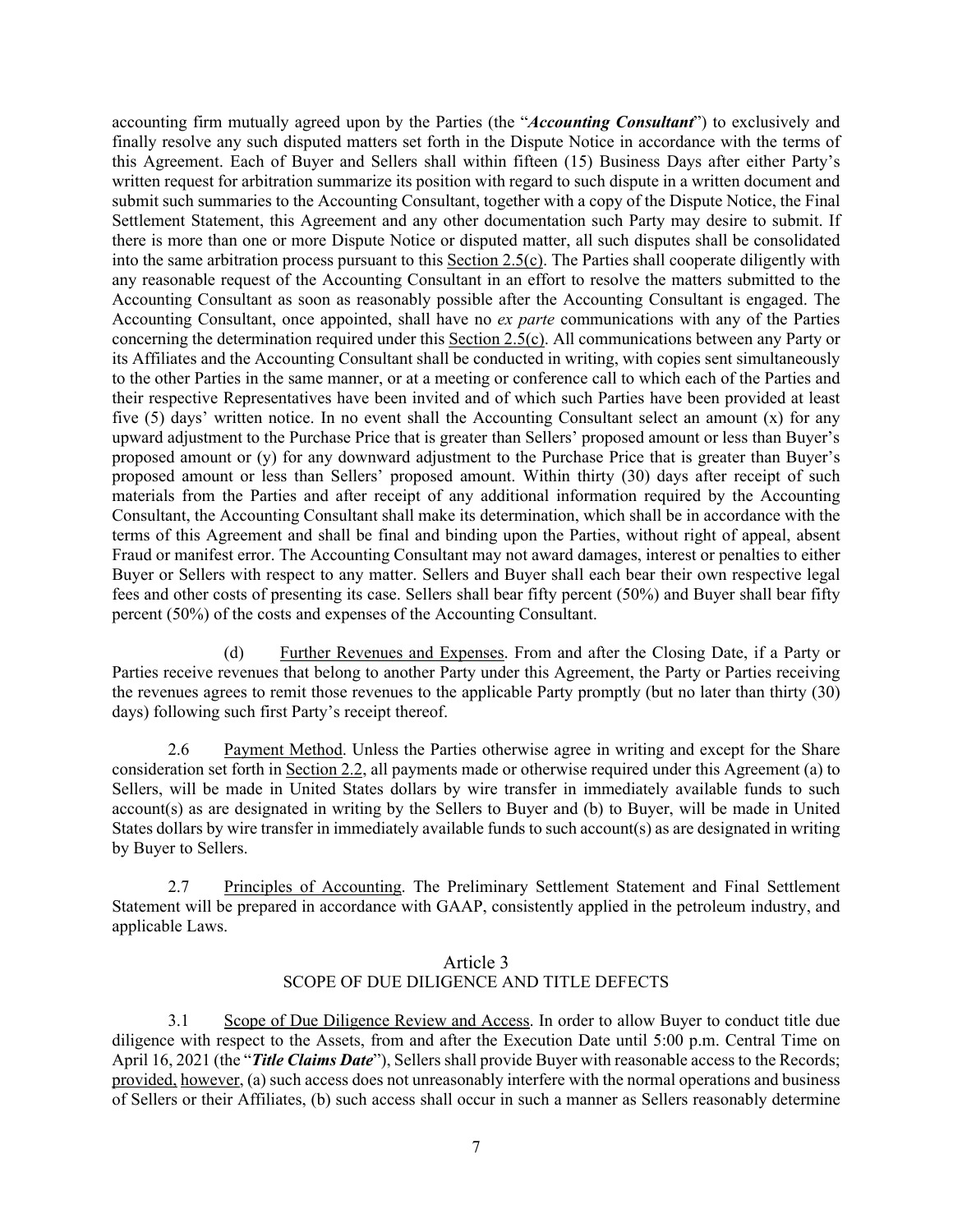to be appropriate to protect the confidentiality of the transactions contemplated by this Agreement, and (c) nothing herein shall require Sellers to provide access, or to disclose any information, to Buyer if such access or disclosure (w) would waive any legal privilege (except with respect to any title opinions covering any Asset), (x) would be in violation of applicable Laws or regulations of any Governmental Authority, (y) would be in violation of any confidentiality obligations to a third party or (z) would constitute access to the Excluded Records. Further, Buyer shall have no right (i) to access any of the Assets or (ii) to perform or conduct any environmental sampling or other invasive environmental investigation on or about or with respect to any of the Assets. Buyer shall keep confidential all information made available to Buyer by or on behalf of Sellers or their Representatives until the Closing.

#### 3.2 Title Defects and Purchase Price Adjustment.

(a) Title Defect Notice. Buyer shall give Sellers written notice of alleged Title Defects (a "*Defect Allegation*") promptly upon Buyer's discovery thereof, and in any event, prior to the Title Claims Date. To be effective, such Defect Allegation shall be in writing, delivered to Sellers before the Title Claims Date and shall include (i) a reasonably detailed description of the alleged Title Defect, including Buyer's detailed findings and reasons for concluding that such alleged Title Defect exists, (ii) the Allocated Value of the Tract or Well that includes the Asset affected by the Title Defect, (iii) the amount by which Buyer reasonably believes that the Allocated Value of the affected Tract or Well is reduced by the alleged Title Defect and the computations and information upon which Buyer's belief is based, and (iv) all supporting information and documents in Buyer's possession or reasonable control relating to such asserted Title Defect necessary for Sellers to verify such Title Defect and the value thereof; *provided, however*, that an alleged failure to comply with subsections (i) through (iv) above shall not cause any such Defect Allegation to be invalid or any Title Defect to be waived so long as the Defect Allegation is timely delivered and it provides reasonably sufficient notice and supporting documents to Sellers of the existence of and reasonable details regarding the nature of the alleged Title Defect. Except for any claim under the Special Warranty, Buyer shall be deemed for any and all purposes to have waived, and Sellers shall have no liability for, any Title Defects and other defects of title of which Sellers have not received a Defect Allegation from Buyer on or before the Title Claims Date meeting the requirements of this Section 3.2(a). Notwithstanding the foregoing, Buyer shall be entitled to modify or amend any Defect Allegation or other communication until the Title Claims Date, and Buyer shall not be deemed to have waived any Title Defects that are ultimately asserted in a Defect Allegation from Buyer on or before the Title Claims Date meeting the requirements of this Section 3.2(a). Upon Sellers' receipt on or prior to the Title Claims Date of any Defect Allegation, Sellers shall review such Defect Allegation in good faith and determine whether Sellers believe such Defect Allegation meets the requirements of this Section 3.2(a). If Sellers determine that any Defect Allegation fails to meet the requirements of this Section 3.2(a), Sellers shall provide written notice to Buyer of such determination (and reasonable detail of the basis for such determination) (a "*Deficiency Notice*") as soon as reasonably practicable following Sellers' receipt of such Defect Allegation. Notwithstanding anything to the contrary, with respect to each Defect Allegation received by Sellers on or prior to the Title Claim Date, Sellers may not dispute any alleged Title Defect set forth in any such Defect Allegation on the basis that it did not meet the requirements of this Section 3.2(a) unless Sellers provide prompt written notice to Buyer (no later than five  $(5)$  Business Days following the Title Claim Date) of the basis upon which Sellers (acting in good faith) have determined that the Defect Allegation failed to meet the requirements of this Section 3.2(a).

(b) Title Credit Notice. Sellers or Buyer, as the case may be, as a "*Disclosing Credit Party*", may (but are not obligated to), give the other Party written notice of alleged Title Credits (a "*Credit Notice*") promptly upon the Disclosing Credit Party's discovery thereof, and in any event, prior to the Title Claims Date. To be effective, such Credit Notice provided by a Disclosing Credit Party shall be in writing, delivered to the other Party prior to the Title Claims Date, and shall include (i) a reasonably detailed description of the alleged Title Credit, including the Disclosing Credit Party's detailed findings and reasons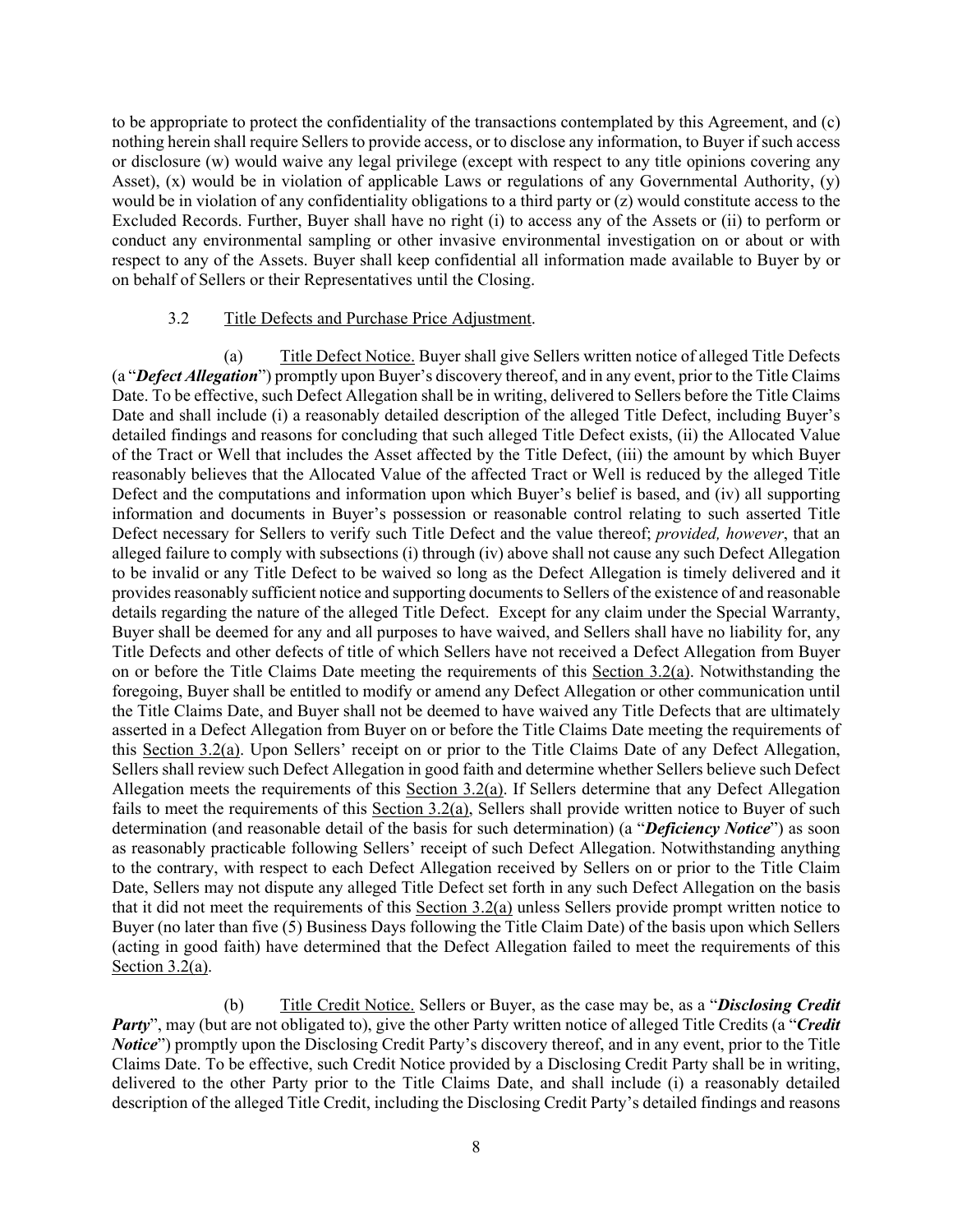for concluding that such alleged Title Credit exists, (ii) the Allocated Value of the Tract or Well that includes the Asset affected by the Title Credit, (iii) the amount by which the Disclosing Credit Party reasonably believes that the Allocated Value of the affected Tract or Well is increased by the alleged Title Credit and the computations and information upon which the Disclosing Credit Party's belief is based, and (iv) all supporting information and documents in the Disclosing Credit Party's possession or reasonable control relating to such asserted Title Credit necessary for the other Party to verify such Title Credit and the value thereof; *provided, however*, that an alleged failure to comply with subsections (i) through (iv) above shall not cause any such Credit Notice to be invalid or any Title Credit to be waived so long as the Credit Notice is timely delivered and it provides reasonably sufficient notice and supporting documents to Sellers of the existence of and reasonable details regarding the nature of the alleged Title Credit. Sellers shall be deemed for any and all purposes to have waived, and Buyer shall have no liability for, all Title Credits (A) of which Buyer has not received a Credit Notice from Sellers, or (B) for which Buyer has failed to provide a Credit Notice to Seller, on or before the Title Claims Date meeting the requirements of this Section 3.2(b). Prior to the Title Claims Date, the Party receiving a Credit Notice shall notify the Disclosing Credit Party if any written alleged Title Credits received from the Disclosing Credit Party on or before the Title Claims Date do not comply with the provisions of this Section 3.2(b). Upon a Party's receipt on or prior to the Title Claims Date of any Credit Notice, such Party shall review such Credit Notice in good faith and determine whether it believes such Credit Notice meets the requirements of this Section 3.2(b). If a Party determines that any Credit Notice fails to meet the requirements of this Section 3.2(b), such Party shall provide written notice to the Disclosing Credit Party of such determination (and reasonable detail of the basis for such determination) (a "*Credit Deficiency Notice*") as soon as reasonably practicable following such Party's receipt of the Credit Notice. Notwithstanding anything to the contrary, with respect to each Credit Notice received by Buyer on or prior to the Title Claim Date, Buyer may not dispute any alleged Title Credit set forth in any such Credit Notice on the basis that it did not meet the requirements of this Section 3.2(b) unless it provides prompt written notice to Sellers (no later than five (5) Business Days following the Title Claim Date) of the basis upon which Buyer (acting in good faith) has determined that the Credit Notice failed to meet the requirements of this Section 3.2(b).

(c) Title Defect Amounts. The value of an uncured or unwaived Title Defect (a "*Title Defect Amount*"), and any adjustments to the Purchase Price for the same, shall be calculated as follows, without duplication:

> (i) if Buyer and Sellers agree in writing on the Title Defect Amount, that amount shall be the Title Defect Amount;

> (ii) if a Title Defect is an Encumbrance upon an Asset which is liquidated in amount, then the adjustment shall be the sum necessary to be paid to the obligee to remove the Title Defect from the affected Asset;

> (iii) if a Title Defect is in respect of a discrepancy between (A) Sellers' Actual NRA for a Tract and (B) the aggregate Net Royalty Acres set forth on **Exhibit A-1** for such Tract (the "*Stated NRA*" for such Tract), then the Title Defect Amount shall be the product of (1) the Allocated Value for such Tract, multiplied by (2) a fraction, the numerator of which is the absolute value of difference between the Stated NRA and the Actual NRA, and the denominator of which is the Stated NRA;

> (iv) if a Title Defect is in respect of a discrepancy between (A) Sellers' Actual NRI attributed to a Well and (B) the Net Revenue Interest set forth on Exhibit A-2 for such Well (the "*Stated NRI*" for such Well), then the Title Defect Amount shall be the product of (1) the Allocated Value for such Well, multiplied by (2) a fraction, the numerator of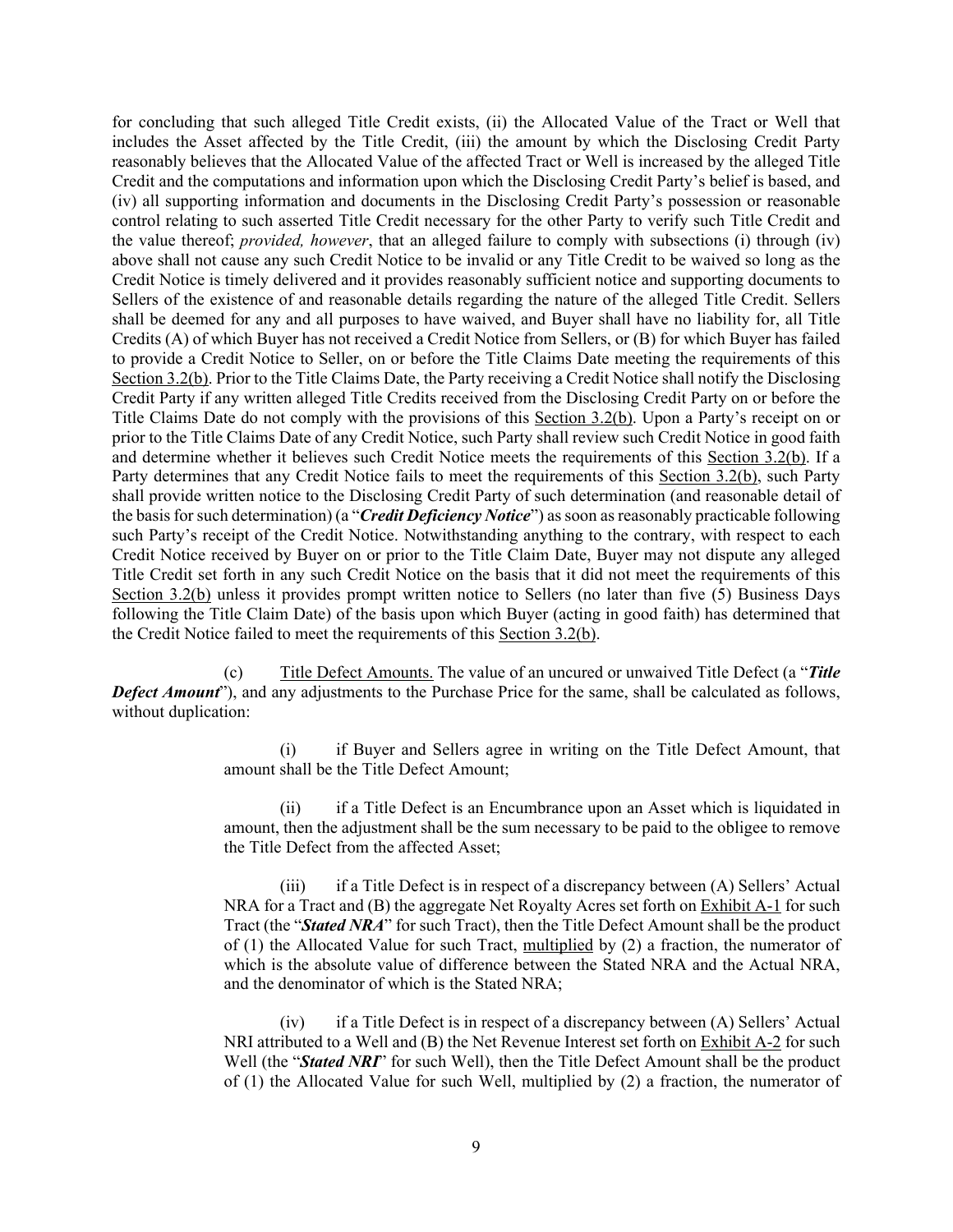which is the absolute value of difference between the Stated NRI and the Actual NRI, and the denominator of which is the Stated NRI;

(v) if the Title Defect represents an obligation or Encumbrance upon or other defect in title to the affected Tract or Well of a type not described in Section  $3.2(c)(i)$ through Section  $3.2(c)(iv)$ , above, then the Title Defect Amount shall be determined by taking into account the Allocated Value of the affected Tract or Well, the legal effect of the Title Defect, the potential economic effect of the Title Defect over the life of the affected Tract or Well, the values placed upon the Title Defect by Buyer and Sellers and such other reasonable factors as are necessary to make a proper evaluation; and

(vi) in no case shall the value of all Title Defects asserted with regard to the Assets included in a Tract or Well exceed the Allocated Value of the affected Tract or Well. The Title Defect Amount with respect to a Title Defect shall be determined without any duplication of any costs included in any other Title Defect Amount hereunder, or for which Buyer otherwise receives credit in the calculation of the Purchase Price.

#### (d) Certain Limitations on Adjustments.

(i) Buyer shall have no remedy for any individual Title Defect, and Sellers shall have no remedy for any individual Title Credit, unless the Title Defect Amount for such individual Title Defect, or Title Credit Amount for such individual Title Credit, exceeds Fifteen Thousand Dollars (\$15,000.00) (the "*Title Threshold*"), and no Title Defect or Title Credit shall be taken into consideration for the purpose of calculating any Purchase Price reduction or increase under this Section 3.2 unless the Title Defect Amount for such Title Defect, or Title Credit Amount for such Title Credit, exceeds the Title Threshold (which shall be treated as a threshold and not a deductible).

(ii) Buyer shall have no remedy for any Title Defects unless and until the sum of (x) the aggregate Title Defect Amounts for Title Defects with Title Defect Amounts exceeding the Title Threshold *minus* (y) the aggregate Title Credit Amounts for Title Credits with Title Credit Amounts exceeding the Title Threshold, exceeds Two Hundred Thousand Dollars (\$200,000.00) ("*Title Deductible*"). Sellers shall not be entitled to an upward Purchase Price adjustment for any Title Credits unless and until the sum of  $(x)$  the aggregate Title Credit Amounts for Title Credits with Title Credit Amounts exceeding the Title Threshold, *minus* (y) the aggregate Title Defect Amounts for Title Defects with Title Defect Amounts exceeding the Title Threshold, exceeds the Title Deductible. If, and only if, the Purchase Price reduction or increase which would result from all Title Defect Amounts or Title Credit Amounts, as the case may be, that exceed the Title Threshold exceeds the Title Deductible, then the Purchase Price shall be reduced by the aggregate of all Title Defect Amounts or increased by the aggregate of all Title Credit Amounts. For the avoidance of doubt, Buyer or Sellers, as the case may be, shall be entitled to adjust the Purchase Price under this Article 3 from the first dollar of any Title Defects or Title Credits, as the case may be, from and after such time as the aggregate amount of all Title Defects or Title Credits (as the case may be) under this Article 3 equals or exceeds the Title Deductible.

(iii) The Title Threshold and Title Deductible shall not apply to Title Defects arising by, through or under any Seller or any of its Affiliates or any breach of the Special Warranty.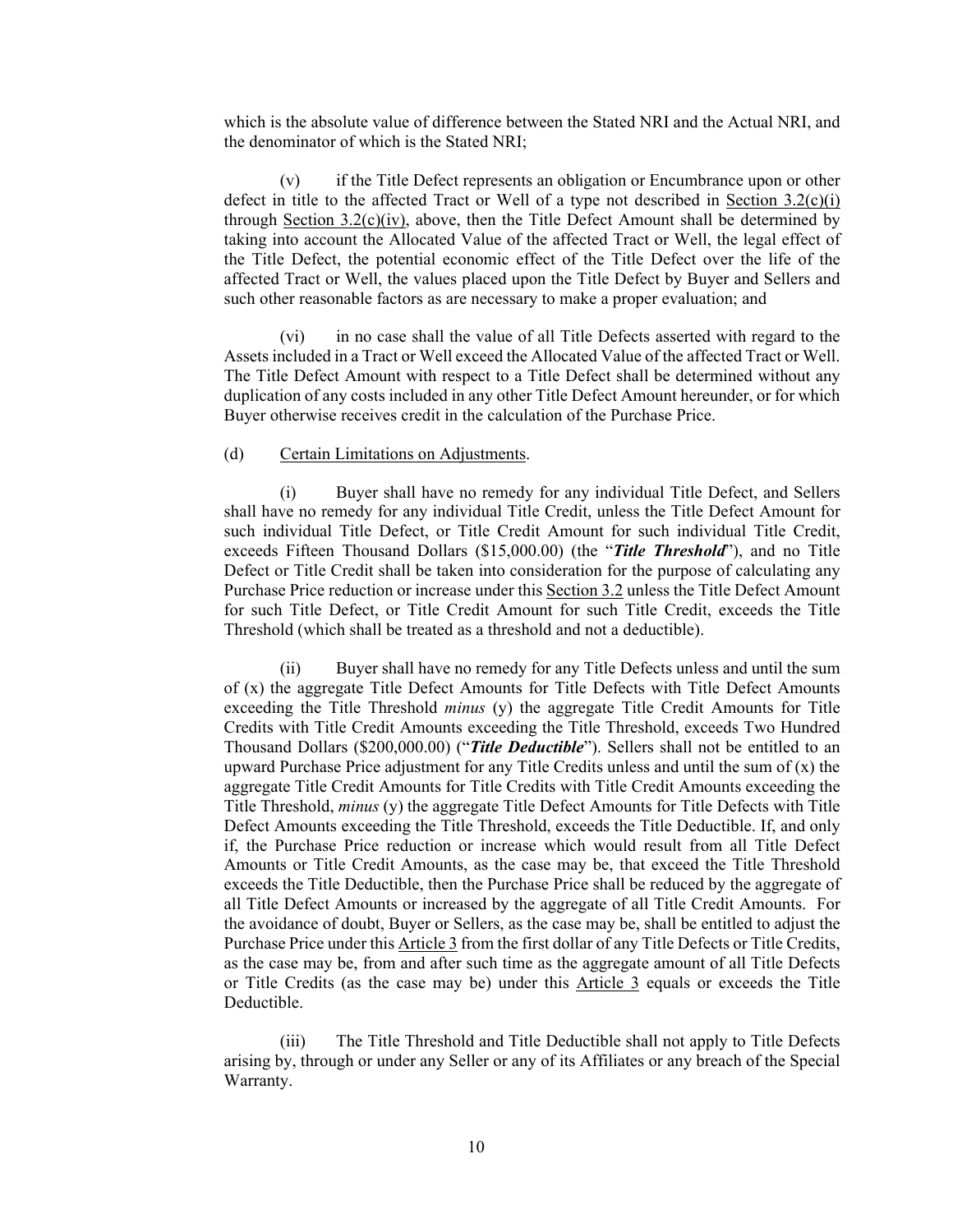(e) Title Credit Amounts. The value of a Title Credit (a "*Title Credit Amount*") shall be calculated as follows:

> (i) if Buyer and Sellers agree in writing on the Title Credit Amount, that amount shall be the Title Credit Amount;

> (ii) if a Title Credit results from the Actual NRA for the Tract that contains the affected Asset exceeding the Stated NRA for such Tract, then the Title Credit Amount shall be the product of  $(1)$  the Allocated Value for such Tract, multiplied by  $(2)$  a fraction, the numerator of which is the absolute value of difference between the Stated NRA and the Actual NRA, and the denominator of which is the Stated NRA;

> (iii) if a Title Credit results from the Actual NRI for a Well exceeding the Stated NRI for such Well in Exhibit A-2, then the Title Credit Amount shall be the product of (1) the Allocated Value for such Well, multiplied by (2) a fraction, the numerator of which is the absolute value of difference between the Stated NRI and the Actual NRI, and the denominator of which is the Stated NRI;

> (iv) if the Title Credit is of a type not described in <u>Section 3.2(e)(i)</u> through Section 3.2(e)(iii), then the Title Credit Amount will be determined by taking into account the Allocated Value of the affected Tract or Well, the legal effect of the Title Credit, the potential economic effect of the Title Credit over the life of the affected Tract or Well, the values placed upon the Title Credit by Buyer and Sellers and such other reasonable factors as are necessary to make a proper evaluation.

> (v) The Title Credit Amount with respect to a Title Credit shall be determined without any duplication of any credit included in any other Title Credit Amount hereunder, or for which any Seller otherwise receives credit in the calculation of the Purchase Price.

(f) Cure. Sellers may, but shall not be obligated to, cure Title Defects prior to the Closing or after the Closing subject to the provisions of this Section 3.2(f) and Section 3.2(g). In the event Sellers elect, in their sole discretion, to cure one or more Title Defects after Closing, Sellers shall deliver a written notice to Buyer prior to Closing identifying the Title Defects that Sellers have elected to cure (the "*Cure Notice*"). If Sellers timely deliver a Cure Notice, the Assets included in Tracts or Wells affected by the Title Defects described in the Cure Notice shall be retained by Sellers at Closing, and subject to Section 3.2(d), the Purchase Price shall be reduced by the Allocated Value of the Tract or Well retained by Sellers. Sellers shall be permitted, but shall not be obligated, to attempt to cure such Title Defects for a period of ninety (90) days after Closing (such period, the "*Cure Period*"), during which time, Buyer shall cooperate with Sellers in connection with any such attempts by Sellers to so cure. In the event that Sellers cure any such Title Defect during the Cure Period, subject to Section 3.2(g), (i) Sellers shall promptly notify Buyer that the Title Defect has been cured, (ii) Buyer shall pay to Sellers the amount by which the Purchase Price was reduced at Closing with respect to such excluded Assets (or portion thereof), on the first business day following the expiration of the Cure Period (the "*Delayed Closing Date*"), in accordance with the terms of Agreement, and (iii) Sellers shall convey the Assets so excluded at Closing on the Delayed Closing Date pursuant to an instrument effective as of the Effective Time substantially in the same form as the Conveyance.

#### (g) Title Adjustments; Dispute Resolution.

Sellers and Buyer shall attempt to agree in writing on all alleged Title Defects and alleged Title Credits, the appropriate adjustment amounts for such alleged Title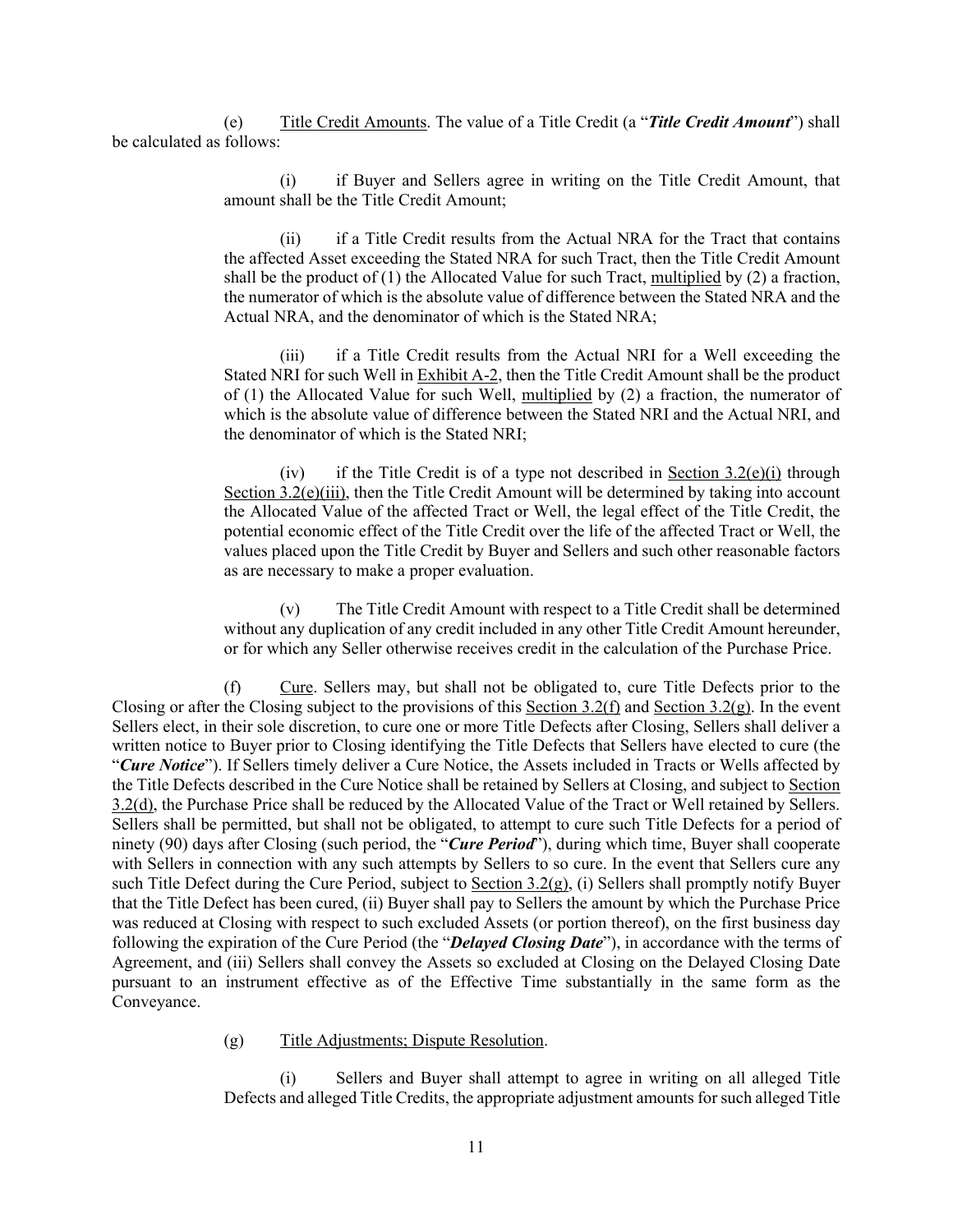Defects and alleged Title Credits and the sufficiency of any cure of any such alleged Title Defects (any disagreement regarding the foregoing, a "*Title Dispute*") prior to Closing.

(ii) If Sellers and Buyer agree in writing prior to Closing on the existence of any Title Defect or Title Credit and the Title Defect Amount or Title Credit Amount in respect thereof, then subject to Section 3.2(d), the Purchase Price shall be reduced at Closing by the aggregate sum of all agreed Title Defect Amounts and the Purchase Price shall be increased at Closing by the aggregate sum of all agreed Title Credit Amounts.

(iii) If Sellers and Buyer are unable to agree in writing prior to Closing on any Title Dispute, and if Sellers do not elect to cure under Section 3.2(f), then (i) the Assets included in the Tracts or Wells affected by the unresolved Title Defect shall nevertheless be conveyed to Buyer at the Closing, (ii) subject to Section 3.2(d), the Purchase Price shall be reduced by the Title Defect Amount for such Title Defect, as alleged by Buyer, and (iii) the Title Dispute shall be exclusively and finally resolved under Section  $3.2(g)(iv)$ . Promptly following the final determination of any disputed Title Defect or Title Defect Amount by the Parties or by the Title Consultant in accordance with the procedures set forth in Section 3.2(g)(iv), the Parties shall remit any amounts so determined to be owed to either Party with respect to such disputed matter.

(iv) If the Parties are unable to agree in writing as to any matters that constitute Title Disputes within 30 days following the expiration of the Cure Period, then the Title Disputes shall be exclusively and finally resolved by arbitration to be conducted in Dallas, Texas, by an independent title attorney licensed in the State of Oklahoma with at least 15 years' experience in oil and gas title involving properties in Oklahoma (the "*Title Consultant*") selected by: (i) mutual written agreement of Buyer and Sellers; or (ii) absent such agreement, by the Dallas office of the American Arbitration Association (the "*AAA*"); *provided*, *however*, that such Title Consultant must (A) have not been employed by any Party (or its Affiliate) in the past ten (10) years, and (B) have no ethical conflict in serving as the Title Consultant. If there is more than one disputed title matter, all such disputes shall be consolidated into the same arbitration process pursuant to this Section 3.2(g). Sellers and Buyer shall each present to the Title Consultant, with a simultaneous copy to the other Party, a single written statement of its position on the defect or benefit in question, together with a copy of this Agreement and any supporting material that such Party desires to furnish, not later than the tenth (10th) Business Day after appointment of the Title Consultant. The Title Consultant, once appointed, shall have no *ex parte* communications with any of the Parties concerning the determination required under this Section  $3.2(g)$ . All communications between any Party or its Affiliates and the Title Consultant shall be conducted in writing, with copies sent simultaneously to the other Parties in the same manner, or at a meeting or conference call to which each of the Parties and their respective Representatives have been invited and of which such Parties have been provided at least five (5) days' notice. In no event shall the Title Consultant select an amount (x) for any upward adjustment to the Purchase Price that is greater than Sellers' proposed amount or less than Buyer's proposed amount or (y) for any downward adjustment to the Purchase Price that is greater than Buyer's proposed amount or less than Sellers' proposed amount. Within thirty (30) days after receipt of such materials and after receipt of any additional information required by the Title Consultant, the Title Consultant shall make its determination, which shall be in accordance with the terms of this Agreement and shall be final and binding upon the Parties, without right of appeal, absent Fraud or manifest error. The Title Consultant may not award damages, interest or penalties to either Buyer or Sellers with respect to any matter. Sellers and Buyer shall each bear their own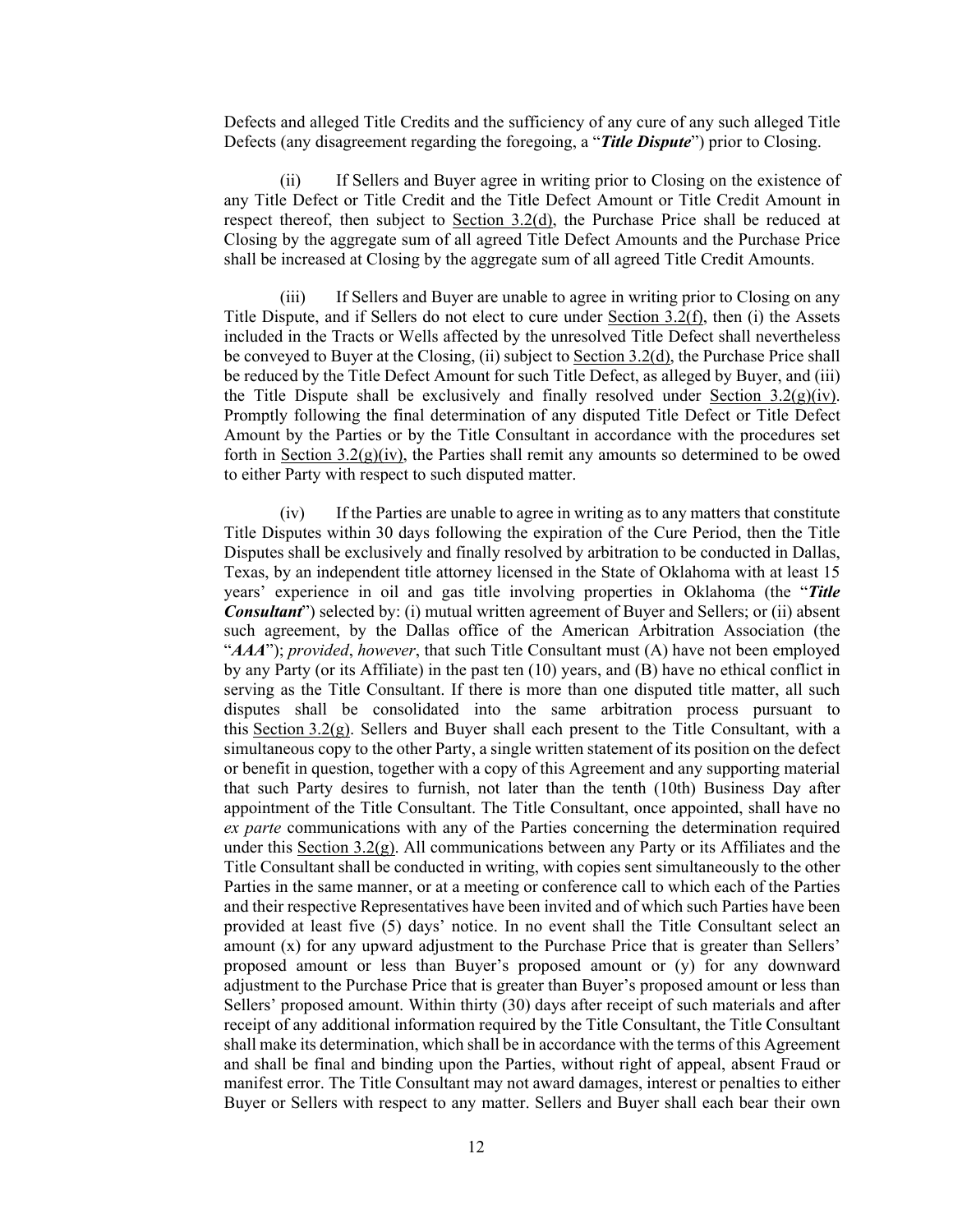respective legal fees and other costs of presenting its case. Sellers shall bear fifty percent (50%) and Buyer shall bear fifty percent (50%) of the costs and expenses of the Title Consultant. If the Title Consultant determines that no Title Defect or Title Credit, as applicable, exists on an Asset, then after the Title Consultant delivers written notice to Sellers and Buyer of his or her award with respect to such Title Defect or Title Credit, as applicable, the matter shall be deemed resolved and no adjustment shall be made on account of such asserted Title Defect or Title Credit, as applicable. If the Title Consultant determines that a Title Defect or Title Credit, as applicable, exists on an Asset, then the Title Consultant will deliver written notice to Sellers and Buyer of his or her award with respect to such Title Defect or Title Credit, as applicable, and (x) if the Final Settlement Statement has not been finally resolved, such awards shall be reflected in the Final Settlement Statement, or (y) if the Final Settlement Statement has been finally resolved, Sellers shall deliver to Buyer, or Buyer shall deliver to Sellers, as applicable, within five (5) Business Days after receipt of the Title Consultant's award, the amount owed to Buyer or Sellers, as applicable, after the determination of such award.

#### Article 4 SELLERS' REPRESENTATIONS AND WARRANTIES

As of the Execution Date and the Closing Date, each Seller, on a joint and several basis, represents and warrants to Buyer that, except as set forth on the Disclosure Schedules:

4.1 Organization. Such Seller is duly formed, validly existing and in good standing under the laws of the jurisdiction of its formation, with full limited liability company power and authority to enter into this Agreement and perform its obligations under this Agreement.

4.2 Qualification. Such Seller is duly qualified to do business and is in good standing in each jurisdiction in which the nature of its business as now conducted makes such qualification necessary.

4.3 Power; No Conflict. Such Seller has all requisite power and authority to carry on its business as presently conducted, to enter into this Agreement, each Ancillary Agreement to which it is a party and to consummate the transactions contemplated by this Agreement and each Ancillary Agreement and perform its obligations under this Agreement and each Ancillary Agreement. The execution and the delivery of this Agreement does not, the consummation of the transactions contemplated by this Agreement by Sellers does not, and the fulfillment of and compliance with the terms and conditions of this Agreement will not: (a) conflict with, or result in any violation of or default (with or without notice or lapse of time, or both) under, (b) give rise to a right of termination, modification, revocation, cancellation or acceleration of any obligation or to the loss of a benefit under or (c) result in the creation of any claim upon any of the Assets or any Party under, in each case, any provision of (i) the organizational documents of such Seller, (ii) any applicable Law or (iii) any contract or instrument (including any judgment, decree or order) to which such Seller is directly a party or by which it is bound or that otherwise relates to any of the Assets, except any matters described in clauses (ii) and (iii) which would not reasonably be expected to have a Material Adverse Effect.

4.4 Authorization and Enforceability. Such Seller's execution, delivery and performance of or under this Agreement and the Ancillary Agreements to which it is a party have been duly and validly authorized and approved by all necessary limited liability company actions. This Agreement constitutes, and each Ancillary Agreement to which such Seller is a party constitutes or will constitute at Closing, such Seller's legal, valid and binding obligation, enforceable in accordance with its terms, subject, however, to the effects of bankruptcy, insolvency, reorganization, moratorium, fraudulent transfer and other applicable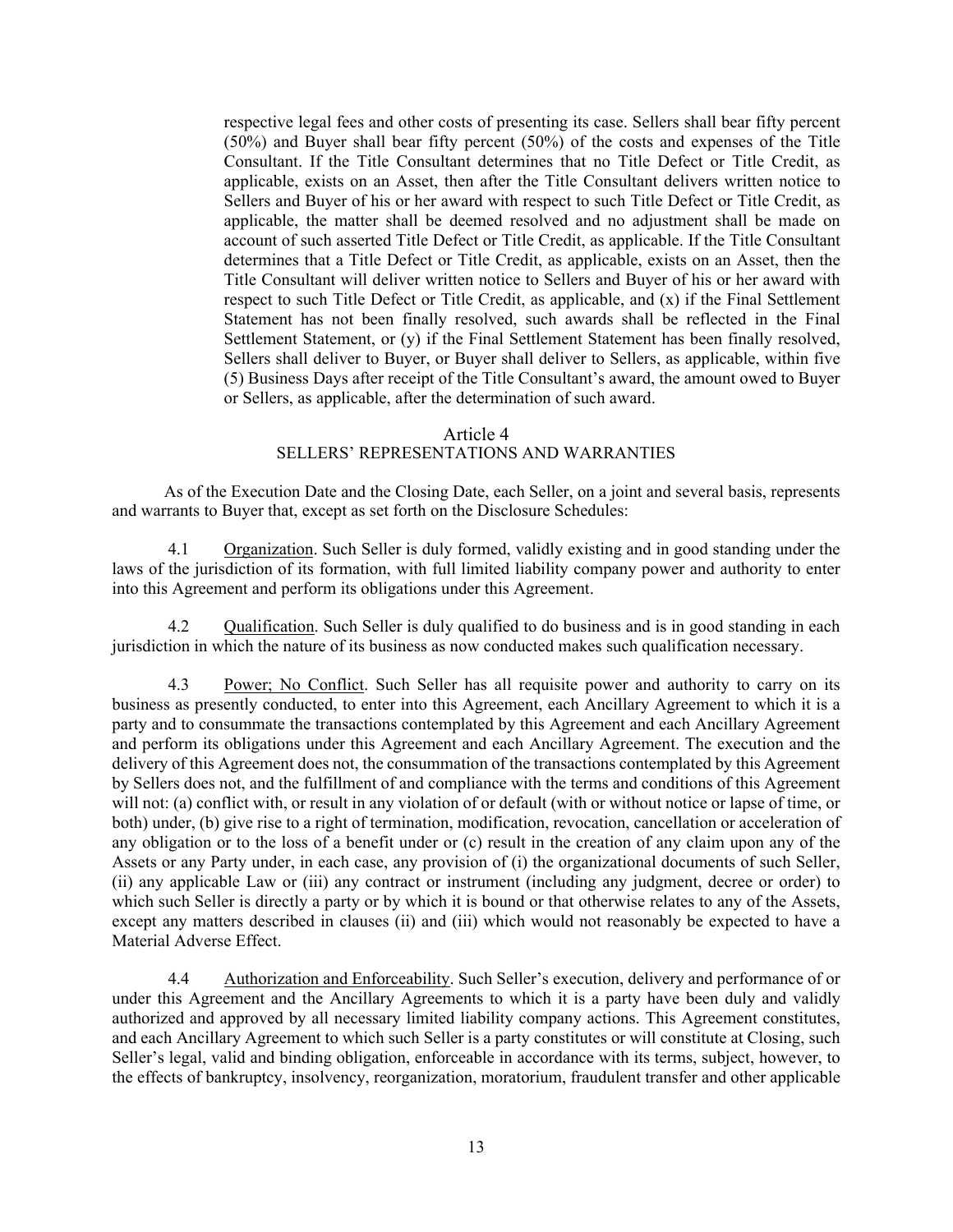Laws for the protection of creditors, as well as to general principles of equity, regardless whether such enforceability is considered in a proceeding in equity or at Law.

4.5 Liability for Brokers' Fees. Neither such Seller nor its Affiliates (or other related Persons) have incurred any liability, contingent or otherwise, for investment bankers', brokers' or finders' fees relating to the transactions contemplated by this Agreement for which Buyer or its Affiliates shall have any responsibility whatsoever.

4.6 Foreign Person. Such Seller or its regarded owner (if such Seller is a disregarded entity for federal income Tax purposes) is not a "foreign person" within the meaning of Section 1445 of the Internal Revenue Code of 1986, as amended (the "*Code*") and the regulations promulgated thereunder.

4.7 No Bankruptcy. There are no bankruptcy Proceedings pending, being contemplated by or threatened against such Seller.

4.8 Litigation. Except as set forth in Section 4.8 of the Disclosure Schedules, (a) there are no Proceedings relating to the Assets, or that challenge or impair such Seller's ability to enter into this Agreement or the Ancillary Agreements, or to consummate the transactions contemplated hereby and thereby that are pending in any court or by or before any Governmental Authority in which such Seller is a party; and (b) no Proceeding relating to this transaction or the Assets, or that challenges or impairs such Seller's ability to enter into this Agreement or the Ancillary Agreements or to consummate the transactions contemplated hereby and thereby, has been threatened against such Seller (or any of its Affiliates). Such Seller is not in default under any order, writ, injunction or decree of any Governmental Authority applicable to them or any of the Assets, and there are no unsatisfied judgments or injunctions issued by a Governmental Authority outstanding against such Seller related to the Assets.

4.9 Taxes. Except as set forth on Section 4.9 of the Disclosure Schedules,

(a) all Tax Returns required to be filed by such Seller with respect to Asset Taxes due and payable during such Seller's ownership of the Assets have been timely filed and all Asset Taxes reported on such Tax Returns have been duly paid;

(b) there are no audits, investigations, litigation or other proceedings with respect to Asset Taxes pending, or threatened in writing, against such Seller;

(c) there are no Encumbrances on any of the Assets attributable to Taxes other than statutory liens for Taxes that are not yet due and payable or that are being contested in good faith by appropriate actions; and

none of the Assets owned by such Seller is subject to any Tax partnership agreement or is otherwise treated, or required to be treated, as held in an arrangement requiring a partnership income Tax Return (other than partnership income Tax Returns required to be filed by such Seller) to be filed under Subchapter K of Chapter I of Subtitle A of the Code.

4.10 Consents; Preferential Rights; Non-Competes. There are no consents that are required to be obtained in connection with the transfer and conveyance of the Assets to Buyer which expressly provide that the failure to obtain such consent would render the assignment void, or would trigger an obligation of such Seller to pay liquidated damages or cause termination or loss of the affected Asset. There are no rights of first refusal, preferential purchase rights, options or other similar provisions to which the Assets are subject that are triggered in connection with the execution of this Agreement by such Seller. No Asset is subject to any non-compete or area of mutual interest agreements.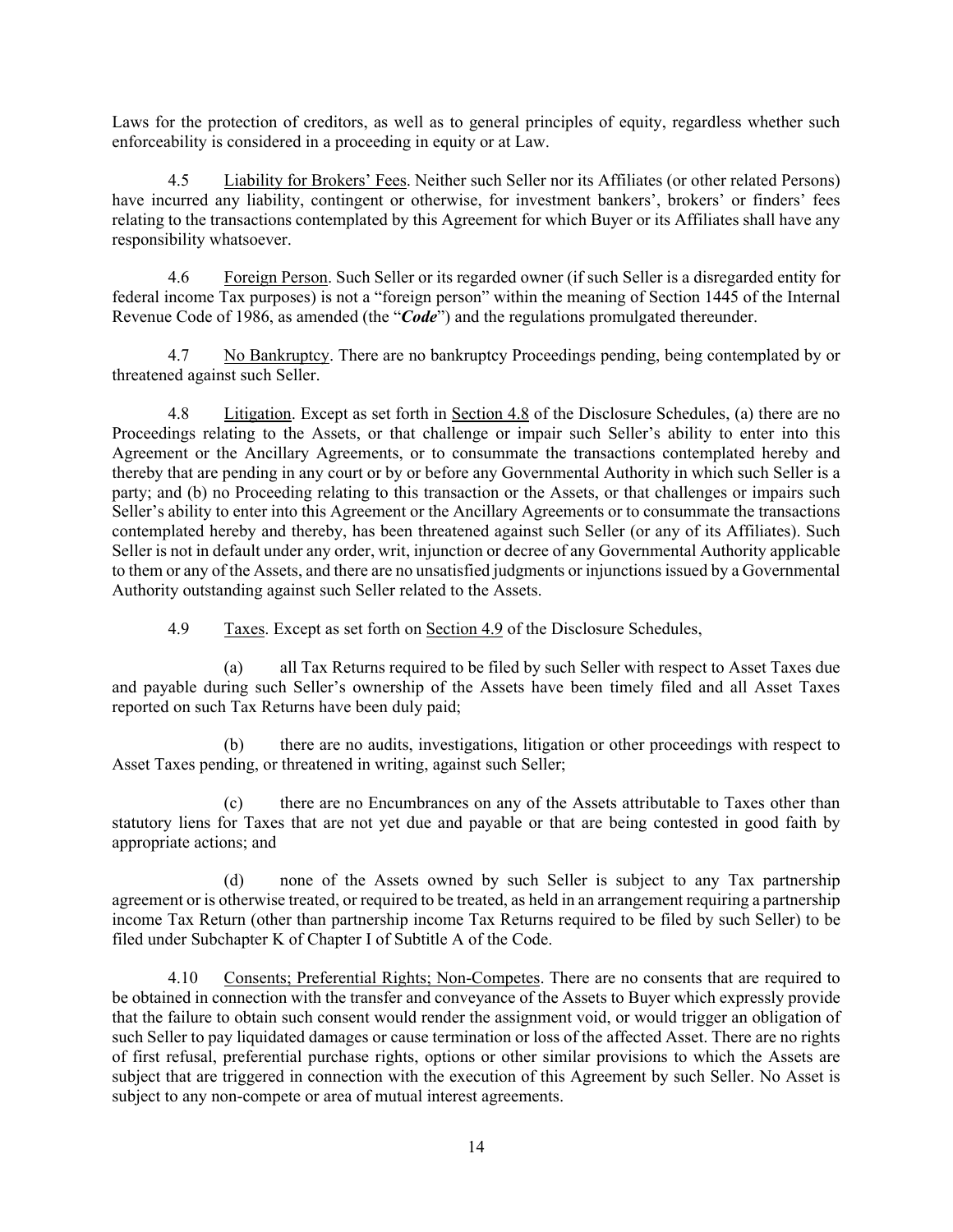4.11 Contracts and Leases. (a) All Material Contracts are listed in Section 4.11 of the Disclosure Schedules, (b) all Material Contracts and Leases are in full force and effect, and each Material Contract and Lease constitutes the legal, valid and binding obligation of the Seller or Sellers party thereto, on the one hand, and to Seller's Knowledge, the counterparties thereto, on the other hand, and is enforceable in accordance with its terms, (c) no Seller is in default or otherwise in breach with respect to any of such Seller's obligations under any of such Material Contracts or Leases, (d) to Sellers' Knowledge, no other Person is in default or, to Sellers' Knowledge, otherwise in breach with respect to such Person's obligations under such Material Contracts or Leases, and (e) no event has occurred that with notice or lapse of time or both would constitute any default under any such Material Contract or Lease by any Seller or, to Sellers' Knowledge, by any other Person who is a party to such Material Contract or Lease. No Seller has received or given any unresolved written notice of default or termination with respect to any Material Contract or Lease.

4.12 Payment of Royalties; No Suspense Accounts; No Deferred Payments. To Seller's Knowledge, there are no monies being held in suspense that are otherwise payable to Seller in respect of (a) any royalty payments, lease rentals, delay rentals, shut-in royalties or other payments under any of the Leases, or (b) the overriding royalty payments relating to the Overriding Royalty Interests. Seller owes no bonus, deferred purchase price or other acquisition costs, whether contingent or liquidated, on any of the Assets.

4.13 Environmental Matters. Except as set forth on Section 4.13 of the Disclosure Schedules, (a) to Seller's Knowledge, such Seller is in compliance with all Environmental Laws to the extent pertaining to the ownership of the Assets, (b) there are no civil, criminal, or administrative actions or notices pending or, to Seller's Knowledge, threatened in writing against such Seller under any Environmental Law, in each case, of which such Seller has received notice, that are related to the Assets or the operations on the Leases, (c) such Seller has not entered into any agreements, consents, orders, decrees or judgments with any Governmental Authorities based on any prior violations of Environmental Laws, or any material Losses thereunder, that relate to the future use of the Assets and that require any future remediation, (d) such Seller has not received notice from any Governmental Authority that any of the Assets are the subject of any remediation, removal, clean-up, response action, enforcement action or order regarding any actual or alleged presence or release of Hazardous Substances that has not been finally resolved, and (e) there are no pending or, to Seller's Knowledge, threatened claims, demands, written notices of violation or liability or Proceedings under any Environmental Laws that individually or in the aggregate would reasonably be expected to be material to the value of any Asset.

4.14 No Cost-Bearing Interests. Except as set forth in Section 4.14 of the Disclosure Schedules, the Assets do not include any interests which obligate such Seller owning such Assets to bear a share of drilling, operating or any other costs of production or development.

4.15 Condemnation. There is no actual or, or to Sellers' Knowledge, threatened taking (whether permanent, temporary, whole or partial) of any part of the Assets by reason of condemnation or the threat of condemnation.

4.16 Investment Intent. Such Seller is (i) an experienced and knowledgeable investor, (ii) able to bear the economic risks of the acquisition and ownership of the Shares and (iii) capable of evaluating (and has evaluated) the merits and risks of investing in the Shares and its acquisition and ownership thereof. Seller is an "accredited investor," as such term is defined in Rule 501 of Regulation D promulgated under the Securities Act, and is acquiring the Shares for its own account for investment purposes and not with a view to a sale or distribution thereof in violation of the Securities Act, and the rules and regulations thereunder or any other securities Laws. Such Seller acknowledges and understands that (a) the acquisition of the Shares has not been registered under the Securities Act in reliance on an exemption therefrom, and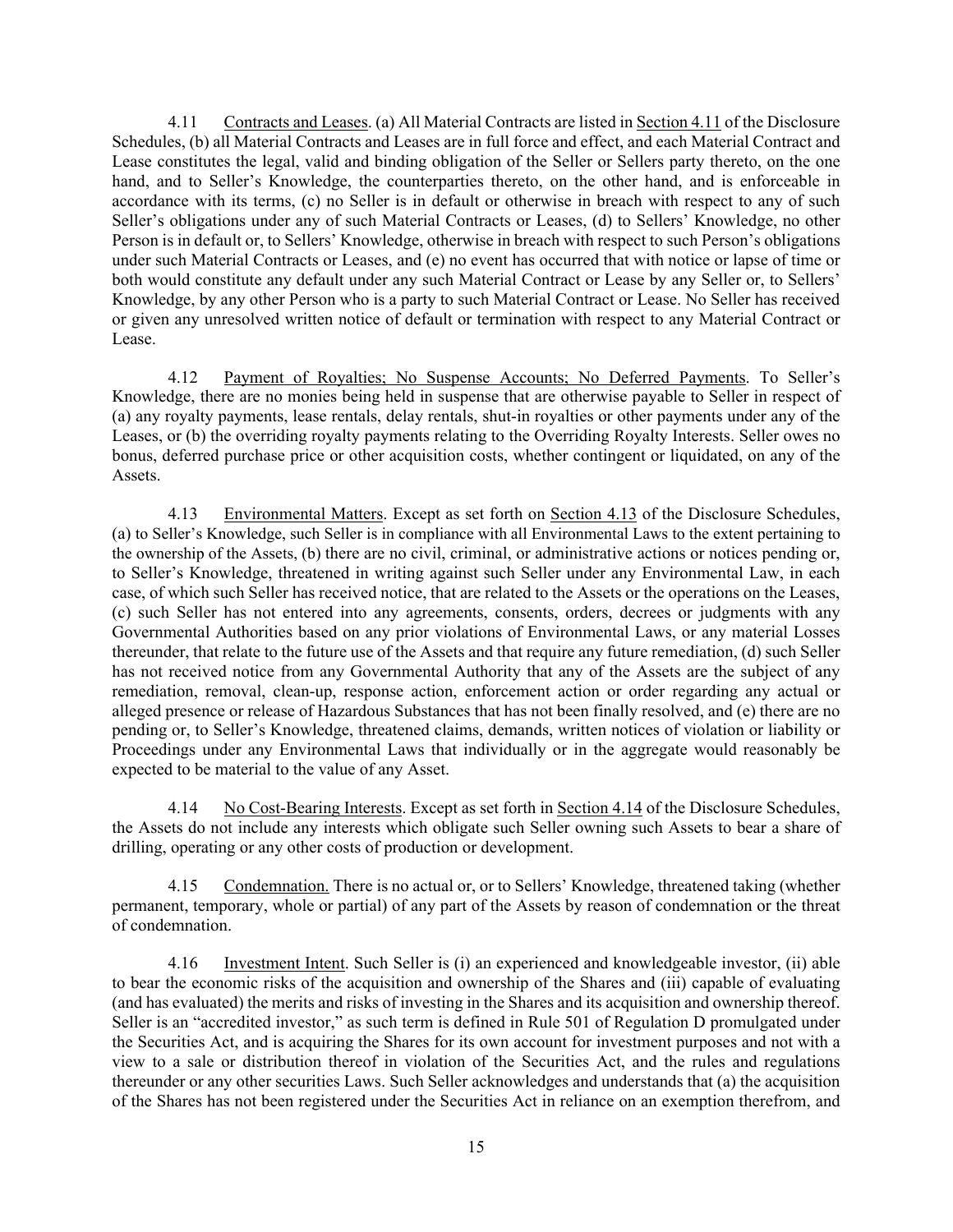(b) the Shares will, upon its acquisition by Sellers, be characterized as "restricted securities" under state and federal securities Laws and may not be sold, transferred, offered for sale, pledged, hypothecated, or otherwise disposed of, except pursuant to an effective registration statement under the Securities Act or pursuant to an exemption from the registration requirements of the Securities Act, and in compliance with applicable state and federal securities Laws. To the extent certificates are issued representing the Shares, it is understood that such certificates will bear a legend in substantially the following form: "**These securities have not been registered under the Securities Act. These securities may not be sold, offered for sale, pledged or hypothecated in the absence of a registration statement in effect with respect to the securities under the Securities Act or in a private transaction pursuant to an exemption from registration thereunder and, in the case of a transaction exempt from registration, unless sold pursuant to Rule 144 under the Securities Act or the issuer has received documentation reasonably satisfactory to it that such transaction does not require registration under the Securities Act**."

### Article 5 BUYER'S REPRESENTATIONS AND WARRANTIES

As of the Execution Date and the Closing Date, Buyer represents and warrants to Sellers that:

5.1 Organization. Buyer is duly formed, validly existing and in good standing under the laws of the jurisdiction of its formation, with full power and authority to enter into this Agreement and perform its obligations under this Agreement.

5.2 Qualification. Buyer is duly qualified to do business and is in good standing in each jurisdiction in which the nature of its business as now conducted makes such qualification necessary, except where the failure to be so qualified or in good standing would not materially hinder or impede the consummation by Buyer of the transactions contemplated by this Agreement.

5.3 Power. Buyer has all requisite power and authority to carry on its business as presently conducted, to enter into this Agreement, each Ancillary Agreement to which it is a party and to consummate the transactions contemplated by this Agreement and the Ancillary Agreements and perform its obligations under this Agreement and the Ancillary Agreements. The execution and delivery of this Agreement does not, and the fulfillment of and compliance with the terms and conditions of this Agreement (including the issuance of Shares to Sellers) will not: (a) conflict with, or result in any violation of or default (with or without notice or lapse of time, or both) under, (b) give rise to a right of termination, modification, revocation, cancellation or acceleration of any obligation or to the loss of a benefit under or (c) result in the creation of any claim upon any of the Assets or any Party under, in each case, any provision of (i) Buyer's governing documents, (ii) any applicable Law or (iii) any contract or instrument (including any judgment, decree, order, statute, rule or regulation applicable to Buyer) to which Buyer or any of its subsidiaries is a party or by which any properties or assets of Buyer or its subsidiaries is bound. No authorization, consent or approval by, or filing with, any Governmental Authority is required for, or in connection with, the authorization, execution, delivery and performance by the Buyer of this Agreement or the consummation of the transactions contemplated by this Agreement and by the Ancillary Agreements; except any matters described in clauses (ii) and (iii) which would not reasonably be expected to have a Material Adverse Effect.

5.4 Authorization and Enforceability. Buyer's execution, delivery and performance of or under this Agreement and the Ancillary Agreements to which it is a party have been duly and validly authorized and approved by all necessary corporate actions. This Agreement constitutes, and each Ancillary Agreement to which Buyer is a party constitutes or will constitute at Closing, Buyer's legal, valid and binding obligation, enforceable in accordance with its terms, subject, however, to the effects of bankruptcy, insolvency, reorganization, moratorium and other applicable Laws for the protection of creditors, as well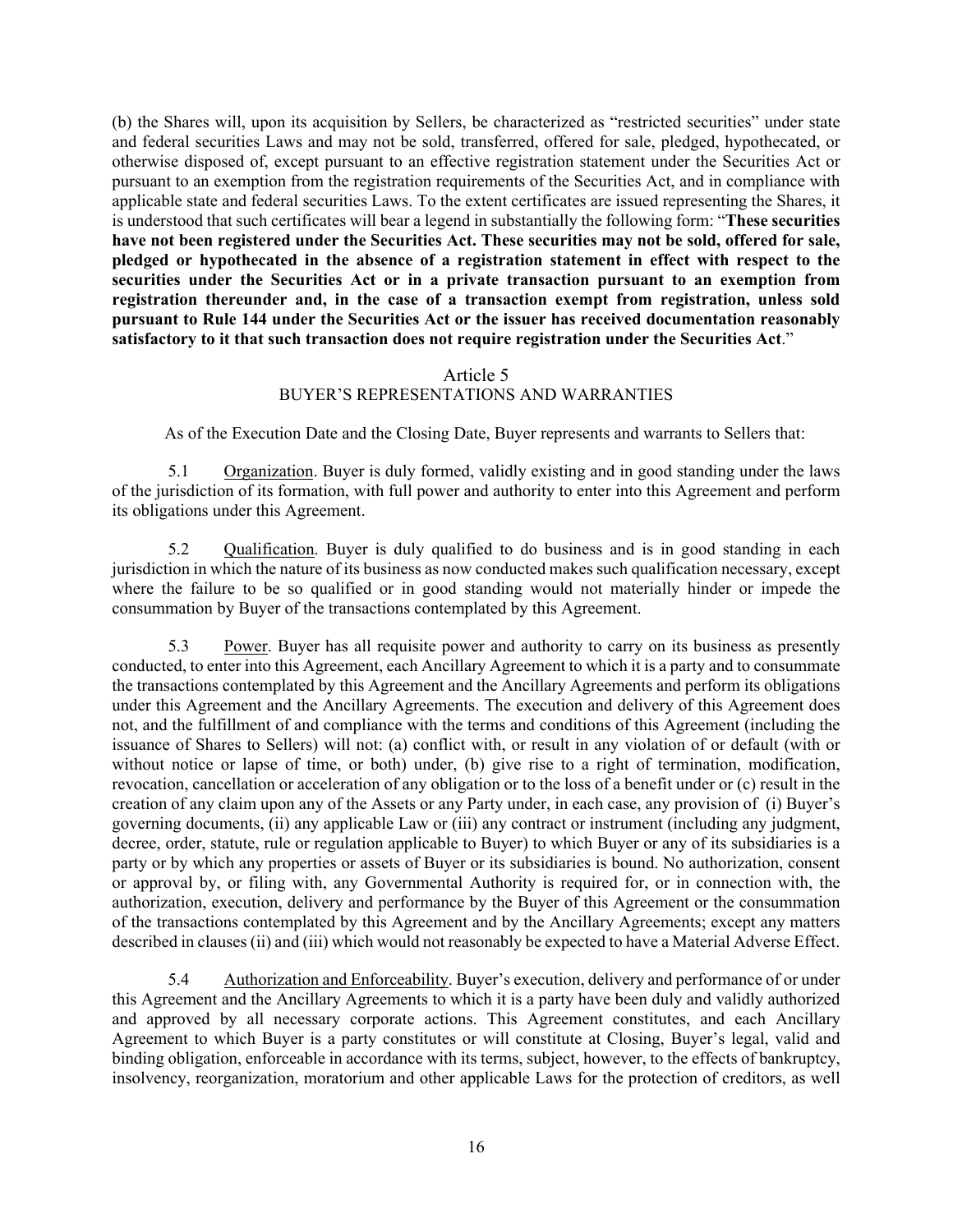as to general principles of equity, regardless whether such enforceability is considered in a proceeding in equity or at Law.

5.5 Liability for Brokers' Fees. Buyer has not incurred and will not incur any liability, contingent or otherwise, for investment bankers', brokers' or finders' fees relating to the transactions contemplated by this Agreement for which any Seller shall have any responsibility whatsoever.

5.6 Litigation. There are no Proceedings pending, or to Buyer's Knowledge, threatened against Buyer that would challenge or impair the ability of Buyer to enter into this Agreement or the Ancillary Agreements or that would have a Material Adverse Effect upon the ability of Buyer to consummate the transactions contemplated hereby.

5.7 Knowledgeable Investor. Buyer is an experienced and knowledgeable investor in the oil and gas business and is sophisticated in the evaluation, purchase, ownership, and operation of oil and gas properties and related facilities. Buyer is not acquiring the Assets in connection with a distribution or resale thereof in violation of federal or state securities Laws and the rules and regulations thereunder.

5.8 No Bankruptcy. There are no bankruptcy Proceedings pending, being contemplated by or threatened against Buyer.

5.9 Capitalization. Buyer has, and at the Closing, will have, sufficient authorized shares of Common Stock to enable it to issue the Shares to Sellers at the Closing. The authorized capital stock of Buyer is 36,000,500 shares of Common Stock. As of March 31, 2021, there were 22,434,403 shares of Common Stock outstanding. All of the issued and outstanding shares of Common Stock are duly authorized and validly issued in accordance with the governing documents of Buyer, are fully paid and non-assessable, and were not issued in violation of any preemptive or similar right. As of March 31, 2021, Buyer had (a) 595,000 shares of Common Stock reserved for issuance pursuant to outstanding restricted stock awards, which includes the maximum number of shares issuable pursuant to such awards, and (b) 1,630,556 shares of Common Stock authorized and available for issuance pursuant to future grants made under Buyer's equity incentive plan. Buyer has (i) no shares of Common Stock reserved for issuance except for the shares of Common Stock referenced in the preceding sentence and (ii) no preferred stock. Buyer has good title to all outstanding capital stock or other equity interests of its subsidiaries, subject to liens or Encumbrances granted under Buyer's amended and restated credit agreement, dated December 4, 2020 (as amended, the "*Credit Facility*") and other liens or Encumbrances permitted under the Credit Facility, and all such capital stock or other equity interests are duly issued, fully paid and non-assessable, to the extent applicable. Except as disclosed in the Buyer Reports (as defined below), as of the date of this Agreement, there are no preemptive or other outstanding rights, options, warrants, conversion rights, stock appreciation rights, redemption rights, repurchase rights, agreements, arrangements, calls, commitments or rights of any kind that obligate Buyer to issue or sell any shares of capital stock or other equity securities of Buyer or any securities or obligations convertible or exchangeable into or exercisable for, or giving any person a right to subscribe for or acquire, any equity securities of Buyer, and no securities or obligations evidencing such rights are authorized, issued or outstanding. Except as disclosed in the Buyer Reports, as of the date of this Agreement, Buyer does not have outstanding any bonds, debentures, notes or other obligations the holders of which have the right to vote (or convertible into or exercisable for securities having the right to vote) with the stockholders of Buyer on any matter. Buyer has no material indebtedness other than as described in the Buyer Reports.

5.10 Valid Issuance. The Shares when issued pursuant to the terms of this Agreement will be duly authorized, validly issued, fully paid and non-assessable, will have the rights, preferences and privileges specified in Buyer's governing documents, will not be issued in violation of any preemptive or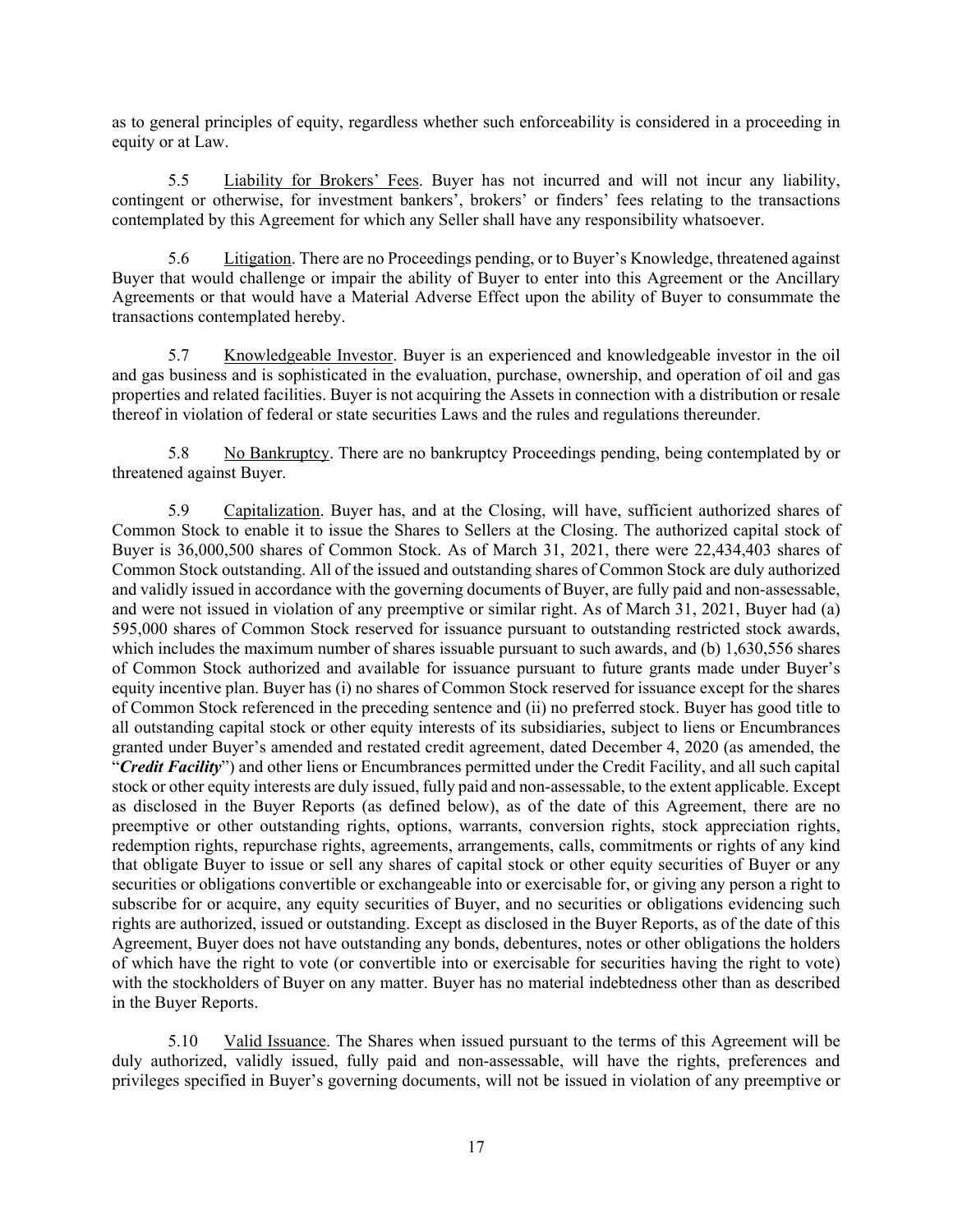similar rights and will, in the hands of each Seller and its Affiliates, be free of any Encumbrances, other than restrictions on transfer pursuant to applicable securities Laws.

5.11 Investment Company. Buyer is not now, and immediately after the issuance and sale of the Shares will not be, required to register as an "investment company" or a company "controlled by" an entity required to register as an "investment company" within the meaning of the Investment Company Act of 1940.

## 5.12 Buyer Reports; Financial Statements.

(a) Buyer has filed or furnished, as applicable, all forms, statements, certifications, reports, contracts and documents required to be filed or furnished by it with the Securities and Exchange Commission (the "*Commission*") pursuant to the Exchange Act or the Securities Act since September 30, 2020, including (i) Buyer's Annual Report on Form 10-K for the fiscal year ended September 30, 2020 (the "*Annual Report*") and (ii) Buyer's Quarterly Report on Form 10-Q for the fiscal quarter ended December 31, 2020 (the "*First Quarter 10-Q*") (the forms, statements, certifications, reports and documents filed or furnished since September 30, 2020, including any amendments thereto, the "*Buyer Reports*"). As of their respective dates (or, if amended prior to the date of this Agreement, as of the date of such amendment), to Buyer's Knowledge, the Buyer Reports did not contain any untrue statement of a material fact or omit to state a material fact required to be stated therein or necessary to make the statements made therein, in light of the circumstances in which they were made, not misleading.

The consolidated balance sheets, and related statements of income, cash flow and stockholder's equity, included in the Annual Report, were prepared in accordance with GAAP, and fairly present in all material respects the financial positions and results of operations of Buyer and its subsidiaries at the dates and for the periods indicated. The consolidated balance sheets, and related statements of income, cash flow and stockholder's equity, included in the First Quarter 10-Q, were prepared in accordance with GAAP, and fairly present in all material respects the financial positions and results of operations of Buyer and its subsidiaries at the dates and for the periods indicated. Since the filing of the 2020 Annual Report, except as disclosed in the Buyer Reports, to Buyer's Knowledge, there has been no change in the condition (financial or otherwise) of Buyer and its subsidiaries, taken as a whole, that could reasonably be expected to individually or in the aggregate have a Material Adverse Effect on Buyer.

5.13 Private Placement. Assuming the accuracy of Sellers' representations and warranties in Article 4, the issuance of the Shares by Buyer to Sellers in the manner contemplated by this Agreement will be exempt from the registration requirements of the Securities Act by reason of Section 4(a)(2) thereof.

5.14 No Integrated Offer. Other than the private placement of Shares in connection with this Agreement and the Offering, from October 14, 2020 through the Execution Date, neither the Buyer, nor, to Buyer's Knowledge, any of its Affiliates or any Person acting on its or their behalf, has, directly or indirectly, made any offers or sales of any security or solicited any offers to buy any security.

5.15 Listing Exchange. The Common Stock of Buyer is registered under Section 12(b) of the Exchange Act and is listed on the NYSE, and Buyer has not received any written notification that the Commission is contemplating terminating such registration or listing. Buyer has not, in the twelve (12) months preceding the Execution Date, received written notice from the NYSE or any other stock market or exchange to the effect that Buyer is not in compliance with the listing or maintenance requirements of such market or exchange (or any other notice of delisting), Buyer has not taken (and, to Buyer's Knowledge, no Person has taken) any action designed to, or which to Buyer's Knowledge, is likely to have the effect of, terminating the registration of the Common Stock under the Exchange Act.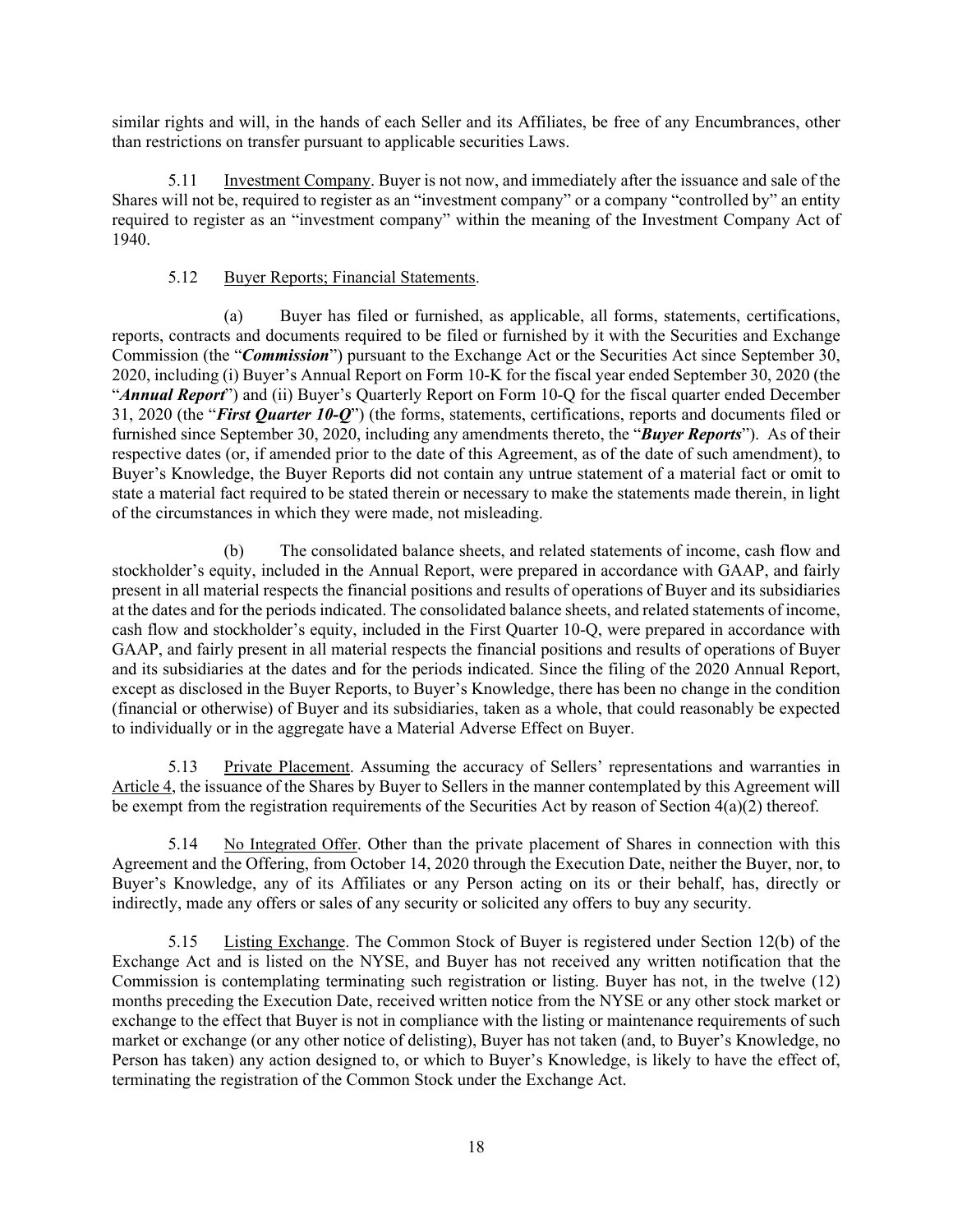## Article 6 **COVENANTS**

6.1 Pre-Closing Covenants. From and after the Execution Date and until the earlier to occur of the Closing and the termination of this Agreement in accordance with its terms, and subject to the terms of the Contracts and the Leases, each Seller shall administer its Assets in a good and workmanlike manner consistent with its past practices (including, for the avoidance of doubt, the granting of leases and lease renewals in the ordinary course of business) and applicable Law, and shall carry on its business with respect to its interest in the Assets in substantially the same manner as before the Execution Date. Notwithstanding the foregoing, from and after the Execution Date and until Closing, no Seller shall, without Buyer's prior written consent, (a) transfer, sell, mortgage, pledge, abandon or dispose of any of the Assets other than the granting of leases and lease renewals in the ordinary course of business; (b) purchase or otherwise acquire any interests that are similar in type to any of the Interests; (c) amend, modify or terminate any Material Contract or enter into any Contract that would have been a Material Contract if it had been in effect on the Execution Date; or (d) agree, whether in writing or otherwise, to do any of the foregoing; provided that nothing in this Section 6.1 shall be construed to prevent or limit any Seller from complying with applicable Laws or the terms of any existing Material Contract or Lease.

6.2 Reasonable Efforts. Each Party agrees that it will not voluntarily undertake any course of action inconsistent with the provisions or intent of this Agreement and will use its Reasonable Efforts to take, or cause to be taken, all action and to do, or cause to be done, all things reasonably necessary, proper, or advisable under applicable Laws to consummate the transactions contemplated by this Agreement, including (a) cooperating in determining whether any consents, approvals, orders, authorizations, waivers, declarations, filings, or registrations of or with any Governmental Authority or third party are required in connection with the consummation of the transactions contemplated by this Agreement; (b) obtaining any consents, approvals, and registrations; (c) causing to be lifted or rescinded any injunction or restraining order or other order adversely affecting the ability of the Parties to consummate the transactions contemplated by this Agreement; (d) defending, and cooperation in defending, all proceedings challenging this Agreement or the consummation of the transactions contemplated by this Agreement; and (e) executing any additional instruments necessary to consummate the transactions contemplated by this Agreement.

6.3 Amendment of Disclosure Schedules. From time to time up to the earlier of the Closing Date or termination of this Agreement in accordance with the terms hereof, with respect to the representations and warranties of a Party made in this Agreement, the Parties shall have the right, by written notice to other Party, to promptly supplement or amend the Disclosure Schedules with respect to any matter discovered or first existing or occurring following the date hereof which, if existing or known at the Execution Date or thereafter, would have been required to be set forth or described in such Disclosure Schedules. If any matter disclosed pursuant to any such addition, supplement or amendment in accordance with the first sentence of this Section 6.3 gives rise to the right of Buyer to terminate this Agreement (such a "*Subject Schedule Supplement*") and Closing shall occur, then such matters giving rise to the right of Buyer to terminate that are disclosed pursuant to any Subject Schedule Supplement shall be incorporated into the Disclosure Schedules and Buyer's remedies under Section 10.2(a) related to such matters that give rise to the right of Buyer to terminate disclosed in any Subject Schedule Supplement shall be deemed waived by Buyer and Buyer shall not be entitled to make a claim pursuant to Section 10.2(a) with respect to such matters. For the avoidance of doubt, if any matter disclosed pursuant to any addition, supplement or amendment in accordance with the first sentence of this Section 6.3 does not give rise to the right of Buyer to terminate this Agreement, then all such matters disclosed pursuant to any such addition, supplement or amendment shall be disregarded for purposes of, and shall not affect, Buyer's remedies under Section 10.2(a).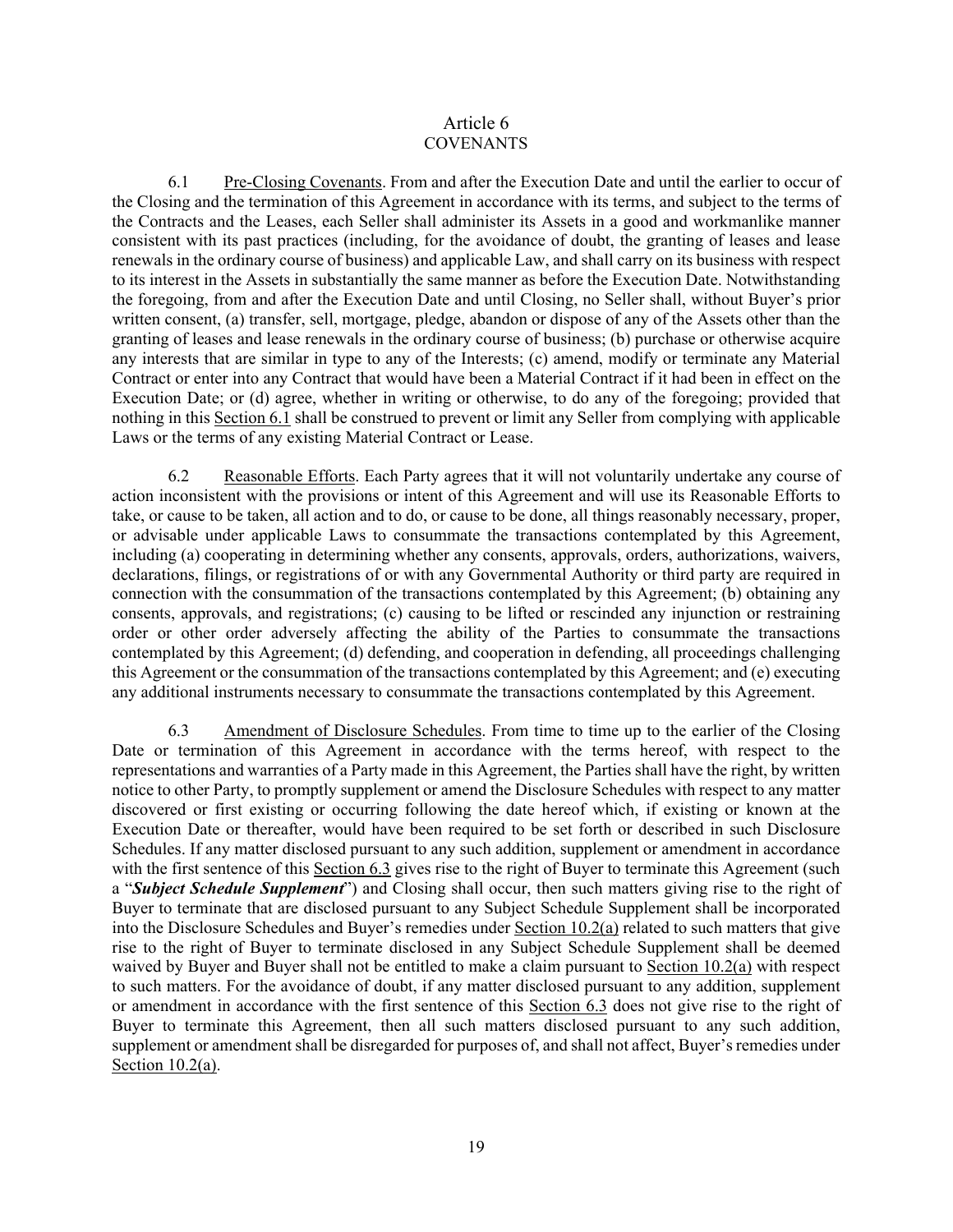6.4 Limitations on Representations and Warranties. ALL ORAL INFORMATION OR MATERIALS, DOCUMENTS AND OTHER INFORMATION MADE AVAILABLE TO BUYER BY SELLERS OR ANY OF THEIR REPRESENTATIVES AT ANY TIME IN CONNECTION WITH THE TRANSACTIONS CONTEMPLATED HEREBY HAVE BEEN MADE AVAILABLE AS AN ACCOMMODATION AND HAVE BEEN PROVIDED ON AN "AS IS" BASIS. EXCEPT FOR THE EXPRESS AND SPECIFIC REPRESENTATIONS AND WARRANTIES OF EACH SELLER IN ARTICLE 4, THE SELLER OFFICER CERTIFICATES, THE ANCILLARY AGREEMENTS OF EACH SELLER DELIVERED AT THE CLOSING AND THE SPECIAL WARRANTY, AS APPLICABLE, BUYER ACKNOWLEDGES THAT SELLERS HAVE NOT MADE, AND SELLERS HEREBY EXPRESSLY DISCLAIM AND NEGATE ANY OTHER REPRESENTATION OR WARRANTY (EXPRESS, IMPLIED, AT COMMON LAW, BY STATUTE OR OTHERWISE), INCLUDING THE WARRANTIES OF MERCHANTABILITY AND FITNESS FOR A PARTICULAR PURPOSE, AND FURTHER INCLUDING, WITHOUT LIMITATION, ANY REPRESENTATION AND WARRANTIES RELATING TO (A) PRODUCTION RATES, RECOMPLETION OPPORTUNITIES, GEOLOGY, ENGINEERING, DECLINE RATES OR THE QUALITY, QUANTITY OR VOLUME OF THE RESERVES OF OIL AND GAS OR OTHER MINERALS, IF ANY, ATTRIBUTABLE TO THE ASSETS, (B) THE ACCURACY, COMPLETENESS OR MATERIALITY OF ANY INFORMATION, DATA OR OTHER MATERIALS (WRITTEN OR ORAL) NOW, HERETOFORE OR HEREAFTER FURNISHED TO BUYER BY OR ON BEHALF OF SELLER, AND (C) THE ENVIRONMENTAL CONDITION OF THE ASSETS. SELLERS AND BUYER AGREE THAT, TO THE EXTENT REQUIRED BY APPLICABLE LAW TO BE EFFECTIVE, THE DISCLAIMERS OF CERTAIN WARRANTIES CONTAINED IN THIS SECTION ARE "CONSPICUOUS" DISCLAIMERS FOR THE PURPOSES OF ANY APPLICABLE LAW, RULE OR ORDER.

6.5 Post-Closing Obligations. If Closing occurs, Sellers and Buyer have the following post-Closing obligations:

(a) Property Records. Within thirty (30) days after Closing, Sellers shall deliver (at Sellers' cost and expense) the Records (which may be in the form of original records or electronic copies) to Buyer at the address of Buyer. With respect to any original Records delivered to Buyer, (a) Sellers shall be entitled to retain copies of such Records, and Buyer shall preserve and retain any such original Records for at least seven (7) years beyond the Closing Date, during which seven (7) year period Seller shall be entitled to obtain access to such Records, at reasonable business hours and upon prior notice to Buyer, so that Sellers may make copies of such original Records, at Sellers' expense (and Sellers shall maintain the strict confidentiality of any Records of which it retains any copies), including as may be reasonable or necessary in connection with any Proceeding or threatened Proceeding against Seller.

(b) Recording and Filing. Buyer, within thirty (30) days after Closing, shall use Reasonable Efforts to: (a) record the Conveyance and all other instruments that must be recorded to effectuate the transfer of the Assets; and (b) file for approval with the applicable federal, state or local agencies the Conveyance (to the extent required by applicable Law) and all other federal, state or local transfer documents required to effectuate transfer of the Assets. Buyer shall provide Sellers a recorded copy of the Conveyance and other recorded instruments, and approved copies of the Conveyance and other federal, state or local transfer documents, promptly after they are available.

(c) Special Warranty. Subject to Section 10.3, the Conveyance delivered at Closing shall provide that each Seller, on a joint and several basis, will warrant and defend Defensible Title to the Assets against whomsoever lawfully claims the same or any part thereof solely to the extent a claim is brought by, through or under such Seller or any of its Affiliates but not otherwise (the "*Special Warranty*").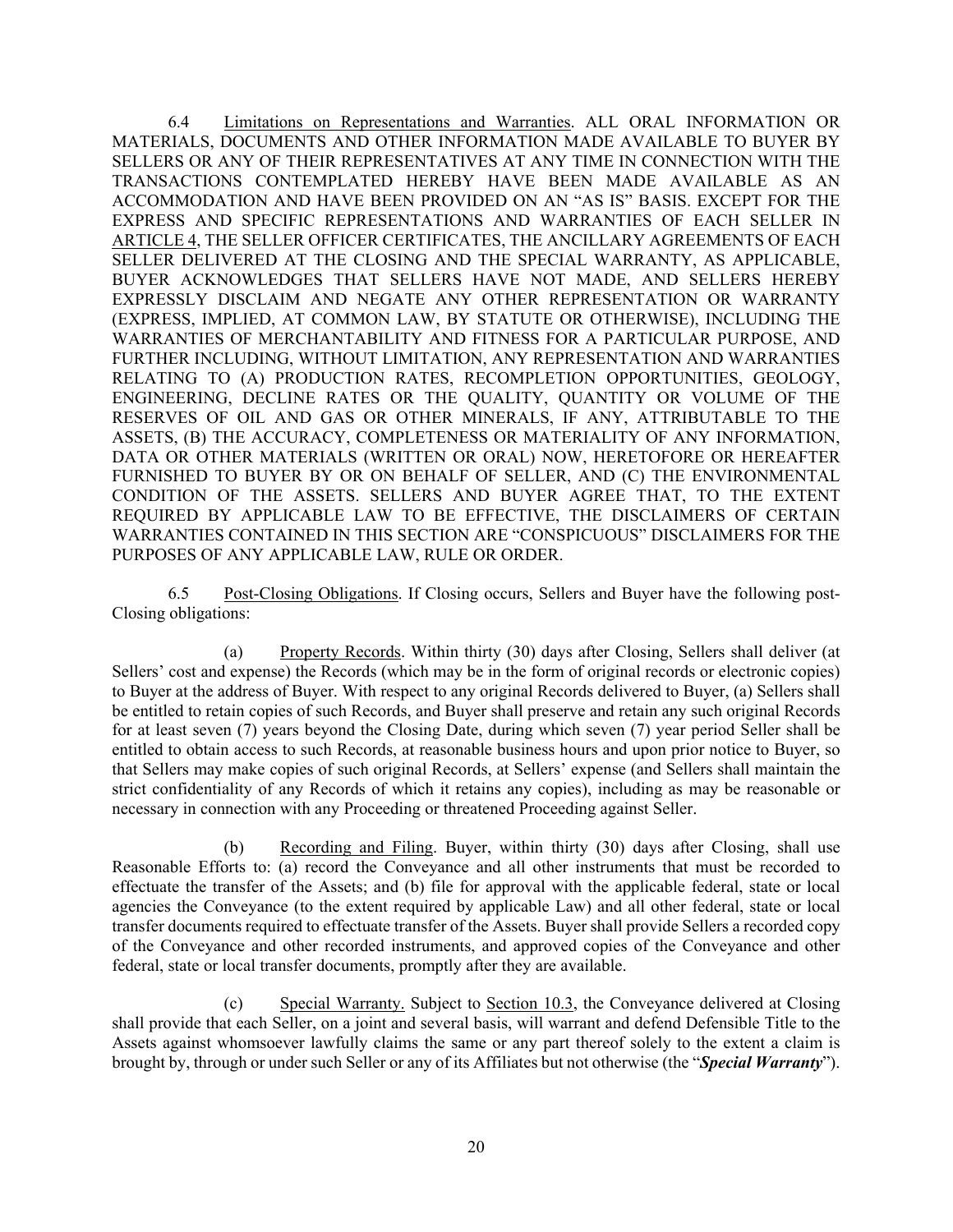(d) SEC Reports. From and after the Execution Date and until the filing of Buyer's Annual Report on Form 10-K for the year ended September 30, 2022 (the "*Records Period*"), each Seller shall, and shall cause its Affiliate and their respective Representatives to, provide reasonable cooperation to Buyer, its Affiliates and their agents and Representatives in connection with Buyer's or its Affiliates' filings, if any, that are required by the Commission, under securities laws applicable to Buyer and its Affiliates (collectively, the "*Filings*"). During the Records Period, each Seller shall make available to Buyer and its Affiliates and their Representatives any and all books, records, information and documents to the extent such books, records, information and documents are attributable to the Assets and in any of Sellers' or their respective Affiliates' possession or control and accessible, on reasonable notice, to Sellers' and their Affiliates' respective personnel during regular business hours, in each case as reasonably required by Buyer, its Affiliates and their Representatives in order to prepare, if required, in connection with the Filings, financial statements meeting the requirements of Regulation S-X under the Securities Act along with any documentation attributable to the Assets required to complete any audit associated with such financial statements, which records and information shall include, for the avoidance of doubt, lease operating statements for the lesser of the 24-month period prior to the Execution Date or the actual time periods in which Seller has owned the Assets. During the Records Period, each Seller shall, and shall cause their respective Affiliates to, provide reasonable cooperation to the independent auditors chosen by Buyer ("*Buyer's Auditor*") in connection with any audit by Buyer's Auditor of any financial statements of Seller or its Affiliates insofar and only insofar as the Assets are concerned with respect to which Buyer or any of its Affiliates reasonably requires to comply with the requirements of the Securities Act or the Securities Exchange Act of 1934, as amended, with respect to any Filings. During the Records Period, each Seller and their Affiliates shall retain all books, records, information and documents relating to the Assets, to the extent in any Seller's possession or control, for the three (3) fiscal years prior to the Closing Date. Buyer shall pay, or cause to be paid, all reasonable documented third party out-of-pocket costs and expenses incurred in connection with any audit performed by Buyer in connection with Buyer's rights under, and Sellers' compliance with, this Section 6.5(d) (expressly excluding Sellers' and its Affiliates' internal general and administrative expenses).

6.6 Exclusivity. From and after the Execution Date and until the earlier to occur of the Closing and the termination of this Agreement in accordance with its terms: (i) each Seller shall not, directly or indirectly through any of its Affiliates or any of its or their respective Representatives, (A) encourage, solicit, initiate, facilitate or continue inquiries regarding bids, offers, inquiries or proposals from any Person (other than Buyer and its designees, agents and all their respective Affiliates) with respect to the sale, transfer or disposition of all or any portion of the Assets ("*Acquisition Proposals*"), (B) enter into discussions or negotiations with, or provide any information to, any Person concerning a possible Acquisition Proposal or (C) enter into any agreements or other instruments (whether or not binding) regarding an Acquisition Proposal; (ii) each Seller shall immediately cease and cause to be terminated, and shall cause its Affiliates and all of its and their Representatives to immediately cease and cause to be terminated, all existing discussions or negotiations with any Persons with respect to, or that could lead to, an Acquisition Proposal; and (iii) each Seller shall promptly provide Buyer with notice of any unsolicited Acquisition Proposals received by such Seller.

6.7 Listing. Buyer shall use Reasonable Efforts to cause the Shares to be approved for listing on NYSE, subject to official notice of issuance, as promptly as practicable after the date hereof, and in any event on or prior to the Closing Date.

### 6.8 Registration Rights.

(a) Buyer shall (i) within two (2) days after the Closing Date, provide (by email being sufficient) Sellers with a Selling Stockholders Questionnaire, substantially in the form of Exhibit B, which such Questionnaire shall contain the selling stockholder information needed from Sellers pursuant to the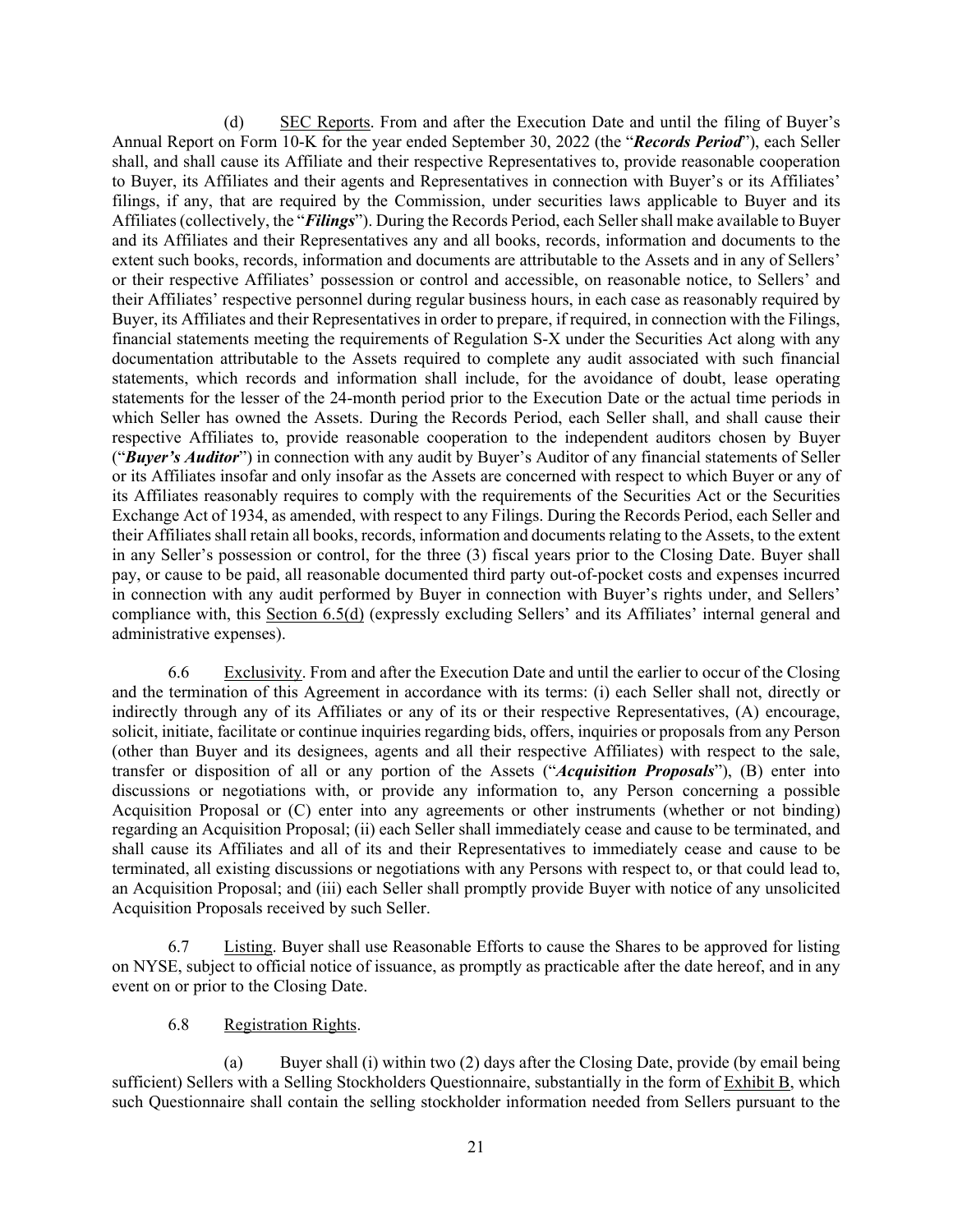applicable requirements of the Securities Act in connection with Buyer's preparation of the Registration Statement (as defined below) and (ii) within thirty (30) days of receiving such information requested pursuant to the foregoing clause (i) (which period shall be tolled due to any delays occurring from additional follow-up information, questions or clarifications reasonably requested by Buyer to Sellers as are necessary for the purposes of completing the Registration Statement), or if Buyer does not provide such Selling Stockholders Questionnaire within two (2) days after the Closing Date in accordance with the foregoing clause (i), thirty (30) days after the Closing Date (the "*Filing Deadline*"), prepare and file a Shelf Registration Statement with the Commission to permit the public resale of all Shares issued to Sellers hereunder (a "*Registration Statement*"). The Registration Statement filed with the Commission pursuant to this Section 6.8 shall be on Form S-3 or, if Form S-3 is not then available to Buyer, on Form S-1 or such other form of registration statement as is then available to effect a registration for resale of the Shares and shall contain a prospectus in such form as to permit Sellers to sell such Shares pursuant to Rule 415 under the Securities Act (or any successor or similar provision adopted by the Commission then in effect) at any time beginning on the date such Registration Statement is declared effective by the Commission (the "*Effectiveness Date*"). Buyer shall provide a draft of the Registration Statement to Sellers for review at least three (3) Business Days in advance of filing the Registration Statement. Buyer shall use its Reasonable Efforts to cause a Registration Statement filed pursuant to this Section 6.8 to be declared effective as soon as reasonably practicable thereafter (the "*Effectiveness Deadline*"). Until the earlier of (i) the third anniversary of the Effectiveness Date and (ii) the date on which Sellers cease to hold any Shares issued hereunder, Buyer shall use its reasonable best efforts to cause a Registration Statement filed pursuant to this Section 6.8 to remain effective, and to be supplemented and amended to the extent necessary to ensure that such Registration Statement is available or, if not available, that another registration statement is available for the resale of the Shares. When effective, a Registration Statement (including the documents incorporated therein by reference) will comply as to form in all material respects with all applicable requirements of the Securities Act and the Exchange Act and will not contain an untrue statement of a material fact or omit to state a material fact required to be stated therein or necessary to make the statements therein not misleading (in the case of any prospectus contained in such Registration Statement, in the light of the circumstances under which a statement is made). Sellers shall not be identified as a statutory underwriter in any Registration Statement unless in response to a comment or request from the staff of the Commission or another regulatory agency; provided, however, that if the Commission requests that Sellers be identified as a statutory underwriter in the Registration Statement, Sellers will have an opportunity to withdraw from the Registration Statement. For purposes of this Section 6.8, the term "*Shares*" includes any equity security of Buyer issued or issuable with respect to the Shares issued hereunder by way of share split, dividend, distribution, recapitalization, merger, exchange, replacement or similar event or otherwise.

(b) Sellers acknowledge and agree that Buyer may suspend the use of a Registration Statement if it determines (i) that the use of such Registration Statement would require the inclusion of financial statements that are unavailable for issue for reasons beyond Buyer's control, or (ii) that in order for such Registration Statement not to contain a material misstatement or omission, an amendment thereto would be needed to include information that would at that time not otherwise be required in a current, quarterly, or annual report under the Exchange Act; provided, that (x) Buyer shall not so delay filing or so suspend the use of the Registration Statement on more than two (2) occasions or for a period of more than sixty (60) consecutive days or more than a total of one hundred-twenty (120) calendar days, in each case in any three hundred sixty (360)-day period, (y) Buyer shall have a bona fide business purpose for not making such information public and (z) Buyer shall use Reasonable Efforts to make such Registration Statement available for the sale by Sellers of such securities as soon as practicable thereafter.

(c) Buyer shall notify Sellers within three (3) Business Days (email being sufficient): (i) when a Registration Statement or any post-effective amendment thereto has become effective; (ii) of the issuance by the Commission of any stop order suspending the effectiveness of any Registration Statement or the initiation of any Proceedings for such purpose; (iii) of the receipt by Buyer of any notification with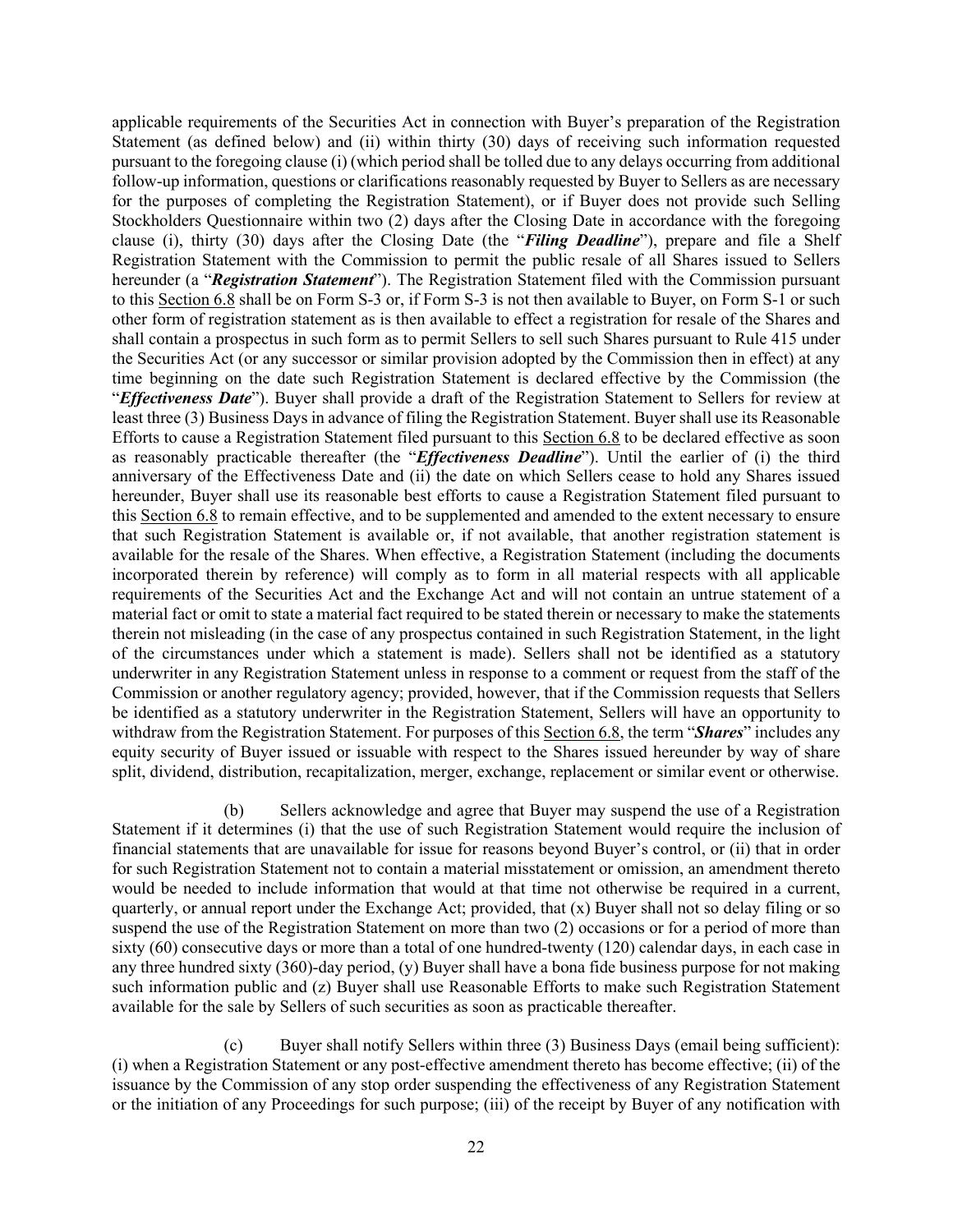respect to the suspension of the qualification of the Shares included therein for sale in any jurisdiction or the initiation or threatening of any Proceeding for such purpose; and (iv) of a suspension pursuant to Section 6.8(b) or the occurrence of any event that requires the making of any changes in any Registration Statement or prospectus so that, as of such date, the statements therein are not misleading and do not omit to state a material fact required to be stated therein or necessary to make the statements therein (in the case of a prospectus, in the light of the circumstances under which they were made) not misleading (provided that any such notice pursuant to this Section 6.8(c) shall solely provide that the use of the Registration Statement or prospectus has been suspended without setting forth the reason for such suspension and shall not contain any material non-public information regarding Buyer). Buyer shall use its Reasonable Efforts to, as applicable, (x) obtain the withdrawal of any order suspending the effectiveness of any Registration Statement as soon as reasonably practicable and (y) as soon as reasonably practicable prepare a posteffective amendment to such Registration Statement or a supplement to the related prospectus, or file any other required document so that, as thereafter delivered to purchasers of the Shares included therein, such prospectus will not include any untrue statement, or alleged untrue statement, of a material fact or omit to state any material fact necessary to make the statements therein, in the light of the circumstances under which they were made, not misleading.

(d) Buyer agrees to indemnify and hold harmless, to the extent permitted by law, Sellers, Sellers' directors, and officers, employees, and agents, and each Person who controls any Seller (within the meaning of Section 15 of the Securities Act or Section 20 of the Exchange Act) and each Affiliate of any Seller (within the meaning of Rule 405 under the Securities Act) from and against any and all losses, claims, damages, liabilities and expenses (including, without limitation, any reasonable attorneys' fees and expenses incurred in connection with defending or investigating any such action or claim) caused by any untrue statement, or alleged untrue statement, of a material fact contained in any Registration Statement, prospectus included in any Registration Statement or preliminary prospectus or any amendment thereof or supplement thereto or any omission of a material fact required to be stated therein or necessary to make the statements therein not misleading, except insofar as and to the extent, but only to the extent, the same are caused by or contained in any information regarding Sellers furnished in writing to Buyer by or on behalf of Sellers expressly for use therein.

(e) Sellers agree to indemnify and hold harmless Buyer, its directors and officers and agents and employees and each Person who controls Buyer (within the meaning of Section 15 of the Securities Act and Section 20 of the Exchange Act) against any losses, claims, damages, liabilities and expenses (including, without limitation, reasonable attorneys' fees) resulting from any untrue statement, or alleged untrue statement, of a material fact contained in the Registration Statement, or any form of prospectus or preliminary prospectus or any amendment thereof or supplement thereto or any omission of a material fact required to be stated therein (in the case of any prospectus, or any form of prospectus or preliminary prospectus or supplement thereto, in light of the circumstances under which they were made) or necessary to make the statements therein not misleading, but only to the extent that such untrue statement or omission, or alleged untrue statement or omission, is contained in any information or affidavit so furnished in writing by Sellers expressly for use therein. In no event shall the liability of Sellers be greater in amount than the aggregate value of the Shares under Section 2.2 hereof.

(f) Any person entitled to indemnification pursuant to this Section 6.8 shall (i) give prompt written notice to the indemnifying party of any claim with respect to which it seeks indemnification (provided that the failure to give prompt notice shall not impair any person's right to indemnification hereunder to the extent such failure has not materially prejudiced the indemnifying party) and, (ii) unless in such indemnified party's reasonable judgment a conflict of interest between such indemnified and indemnifying parties exists with respect to such claim, permit such indemnifying party to assume the defense of such claim with counsel reasonably satisfactory to the indemnified party. If such defense is assumed, the indemnifying party shall not be subject to any liability for any settlement made by the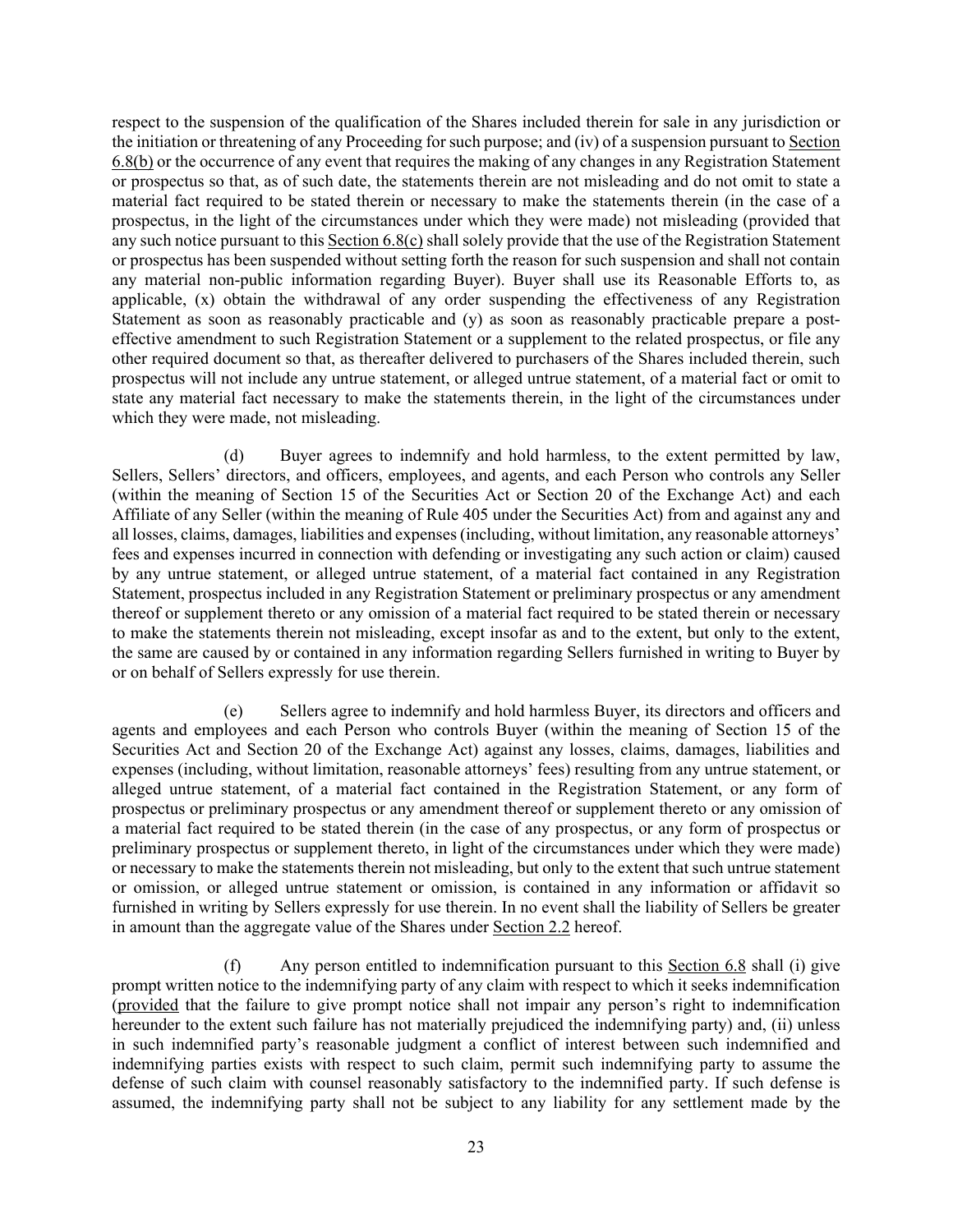indemnified party without its consent (but such consent shall not be unreasonably withheld, conditioned or delayed). An indemnifying party who is not entitled to, or elects not to assume the defense of a claim shall not be obligated to pay the fees and expenses of more than one counsel for all parties indemnified by such indemnifying party with respect to such claim, unless in the reasonable judgment of legal counsel to any indemnified party a conflict of interest exists between such indemnified party and any other of such indemnified parties with respect to such claim. No indemnifying party shall, without the consent of the indemnified party, consent to the entry of any judgment or enter into any settlement which cannot be settled in all respects by the payment of money (and such money is so paid by the indemnifying party pursuant to the terms of such settlement) or which settlement includes a statement or admission of fault and culpability on the part of such indemnified party or which does not include as an unconditional term thereof the giving by the claimant or plaintiff to such indemnified party of a release from all liability in respect to such claim or litigation.

(g) Buyer shall pay all expenses incident to Buyer's performance under or compliance with this Section 6.8 and all such expenses to effect the registration of the Shares on a Registration Statement, including, without limitation, all registration, filing, securities exchange listing and NYSE fees, all registration, filing, qualification and other fees and expenses of complying with securities or blue sky laws, fees of the Financial Industry Regulatory Authority, Inc., fees of transfer agents and registrars, all word processing, duplicating and printing expenses, any transfer taxes, and the fees and disbursements of counsel and independent public accountants for Buyer. Sellers shall pay all selling commissions allocable to the sale of the Shares, transfer taxes and fees and disbursements of counsel to Sellers in connection with the preparation and filing of the Registration Statement.

6.9 Escrow. Prior to the Closing, Buyer and Sellers shall enter into the Escrow Agreement with the Escrow Agent pursuant to which the Escrow Agent shall provide escrow services to the Parties. Buyer and Sellers acknowledge and agree that they will use the standard form of agreement from the Escrow Agent (with such modifications as determined by the Buyer, Sellers, and Escrow Agent), and the escrow fees under the Escrow Agreement shall be paid 50% by Buyer and 50% by Sellers. Each of Buyer and Sellers shall determine any such modifications and shall negotiate the Escrow Agreement in good faith and cooperate with all reasonable requests of the Escrow Agent.

## Article 7

### TAX MATTERS

7.1 Transfer Taxes. All required documentary, filing and recording fees and expenses incurred in connection with the filing and recording of the assignments, conveyances or other instruments required to convey title to the Assets to Buyer shall be borne by Buyer. If any Transfer Taxes are imposed on the transfer of the Assets to Buyer, Buyer shall bear and pay any such Transfer Taxes. Sellers and Buyer shall reasonably cooperate in good faith to minimize, to the extent permissible under applicable Law, the amount of any such Transfer Taxes.

### 7.2 Asset Taxes.

(a) The applicable Seller shall be allocated all Asset Taxes attributable to (i) any Tax period ending prior to the Effective Time and (ii) the portion of any Straddle Period ending immediately prior to the Effective Time. Buyer shall be allocated and bear all Asset Taxes attributable to (x) any Tax period beginning after the Effective Time and (y) the portion of any Straddle Period beginning at the Effective Time. Buyer shall be responsible for payment to the applicable Governmental Authorities of all Asset Taxes that become due and payable, and the filing of all Tax Returns for Asset Taxes that become due, on or after the Closing Date.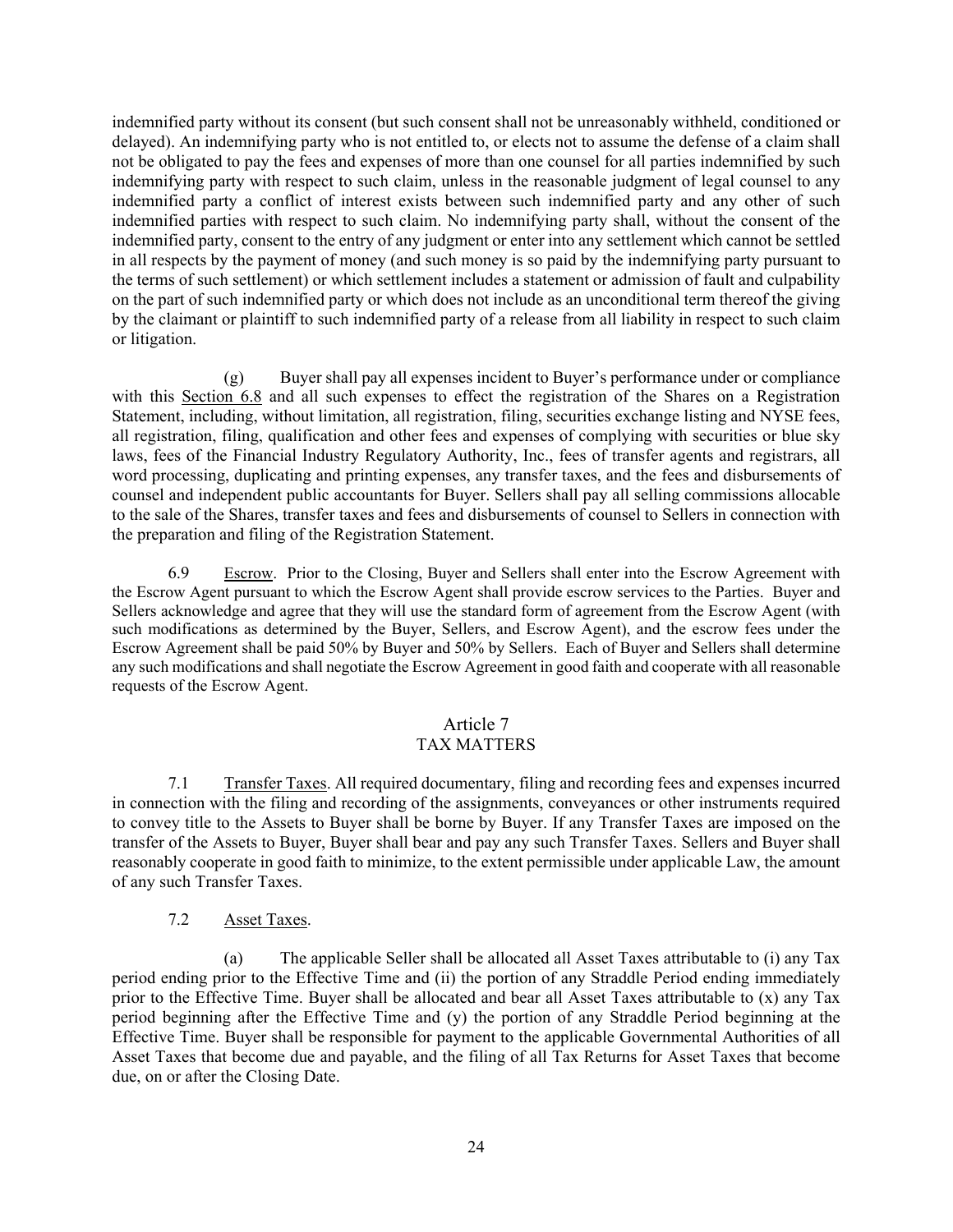(b) For purposes of determining the allocations described in Section 7.2(a), (i) Asset Taxes that are based upon income, sales, revenue or similar items (other than Asset Taxes described in clause (ii) or (iii) below) shall be allocated to the period in which the transaction giving rise to such Asset Taxes occurred, (ii) Asset Taxes that are ad valorem, property or similar Asset Taxes imposed on a periodic basis pertaining to a Straddle Period shall be allocated between the portion of such Straddle Period ending immediately prior to the Effective Time and the portion of such Straddle Period beginning at the Effective Time based on the number of days in the applicable Straddle Period that occur before the date on which the Effective Time occurs, on the one hand, and the number of days in such Straddle Period that occur on or after the date on which the Effective Time occurs, on the other hand, and (iii) Asset Taxes that are attributable to the severance or production of Hydrocarbons (other than Asset Taxes described in clause (ii) above) shall be allocated to the period in which the severance or production giving rise to such Asset Taxes occurred. For purposes of (A) the preceding sentence, any exemption, deduction, credit or other item that is calculated on an annual basis shall be allocated *pro rata* per day between the portion of the Straddle Period ending immediately prior to the Effective Time and the portion of the Straddle Period beginning at the Effective Time; and (B) clause (ii) of the preceding sentence, the period for such Asset Taxes shall begin on the date on which ownership of the applicable Assets gives rise to liability for the particular Asset Tax and shall end on the day before the next such date.

(c) As provided in Article 2, the Purchase Price shall be adjusted for Asset Taxes allocable to each Party under Section 7.2(a) and Section 7.2(b). To the extent the actual amount of an Asset Tax is not known at the Final Settlement Date, Buyer and Sellers shall utilize the most recent information available in estimating the amount of such Asset Tax for purposes of adjusting the Purchase Price under this Section 7.2(c). To the extent the actual amount of an Asset Tax (or the amount thereof paid or economically borne by a Party) is ultimately determined to be different than the amount (if any) that was taken into account for purposes of adjusting the Purchase Price under this Section 7.2(c), Sellers shall pay Buyer, or Buyer shall pay Sellers, as the case may be, within a commercially reasonable amount of time following written notice of such determination, any amount necessary to cause each of Sellers and Buyer to bear its appropriate share of such Asset Tax as determined under this Section 7.2.

7.3 Tax Allocation. The Parties agree that the Cash, the fair market value of the Shares on the Closing Date, and any other amounts treated as consideration for U.S. federal income Tax purposes shall be allocated among the Assets for U.S. federal and applicable state income Tax purposes in accordance with all applicable Treasury Regulations promulgated under Section 1060 of the Code, and to the extent allowed by applicable Law, in a manner consistent with the Allocated Values. The initial draft of such allocation shall be prepared by Buyer and shall be provided to Seller no later than thirty (30) days after the Final Settlement Date. The Parties shall then cooperate to prepare a final allocation, which also shall be materially consistent with the Allocated Values to the extent allowed by applicable Law. In the event that Sellers and Buyer are not able to resolve all of the items in the allocation, all such unresolved items shall be determined by the Accounting Consultant in accordance with the procedures of Section 2.5(c), *mutatis mutandis*. The final allocation shall be updated to reflect any adjustments to the Purchase Price and any other amounts treated as consideration for U.S. federal income Tax purposes. The final allocation shall be used by Sellers and Buyer as the basis for reporting asset values and other items, including preparing Internal Revenue Service Form 8594 (Asset Acquisition Statement under Section 1060), if required. Each Party agrees not to take any position inconsistent with such final allocation unless (a) required by Law or as required by final adjustment or settlement with any Governmental Authority or agency, in which case written notice of such change shall be provided to the other Party, or (b) with the consent of the other Party.

7.4 Refunds of Taxes. Sellers shall be entitled to any and all refunds of Taxes allocated to Sellers under Section 7.2, and Buyer shall be entitled to any and all refunds of Taxes allocated to Buyer under Section 7.2. If a Party receives a refund of Taxes to which the other Party is entitled under this Section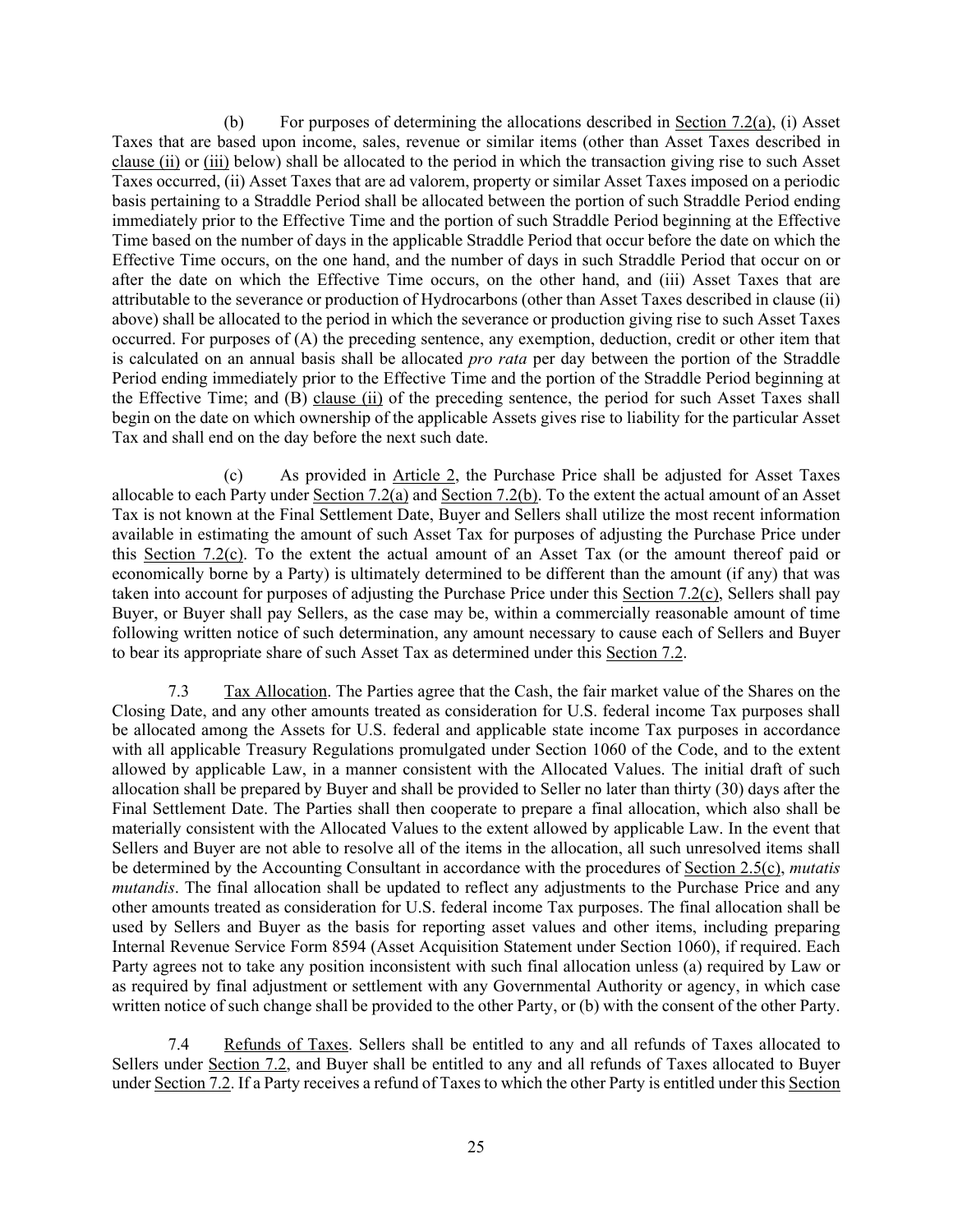7.4, the first Party shall promptly pay such amount to the other Party, net of any reasonable costs or expenses incurred by the first Party in procuring such refund.

7.5 Cooperation. Sellers and Buyer each agree to furnish or cause to be furnished to the other, upon request, as promptly as practicable, such information and assistance relating to the Assets, including access to books and records, as is reasonably necessary for the filing of all Tax Returns by Buyer or Sellers, the making of any election relating to Taxes, the preparation for any audit by any taxing authority and the prosecution or defense of any claim, suit or proceeding relating to any Tax attributable to the Assets.

### Article 8

## CONDITIONS PRECEDENT AND TERMINATION

8.1 Conditions to Obligations of Sellers. The obligations of Sellers to consummate the transactions provided for in this Agreement are subject, at the option of Sellers, to the fulfillment on or prior to the Closing of each of the following conditions:

(a) (i) The Buyer Fundamental Representations shall be true and correct as of the Execution Date and as of the Closing Date as though made on and as of such date (other than representations and warranties that refer to a specified date, which need only be true and correct on and as of such specified date) and (ii) the representations and warranties of Buyer contained in this Agreement that are not Buyer Fundamental Representations shall be true and correct as of the Execution Date and as of the Closing Date as though made on and as of such date (other than representations and warranties that refer to a specified date, which need only be true and correct on and as of such specified date), except where all such breaches of the representations and warranties described in clause (ii) taken collectively would not have a Buyer Material Adverse Effect;

(b) Buyer shall have performed or complied in all material respects with all obligations, covenants and agreements contained in this Agreement as to which performance or compliance by Buyer is required prior to the Closing;

(c) Buyer shall deliver to the Sellers a certificate signed by an officer of Buyer in his or her capacity as an officer of Buyer (and not individually), dated as of the Closing Date, certifying that the conditions specified in Section 8.1(a) and Section 8.1(b) have been fulfilled (the "*Buyer Officer Certificate*");

(d) No material suit, action, litigation or other proceeding instituted by any third party shall be pending before any Governmental Authority seeking to restrain, prohibit, enjoin or declare illegal, or seeking substantial damages in connection with, the transactions contemplated by this Agreement, and no statute, rule, regulation, executive order, decree, temporary restraining order, preliminary or permanent injunction, judgment or other order shall have been enacted, entered, promulgated, enforced or issued by any Governmental Authority preventing the consummation of the transactions contemplated by this Agreement; and

(e) Buyer shall be ready, willing and able to deliver to Sellers, and shall have delivered to Sellers, the closing deliverables to be delivered by Buyer in accordance with Section 9.2.

8.2 Conditions to Obligations of Buyer. The obligations of Buyer to consummate the transactions provided for in this Agreement are subject, at the option of Buyer, to the fulfillment on or prior to the Closing of each of the following conditions: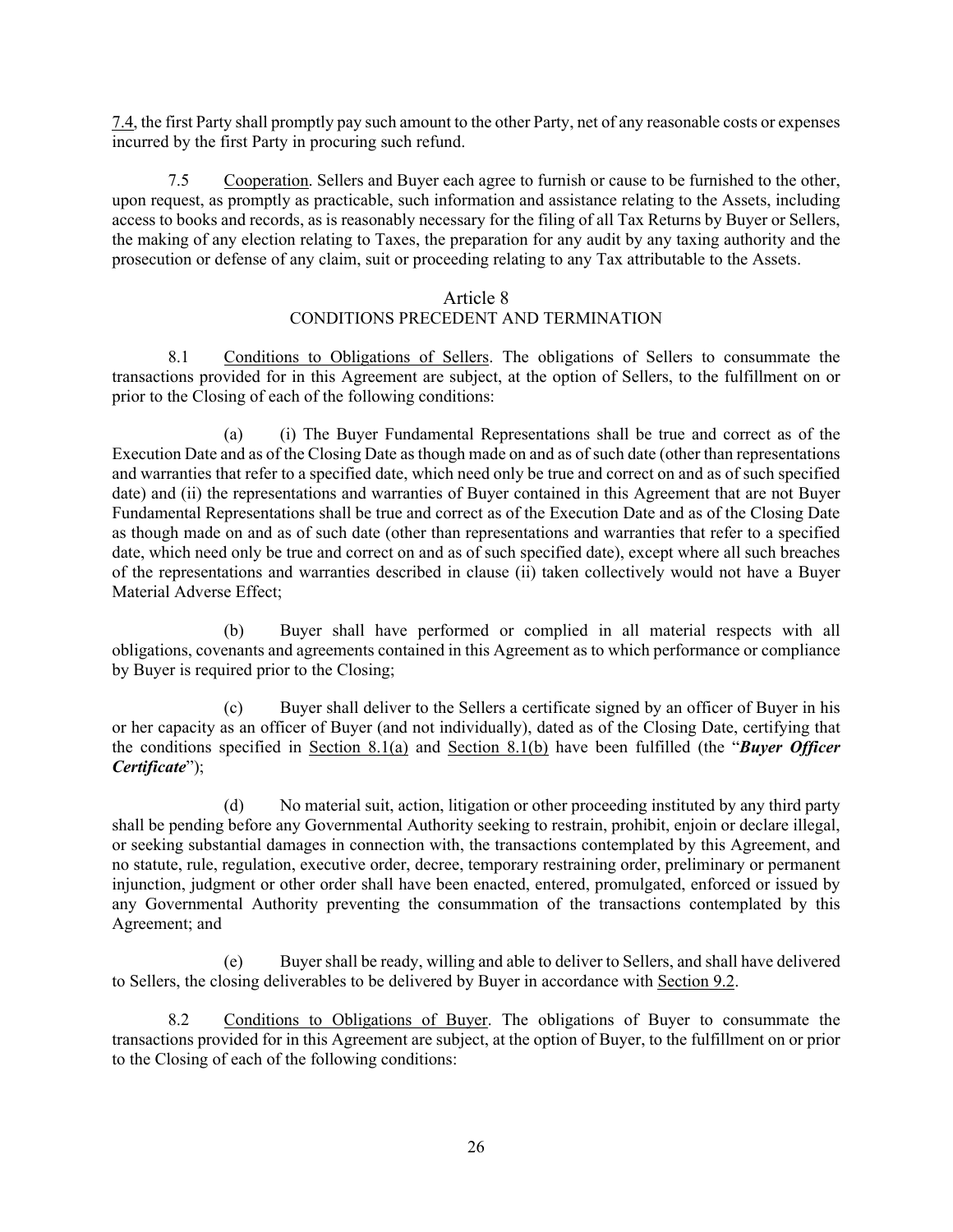(a) (i) The Seller Fundamental Representations shall be true and correct on and as of the Execution Date and the Closing Date as though made on and as of such dates (other than representations and warranties that refer to a specified date, which need only be true and correct on and as of such specified date) and (ii) the representations and warranties of each Seller contained in this Agreement that are not Seller Fundamental Representations shall be true and correct on and as of the Execution Date and the Closing Date as though made on and as of such dates (other than representations and warranties that refer to a specified date, which need only be true and correct on and as of such specified date), except where all such breaches of the representations and warranties described in clause (ii) taken collectively would not have a Seller Material Adverse Effect.

(b) Sellers shall have performed or complied in all material respects all with all obligations, covenants and agreements contained in this Agreement as to which performance or compliance by Sellers is required prior to the Closing.

(c) Each Seller shall deliver to Buyer a certificate signed by an officer of such Seller in his or her capacity as an officer of such Seller (and not individually), dated as of the Closing Date, certifying that the conditions specified in Section 8.2(a) and Section 8.2(b) have been fulfilled (each a "*Seller Officer Certificate*" and, together with the Buyer Officer Certificate, the "*Officer Certificates*").

(d) No material suit, action, litigation or other proceeding instituted by any third party shall be pending before any Governmental Authority seeking to restrain, prohibit, enjoin or declare illegal, or seeking substantial damages in connection with, the transactions contemplated by this Agreement, and no statute, rule, regulation, executive order, decree, temporary restraining order, preliminary or permanent injunction, judgment or other order shall have been enacted, entered, promulgated, enforced or issued by any Governmental Authority preventing the consummation of the transactions contemplated by this Agreement;

(e) Sellers shall be ready, willing and able to deliver to Buyer, and shall have delivered to Buyer, the closing deliverables to be delivered by Sellers in accordance with Section 9.2; and

(f) The Offering shall have closed, and Buyer shall have received the funds of the

Offering.

8.3 Frustration of Closing Conditions. Neither Buyer nor Sellers may rely, either as a basis for not consummating the transactions contemplated in this Agreement or terminating this Agreement in accordance with this Agreement and abandoning the transactions contemplated in this Agreement, on the failure of any condition set forth in Section 8.1(a) or Section 8.1(b) or Section 8.2(a) or Section 8.2(b), as the case may be, to be satisfied if such failure was caused by such Party's breach of any provision of this Agreement or failure to act in good faith.

8.4 Termination. This Agreement may be terminated prior to Closing:

(a) by the mutual written consent of the Parties;

(b) by Sellers, at their option, if any of the conditions set forth in <u>Section 8.1</u> have not been satisfied on or before the Scheduled Closing Date and, following written notice thereof from Sellers to Buyer specifying the reason such condition is unsatisfied (including any breach by Buyer of this Agreement), such condition remains unsatisfied for a period of ten (10) Business Days after Buyer's receipt of written notice thereof from Sellers;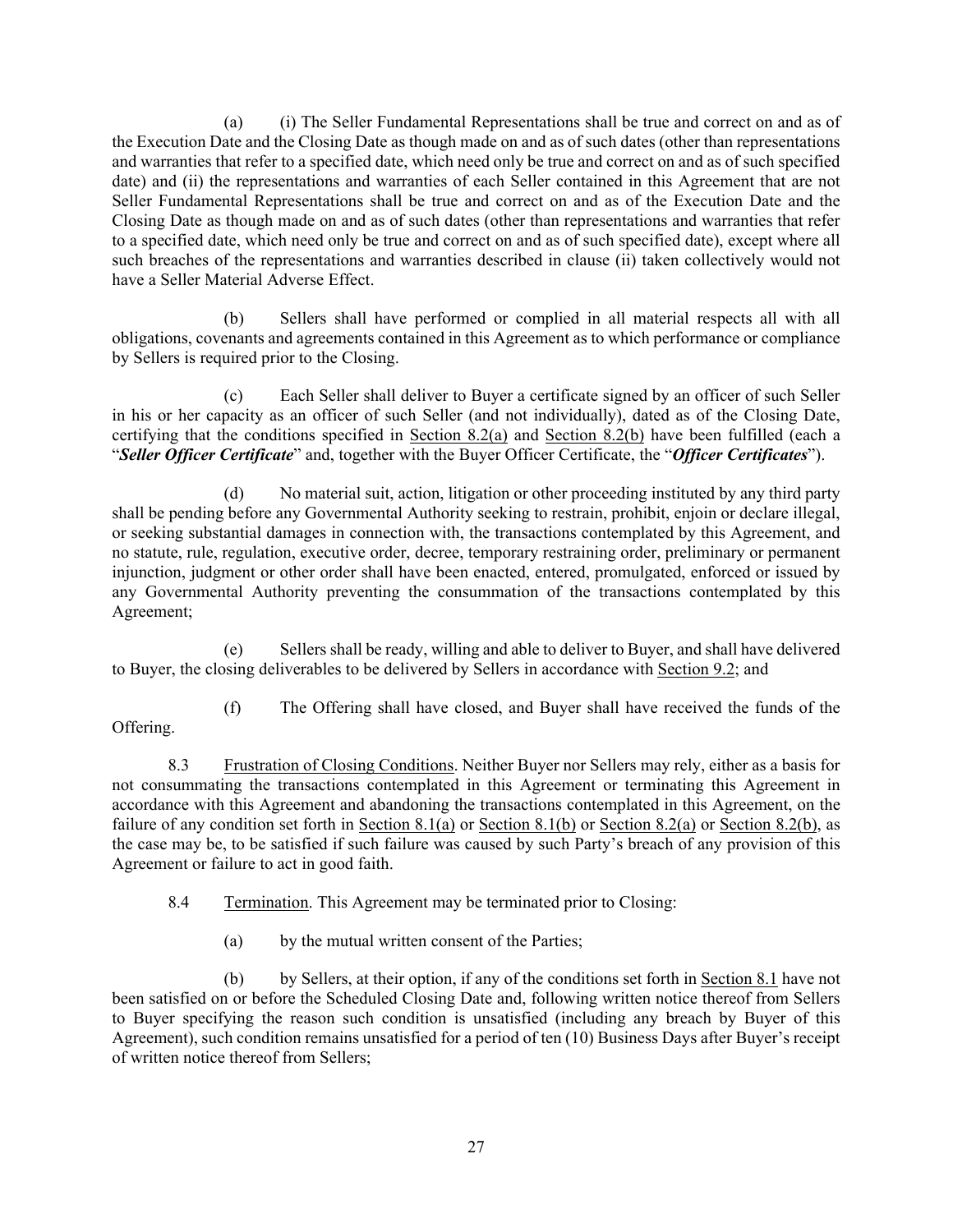(c) by Buyer, at its option, if any of the conditions set forth in Section 8.2 have not been satisfied on or before the Scheduled Closing Date and, following written notice thereof from Buyer to Sellers specifying the reason such condition is unsatisfied (including any breach by any Seller of this Agreement), such condition remains unsatisfied for a period of ten (10) Business Days after Sellers' receipt of written notice thereof from Buyer;

(d) by Seller or Buyer, if the sum of all Title Defect Amounts for Title Defects asserted by Buyer in good faith on or before the Title Claims Date that exceed the Title Threshold exceeds thirty percent (30%) of the unadjusted Purchase Price; or

(e) by Sellers or Buyer if Closing shall not have occurred on or before the Scheduled Closing Date;

provided, however, that no Party shall have the right to terminate this Agreement under clauses (b), (c) or (e) above if  $(x)$  such Party is, at such time, in material breach of any provision of this Agreement, or  $(y)$  the other Party has filed in good faith (and then solely for so long as such Party continues to diligently pursue) an action before a Governmental Authority seeking specific performance of such first Party's obligation under this Agreement to consummate the Closing as permitted by Section 11.16.

## 8.5 Effect of Termination and Remedies.

(a) Sellers' Remedies. Subject to Section 8.5(c), prior to Closing, Sellers' sole and exclusive remedy for any breach by Buyer of this Agreement is (i) to seek specific performance of Buyer's obligations under this Agreement in accordance with Section 11.17 or (ii) to terminate this Agreement in accordance with Section 8.4. Upon such termination, Sellers shall be free immediately to enjoy all rights of ownership of the Assets and to sell, transfer, encumber or otherwise dispose of the Assets to any Person without any restriction under this Agreement. Subject to Section 8.5(c), prior to Closing, the remedies set forth in this Section 8.5(a) shall be Sellers' sole and exclusive remedies for Buyer's default or Sellers' termination of this Agreement, and Sellers hereby expressly waive and release all other remedies.

(b) Buyer's Remedies. Subject to Section 8.5(c), prior to Closing, Buyer's sole and exclusive remedy for any breach by Sellers of this Agreement is (i) to seek specific performance of Sellers' obligations under this Agreement in accordance with Section 11.17 or (ii) to terminate this Agreement in accordance with Section 8.4 and Buyer will be entitled to recover its actual damages against Sellers. Subject to Section 8.5(c), prior to Closing, the remedies set forth in this Section 8.5(b) shall be Buyer's sole and exclusive remedies for Sellers' default or Buyer's termination of this Agreement, and Buyer hereby expressly waives and releases all other remedies.

(c) Exceptions. Notwithstanding anything in this Agreement to the contrary, termination of this Agreement shall not prejudice or impair Sellers' or Buyer's rights and obligations under the provisions of this Section 8.5, and all of Article 11 (other than Section 11.4), which shall survive the termination of this Agreement.

(d) No Other Remedies. Subject to (and except as otherwise provided in) the foregoing provisions in this Section 8.5, following any termination of this Agreement prior to Closing, no Party shall have any liability or obligation under this Agreement and Sellers shall be free immediately to enjoy all rights of ownership of the Assets and to sell, transfer, encumber or otherwise dispose of the Assets to any Person without any restriction under this Agreement; provided however, in no event shall Sellers dispose any of the Assets if (i) there are any actions or claims pending or litigation threatened as a result of any alleged breaches of the Agreement by Sellers or (ii) Buyer is seeking specific performance pursuant to the terms of the Agreement.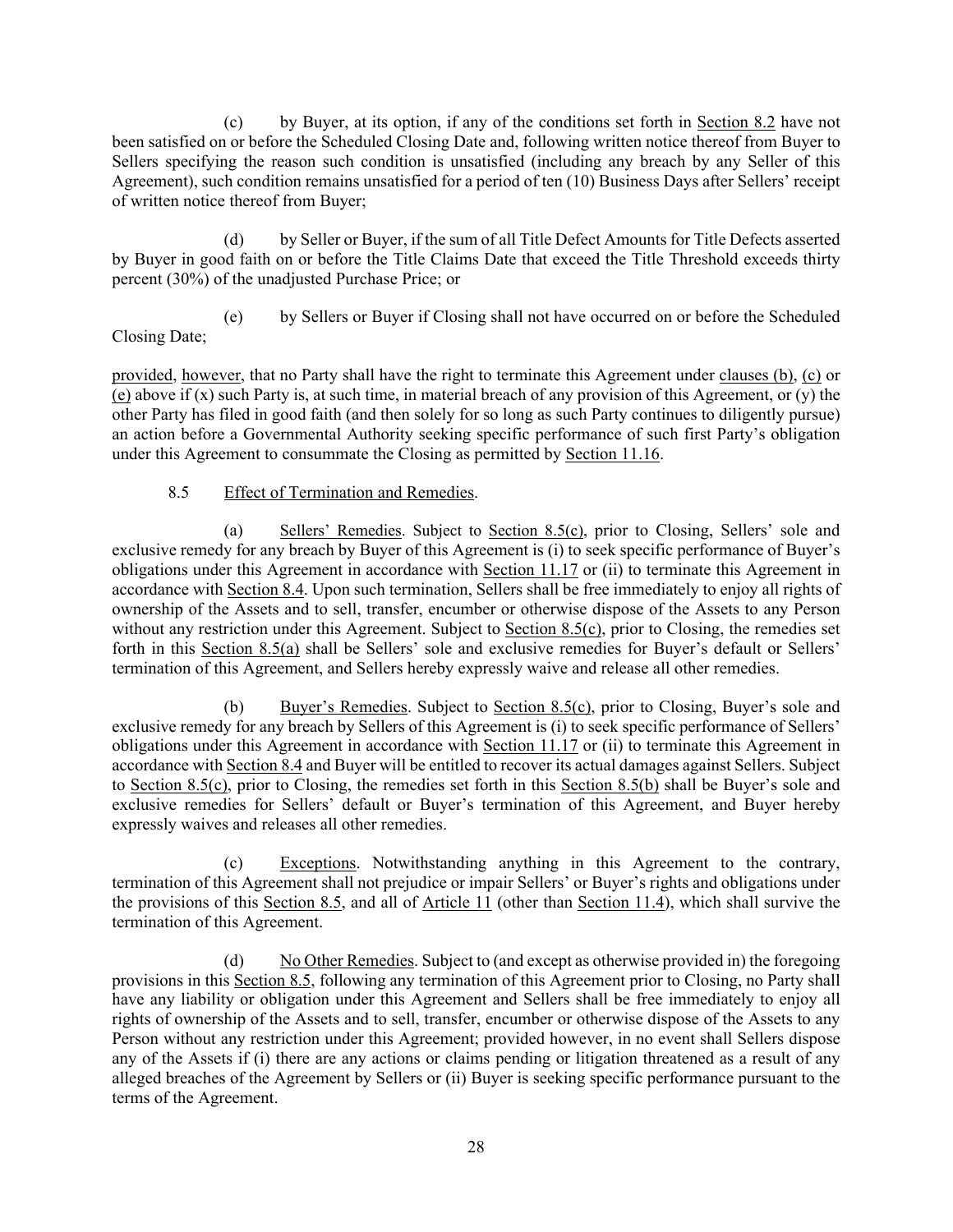## Article 9 CLOSING

9.1 Date and Place of Closing.

(a) Date of Closing. Subject to the satisfaction or waiver of the applicable conditions to Closing, the consummation of the transactions contemplated by this Agreement (the "*Closing*") shall be held virtually and electronically on April 30, 2021 (such date, the "*Scheduled Closing Date*"): provided, that, if all conditions to Closing in Article 8 (other than those conditions that are only capable of being satisfied at Closing, but subject to all such conditions being satisfied or waived at Closing) have not been yet waived in writing or satisfied on or before the Scheduled Closing Date, then, subject to Section 8.4 (and without limiting Section 8.4(e)), the Closing shall occur within five  $(5)$  Business Days following the date on which all such conditions have been waived in writing or satisfied (other than those conditions that are only capable of being satisfied at Closing, but subject to all such conditions being satisfied or waived at Closing), or on such earlier or later date or at such other place or in such other manner as the Parties agree in writing. The date on which the Closing actually occurs is hereinafter referred to as the "*Closing Date*." All events of Closing shall each be deemed to have occurred simultaneously with the other, regardless of when actually occurring and each will be a condition precedent to the other. If the Closing occurs, all conditions of Closing shall be deemed to have been satisfied or waived (but Sellers' and Buyer's warranties, representations, covenants and indemnities are not waived and will survive the Closing to the extent provided in Section 10.3).

(b) Place of Closing. Closing will take place remotely by electronic exchange of documents and signatures, or at such other place as mutually agreed upon by the Parties.

9.2 Closing Obligations. At Closing:

(a) Sellers and Buyer shall deliver to one another the Officer Certificates, as applicable;

(b) Sellers and Buyer shall execute, acknowledge and deliver, with respect to all of the Assets, including the Mineral Interests, Royalty Interests, Overriding Royalty Interests, a deed and assignment effective as of the Effective Time substantially in the form of Exhibit C (the "*Conveyance*");

(c) Sellers and Buyer shall execute and deliver an acknowledgement of the Preliminary Settlement Statement;

(d) Buyer shall cause the Cash portion of the Purchase Price, as adjusted in accordance with the Preliminary Settlement Statement, to be paid by wire transfer of immediately available funds to the account(s) designated by the Sellers in writing;

(e) each Seller shall deliver to Buyer an executed certificate of non-foreign status that meets the requirements set forth in Treasury Regulations§ l.1445-2(b)(2), substantially in the form attached hereto as Exhibit D (the "*FIRPTA Certificate*");

(f) each of the Persons listed in  $Section 9.2(f)$  of the Disclosure Schedule shall execute and deliver a lock-up agreement substantially in the form of Exhibit E (the "*Lock-Up Agreement*") which such agreement shall exhibit a lock-up period of one hundred twenty (120) days (the "*Lock-Up Period*");

Buyer shall have delivered to Sellers a fully executed "supplemental listing application" approving the listing of the Shares by the NYSE;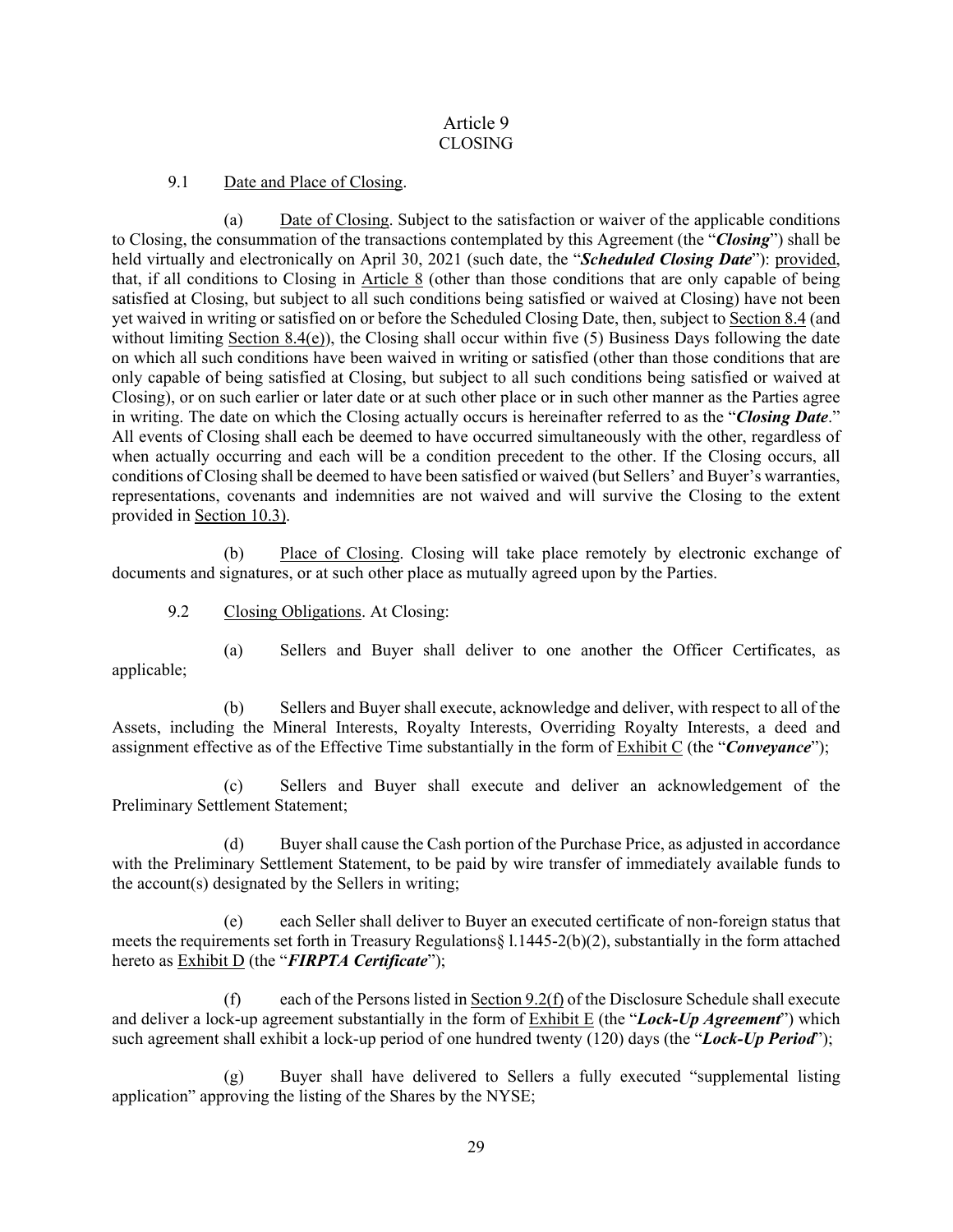(h) Sellers and Buyer shall have executed, acknowledged and delivered, with respect to the Indemnity Shares, the Escrow Agreement;

(i) Buyer shall deliver or cause to be delivered the Indemnity Shares to be in the form of certificated shares (with stock powers signed in blank), to the escrow account designated under the Escrow Agreement, to be held and released as provided in Section 10.10;

Sellers and Buyer shall execute and deliver any other agreements, instruments or documents which are expressly required by the other terms of this Agreement to be executed and delivered at the Closing.

#### Article 10

#### ASSUMPTION AND RETENTION OF OBLIGATIONS AND INDEMNIFICATION; DISCLAIMERS

10.1 Buyer's Assumption of Liabilities and Obligations. From and after Closing, subject to Sellers' obligations in Section 10.2(a), (a) Buyer shall assume and pay, perform, fulfill and discharge (or cause to be paid, performed, fulfilled and discharged) all claims, costs, expenses, liabilities and obligations (collectively, "*Obligations*") of Sellers, known or unknown, arising from, based upon*,* relating to or associated with the Assets, or to the ownership or management of the Assets, arising on or after the Effective Time, in each case, other than the Retained Obligations (the "*Assumed Liabilities*"); provided that the Assumed Liabilities shall not include, and Sellers shall retain all (and Buyer shall have no obligation with respect to any) Obligations arising from or related to the Retained Obligations. For the avoidance of doubt, any calculation or determination of any Obligations under this Agreement shall not include any measure of damages or theories of liability expressly waived by the Parties pursuant to Section 10.7.

### 10.2 Indemnification.

(a) Sellers' Indemnification of Buyer. From and after Closing, subject to the limitations set forth in this Article 10 and Section 11.11 below, Sellers shall jointly and severally be responsible for, pay on a current basis, and **DEFEND, INDEMNIFY AND SAVE AND HOLD HARMLESS** Buyer and its Affiliates, and its and their respective equityholders, partners, members, directors, officers, managers, employees, attorneys, consultants, agents and representatives (collectively, the "*Buyer Indemnitees*"), from and against all Losses and Obligations, whether or not incurred in the investigation or defense of any of the same or in asserting, preserving or enforcing any of their respective rights hereunder, arising directly or indirectly from, based upon, in connection with, related to, or that are associated with:

> (i) Any breach by any Seller of any of its representations and warranties contained in this Agreement;

> (ii) Any breach by any Seller of any of its covenants or agreements under this Agreement;

- (iii) Seller Taxes; and
- (iv) the Retained Obligations.

(b) Buyer's Indemnification of Sellers. From and after the Closing, subject to the limitations set forth in this Article 10 and Section 11.11 below, Buyer shall be responsible for, pay on a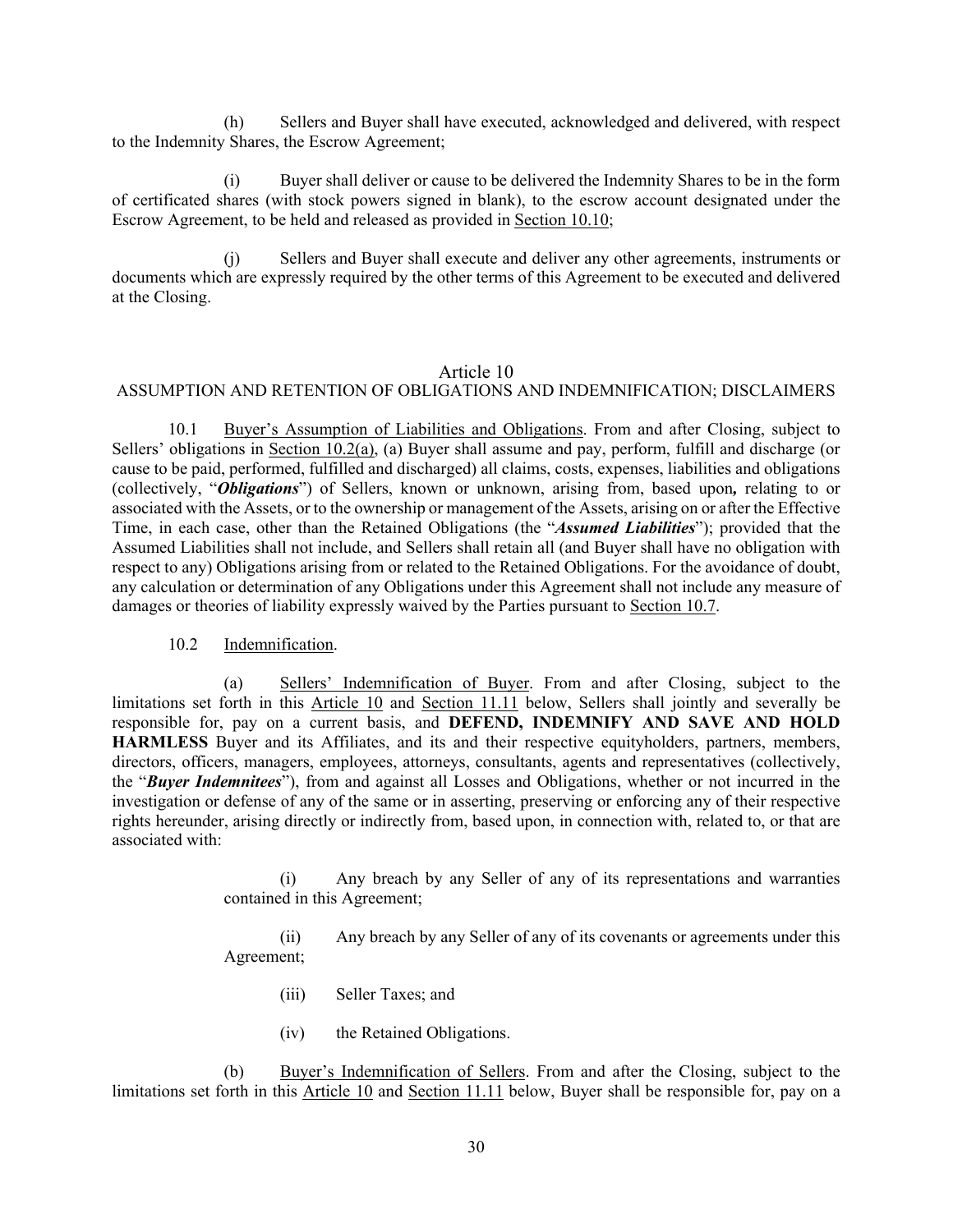current basis, and **DEFEND, INDEMNIFY AND SAVE AND HOLD HARMLESS** each Seller and its Affiliates, their respective equityholders, partners, members, directors, officers, managers, employees, attorneys, consultants, agents and representatives (collectively, the "*Seller Indemnitees*"), from and against all Losses and Obligations, whether or not incurred in the investigation or defense of any of the same or in asserting, preserving or enforcing any of their respective rights hereunder, arising directly or indirectly from, based upon, in connection with, related to, or that are otherwise associated with:

> (i) any breach by Buyer of any of its representations or warranties contained in this Agreement;

> (ii) any breach by Buyer of any of its covenants or agreements under this Agreement; and

(iii) the Assumed Liabilities.

(c) Limitations on Indemnity.

(i) Subject to and without limiting Section  $11.16$  or Section 6.8, following the Closing, except with respect to Special Warranty and Fraud, indemnification under this Section 10.2 or Section 6.8 shall be the sole and exclusive remedy available to each Party (and in lieu of all other remedies) against the other Party for any claims arising out of or based upon the matters set forth in this Agreement and the transactions contemplated hereby, and (except as provided in Section 11.16) no Party shall seek relief against the other Party other than through the indemnification provided in this Section 10.2 or Section 6.8.

(ii) Sellers shall not have any liability under Section  $10.2(a)(i)$  for any individual Losses arising from breaches of representations and warranties (other than the Seller Fundamental Representations) unless such individual Loss exceeds an amount equal to \$15,000 (the "*Individual Claim Threshold*"), and then only to the extent that the aggregate amount of all such Losses which meet the Individual Claim Threshold, collectively, exceed \$200,000.00 (the "*Deductible*"), in which event Sellers shall be liable for the aggregate amount of all such Losses.

(iii) No indemnification may be sought by any Party under this Agreement in respect of any Loss to the extent such Loss is reflected in the calculations of the Preliminary Settlement Statement or as finally determined in connection with the Final Settlement Statement. No indemnified Party shall be entitled to recover more than once for the same Loss.

(iv) Notwithstanding anything to the contrary contained elsewhere in this Agreement, except in cases where a Party has acted with Fraud, or except for breaches of the Seller Fundamental Representations or Buyer Fundamental Representations, as applicable, in no event shall Sellers have any obligation to indemnify Buyer or Buyer Indemnitees against, or reimburse Buyer or any Buyer Indemnitees for, any Obligations or Losses arising under Section  $10.2(a)(i)$  in excess of an amount equal to thirty percent (30%) of the unadjusted Purchase Price. In no event shall either Party's aggregate liability under this Agreement for any and all indemnification obligations exceed an amount equal to the Purchase Price.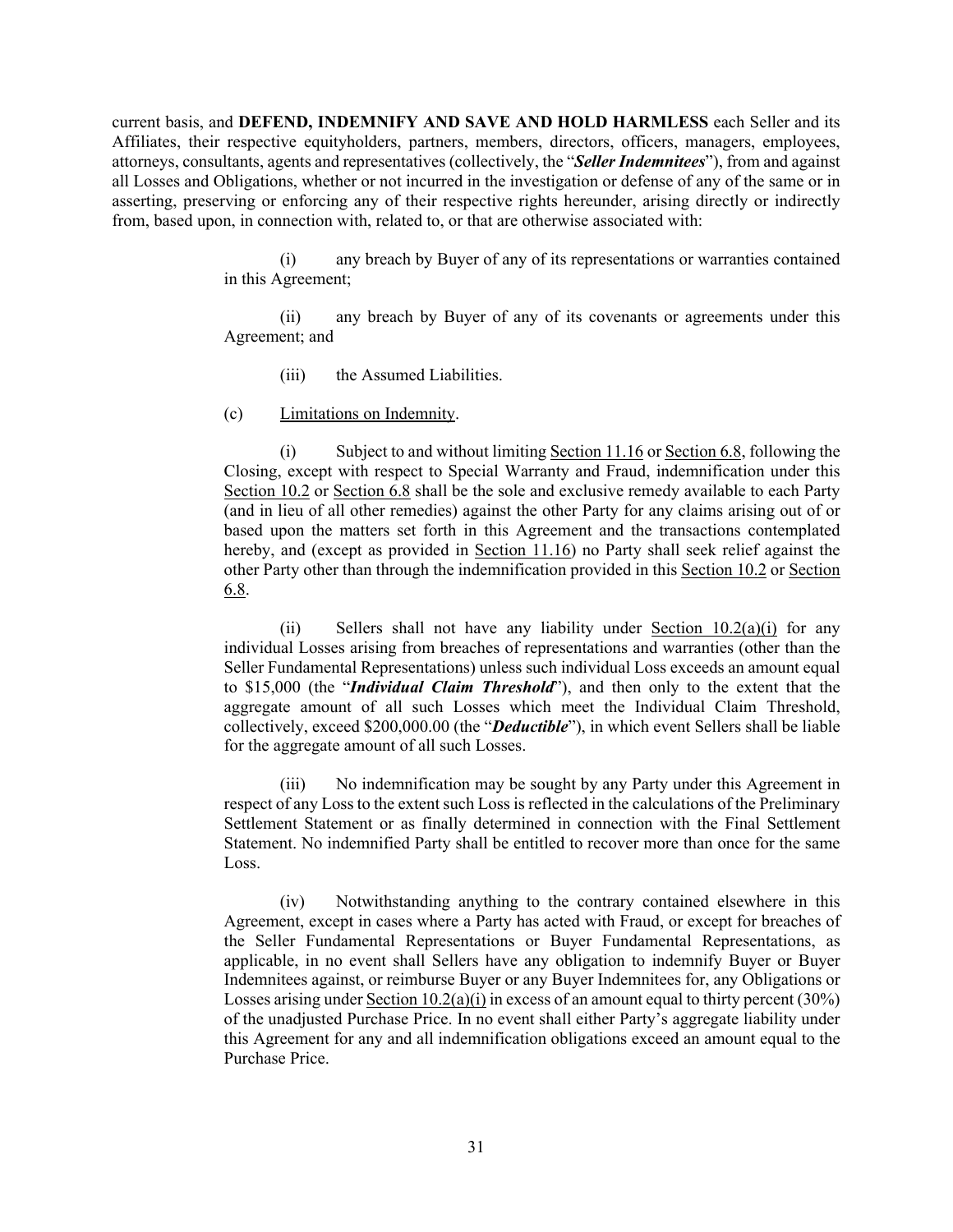(v) Any claim for indemnity to which a Seller Indemnitee or Buyer Indemnitee is entitled must be asserted by and through Sellers or Buyer, as applicable. The amount of any indemnification provided under Section 10.2(a) and Section 10.2(b) shall be reduced by any amounts actually recovered by the indemnified Party under insurance policies or otherwise from third parties, net of any collection costs (including Taxes), and excluding any insurance underwritten by the indemnified Parties.

10.3 Survival of Warranties, Representations and Covenants. All representations, warranties, covenants, and performance obligations set forth in this Agreement shall survive the Closing until fully performed, subject to applicable statutes of limitations, except (i) the representations and warranties of the Seller in Article 4 (other than the Seller Fundamental Representations) shall survive Closing for a period of twelve (12) months; (ii) the representations and warranties of Seller set forth in Section 4.1 through Section 4.7 (inclusive) and Section 4.9 (such representations, the "*Seller Fundamental Representations*") shall survive the Closing without time limit, except that the representations in Section 4.9 shall survive for the applicable statute of limitations period plus sixty (60) days; (iii) the representations and warranties of Buyer set forth in Article 5 (other than the Buyer Fundamental Representations) shall survive Closing for a period of twelve (12) months, (iv) the representations and warranties of Buyer set forth in Section 5.1 through Section 5.5 (inclusive) and Section 5.8 (such representations, the "*Buyer Fundamental Representations*") shall survive the Closing without time limit; (v) the Special Warranty shall survive Closing for a period of thirty-six (36) months; (vi) any covenants of the Parties to be performed prior to or at Closing shall expire upon and as of Closing; (vii) the indemnities in Section 10.2(b)(iii) shall survive the Closing for a period of thirty-six (36) months; (viii) the indemnities in Section 10.2(a)(iv) shall survive the Closing without time limit; and (ix) the indemnity in Section  $10.2(a)(iii)$  shall survive until sixty (60) days after the expiration of the applicable statute of limitations (each such period, as applicable, the "*Survival Period*"). All indemnities herein other than those in Section 10.2(b)(iii), Section 10.2(a)(iv) and Section 10.2(a)(iii) shall terminate as of the termination date of each respective representation, warranty, covenant or performance obligation that is subject to the indemnification thereto (as specified herein), in each case, except to the extent a claim notice with respect to any breach of the foregoing has been properly delivered before the expiration of the Survival Period applicable thereto alleging a right to indemnification or defense for Obligations or Losses arising out of, relating to, or otherwise attributable to the breach of such representation, warranty, covenant or performance obligation, then, solely to the extent directly related to the matters expressly set forth in such claim notice, such representation, warranty, covenant or performance obligation shall continue to survive until the claims asserted in such claim notice have been fully and finally resolved under the terms of this Agreement or by written agreement (including a settlement agreement) of the Parties.

10.4 Reservation as to Non-Parties. Nothing in this Agreement is intended to limit or otherwise waive any recourse Buyer or Sellers may have against any non-Party for any Obligations or Losses that may be incurred with respect to the Assets.

10.5 Acceptance of Title Condition. EXCEPT AS OTHERWISE SET FORTH IN THIS AGREEMENT (INCLUDING, WITHOUT LIMITATION, ANY REPRESENTATIONS, WARRANTIES AND COVENANTS OF SELLERS UNDER THIS AGREEMENT) AND EXCEPT AS TO THE SPECIAL WARRANTY OF DEFENSIBLE TITLE UNDER THIS AGREEMENT OR THE CONVEYANCE DELIVERED AT CLOSING, BUYER WILL ACCEPT THE ASSETS AT CLOSING IN THEIR PRESENT CONDITION, "AS IS AND WHERE IS AND WITH ALL FAULTS." BUYER ACKNOWLEDGES AND AGREES THAT, EXCEPT AS OTHERWISE SET FORTH IN THIS AGREEMENT AND IN THE CONVEYANCE DELIVERED AT CLOSING, SELLERS HAVE MADE NO REPRESENTATIONS OR WARRANTIES OF ANY KIND, EXPRESS OR IMPLIED, WRITTEN, ORAL, OR OTHERWISE, AS TO THE ACCURACY OR COMPLETENESS OF THE BACKGROUND MATERIALS OR ANY OTHER INFORMATION RELATING TO THE ASSETS FURNISHED BY OR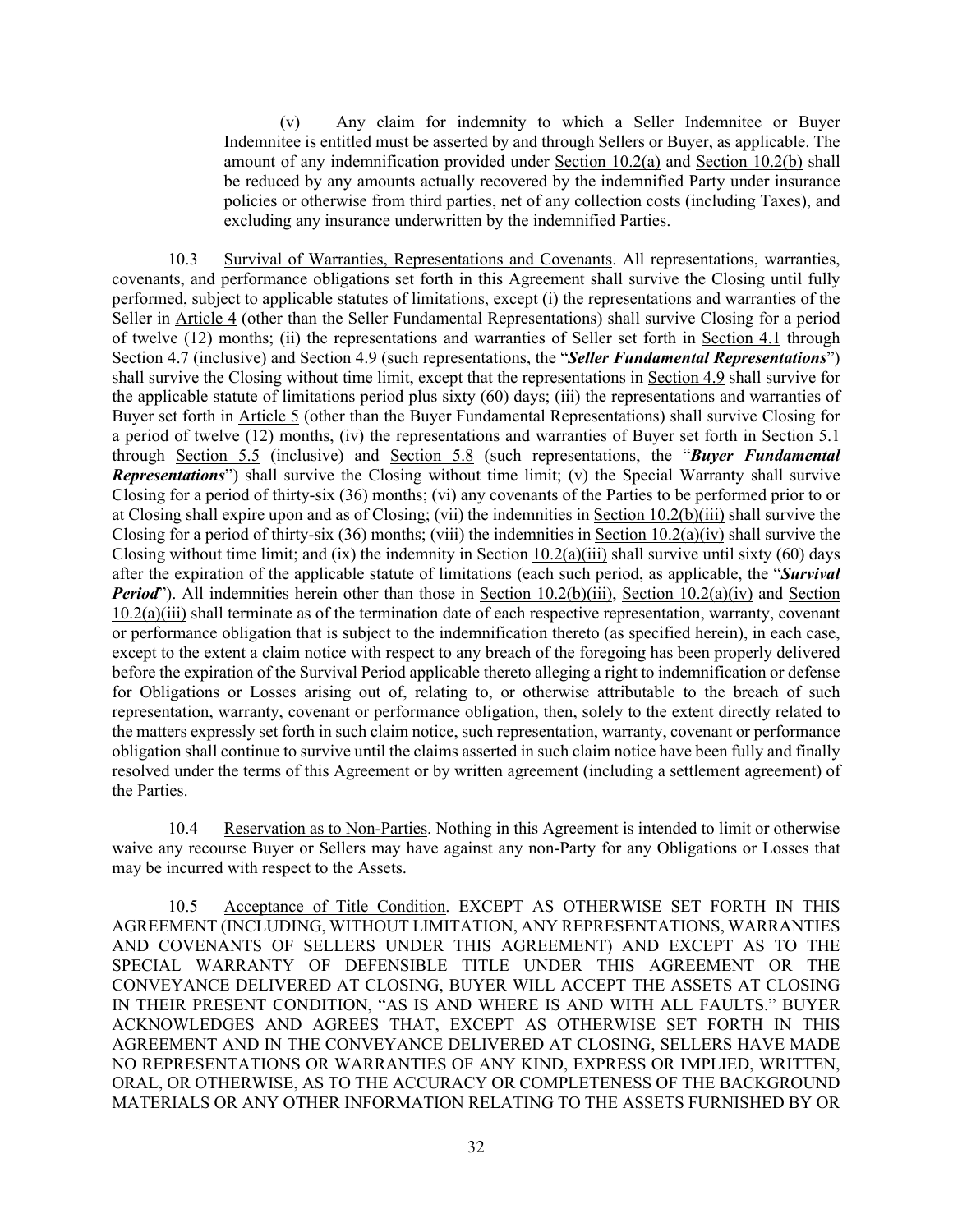ON BEHALF OF SELLERS OR TO BE FURNISHED TO BUYER OR ITS REPRESENTATIVES, INCLUDING SELLERS' INTERNAL APPRAISALS AND INTERPRETIVE DATA.

10.6 Express Negligence Rule. THE DEFENSE, INDEMNIFICATION, HOLD HARMLESS, RELEASE AND ASSUMED LIABILITIES PROVISIONS PROVIDED FOR IN THIS AGREEMENT SHALL BE APPLICABLE AND ENFORCEABLE WHETHER OR NOT THE LIABILITIES, LOSSES, COSTS, EXPENSES, OBLIGATIONS AND DAMAGES IN QUESTION AROSE OR RESULTED SOLELY OR IN PART FROM THE ACTIVE, PASSIVE, CONCURRENT OR COMPARATIVE NEGLIGENCE, STRICT LIABILITY OR OTHER FAULT OR VIOLATION OF LAW OF OR BY ANY INDEMNIFIED PARTY. BUYER AND SELLERS ACKNOWLEDGE THAT THIS STATEMENT COMPLIES WITH THE EXPRESS NEGLIGENCE RULE AND IS CONSPICUOUS.

10.7 Waiver of Certain Damages. NOTWITHSTANDING ANYTHING IN THIS AGREEMENT TO THE CONTRARY, NO PARTY SHALL BE LIABLE TO THE OTHER PARTY FOR SPECIAL, INDIRECT, CONSEQUENTIAL, PUNITIVE OR EXEMPLARY DAMAGES SUFFERED BY SUCH PARTY RESULTING FROM OR ARISING OUT OF THIS AGREEMENT OR THE BREACH THEREOF OR UNDER ANY OTHER THEORY OF LIABILITY, WHETHER TORT, NEGLIGENCE, STRICT LIABILITY, BREACH OF CONTRACT, WARRANTY, INDEMNITY OR OTHERWISE, INCLUDING LOSS OF USE, INCREASED COST OF OPERATIONS, LOSS OF PROFIT OR REVENUE, DIMINUTION IN VALUE, LOST BUSINESS OPPORTUNITY OR BUSINESS INTERRUPTIONS. IN FURTHERANCE OF THE FOREGOING, EACH PARTY RELEASES THE OTHER PARTY AND WAIVES ANY RIGHT OF RECOVERY FOR SPECIAL, INDIRECT, CONSEQUENTIAL, PUNITIVE OR EXEMPLARY DAMAGES (INCLUDING ANY CALCULATIONS OF LOSSES USING ANY "MULTIPLES OF PROFITS", "MULTIPLES OF CASH-FLOW" OR OTHER SIMILAR METHODOLOGY) SUFFERED BY SUCH PARTY REGARDLESS OF WHETHER ANY SUCH DAMAGES ARE CAUSED BY THE OTHER PARTY'S NEGLIGENCE (AND REGARDLESS OF WHETHER SUCH NEGLIGENCE IS SOLE, JOINT, CONCURRENT, ACTIVE, PASSIVE OR GROSS NEGLIGENCE), FAULT, OR LIABILITY WITHOUT FAULT: PROVIDED, HOWEVER, THE FOREGOING SHALL NOT BE CONSTRUED AS LIMITING AN OBLIGATION OF A PARTY TO INDEMNIFY, RELEASE, DEFEND AND HOLD HARMLESS THE OTHER PARTY AGAINST CLAIMS ASSERTED BY THIRD PARTIES, INCLUDING, THIRD PARTY CLAIMS FOR SPECIAL, INDIRECT, CONSEQUENTIAL, PUNITIVE OR EXEMPLARY DAMAGES.

10.8 Determination of Losses. With respect to any Party's indemnification obligations under this Article 10, solely for purposes of determining the amount of Losses resulting from a breach or inaccuracy of a representation or warranty of the Sellers in Article 4 or of the Buyer in Article 5 (including any bringdown of any such representation or warranty in any certificate delivered pursuant to this Agreement), such representations and warranties shall be read without giving effect to any materiality, Material Adverse Effect or similar qualification therein.

10.9 Notice and Defense. From and after Closing, each Party shall promptly notify each other Party in writing (including the full particulars of such claim) of any potential Obligations or Losses of which it becomes aware and for which it is entitled to indemnification from such other Party under this Agreement; provided that the failure to so notify such other Party shall not affect the other Party's indemnification obligations under this Agreement with respect to such claim except to the extent that such other Party is materially prejudiced by such failure. The indemnifying Party is obligated to defend at the indemnifying Party's sole expense any litigation or other administrative or adversarial proceeding against the indemnified Party relating to any claim for which the indemnifying Party has agreed to indemnify and hold the indemnified Party harmless under this Agreement; provided, however, the indemnified Party shall have the right to participate with the indemnifying Party in the defense of any such claim at its own expense.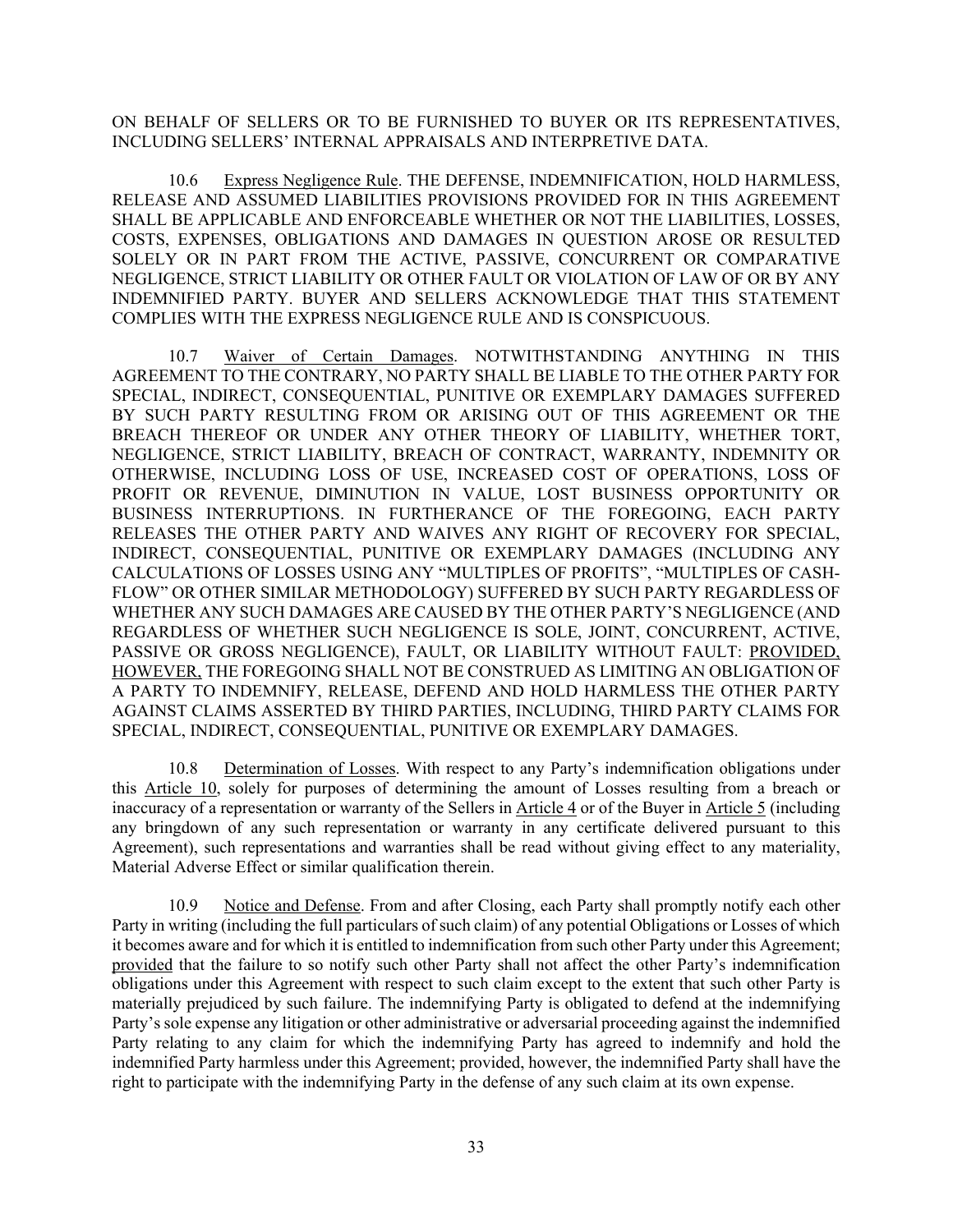#### 10.10 Indemnity Holdback.

(a) At the Closing, Buyer shall issue to Sellers and deliver to the Escrow Agent pursuant to the Escrow Agreement the Indemnity Shares. All Indemnity Shares (i) shall be delivered to the Escrow Agent in certificated form (with stock powers signed in blank) and (ii) shall be held in custody by the Escrow Agent and disbursed in accordance with the provisions of Section 10.10(b), and, while so held by the Escrow Agent, Sellers shall have sole and exclusive voting power over (and all other rights with respect to) the Indemnity Shares unless and until delivered to Buyer in accordance with this Agreement. For the avoidance of doubt, Sellers or their designee(s) will be entitled to immediate receipt of any dividend, or other amount, paid with respect to any Indemnity Shares while such Indemnity Shares are held in the Indemnity Escrow. Notwithstanding anything herein to the contrary, no fractional Indemnity Shares shall be disbursed from the Indemnity Escrow, and, to the extent that any such fractional Indemnity Shares would be required to be so disbursed but for this sentence, such fractional Indemnity Shares shall be rounded up to the nearest whole number of Indemnity Shares.

(b) If, during the period beginning on the Closing Date and ending one hundred eighty (180) days after the Closing Date (the "*Indemnity Escrow Period*"), Buyer makes a claim under this Article 10 and becomes entitled to an amount for such claim under this Article 10, then, to the extent there are sufficient Indemnity Shares (or cash, if applicable) in the Indemnity Escrow as of such time, Buyer shall (i) first satisfy such amount from the Indemnity Escrow and Buyer and Sellers shall deliver joint written instructions to the Escrow Agent to release to Buyer from the Indemnity Escrow a number of Indemnity Shares equal to (x) the amount to which the Buyer is entitled hereunder in respect of such claim *divided by* (y) the Per Share Value and, (ii) if the Indemnity Shares in the Indemnity Escrow are insufficient to satisfy the full claim, an amount of cash (if applicable) in the Indemnity Escrow equal to the balance of such claim. For clarity, if cash is a portion of the Indemnity Escrow, any disbursement from the Indemnity Escrow shall first be satisfied with Indemnity Shares, and then (to the extent there is any cash in the Indemnity Escrow) with any cash in the Indemnity Escrow as set forth hereinabove.

(c) Upon the expiration of the Indemnity Escrow Period, Buyer and Sellers shall promptly (but in any event within three (3) Business Days after the expiration of the Indemnity Escrow Period) execute and deliver joint written instructions to the Escrow Agent to release to Sellers (x) the Indemnity Escrow Balance, *minus* (y) the aggregate amount, if any, which Buyer has claimed in good faith in accordance with this Article 10 (to the extent such claims, if any, remain unresolved) (such claims, the "*Unresolved Claims*", and such amount being referred to as the "*Unresolved Claims Amount*"). To the extent there are any Unresolved Claims, the disbursement to Sellers under this Section 10.10(c) shall be reduced (A) first, by the number of Indemnity Shares equal to (x) the Unresolved Claims Amount, *divided by* (y) the Per Share Value, and (B) second, only to the extent the Indemnity Shares calculated in clause (A) are insufficient to cover the full amount of the Unresolved Claims Amount, further reduced by an amount of cash included in the Indemnity Escrow Balance (if any) equal to the remaining portion of the Unresolved Claims Amount; *provided* that the aggregate amount of clause (A) and (B) shall not exceed the Indemnity Escrow Balance as of the last day of the Indemnity Escrow Period. For clarity, Sellers shall not be required to make any additional deposits into the Indemnity Escrow on account of any Unresolved Claims Amount.

(d) Upon the resolution of all Unresolved Claims, Buyer and Sellers shall promptly (but in any event within three (3) Business Days of such resolution) execute and deliver joint written instructions to the Escrow Agent to release to the applicable Party the applicable amount of Indemnity Shares and/or cash then contained in the Indemnity Escrow.

(e) Releases of any portion of the Indemnity Escrow Balance shall (i) specify the portion of the Indemnity Escrow Balance to be released from the Indemnity Escrow, (ii) specify such account and the Person or Persons to whom such amount shall be released and (iii) be made only in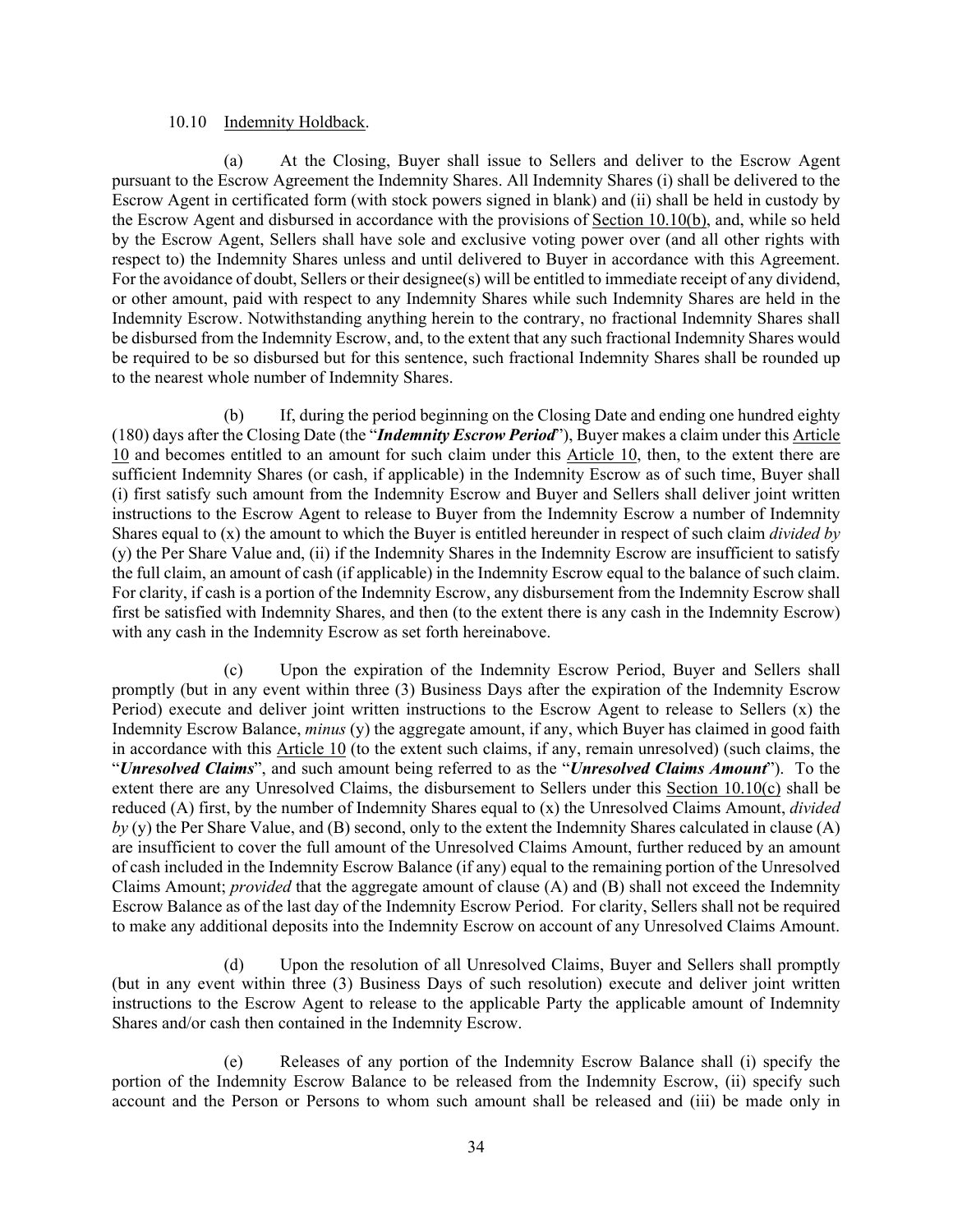accordance with written instructions that are jointly signed by Buyer and Sellers, which instructions shall be in a form acceptable to the Escrow Agent and shall be accompanied by any other documentation that may be requested by the Escrow Agent.

(f) Buyer and Sellers agree to deliver to the Escrow Agent all powers of attorney, endorsements, affidavits, letters, notices, instructions, directions, consents, certificates, statements, or other papers or documents requested by the Escrow Agent to effectuate the provisions of this Section 10.10. Any Indemnity Shares that are transferred to Buyer shall be cancelled, with no value being ascribed to such Indemnity Shares.

(g) Notwithstanding anything herein to the contrary, the Sellers shall be prohibited from selling any Indemnity Shares during the Lock-Up Period, as set forth in the Lock-Up Agreement. After the Lock-Up Period has expired, Sellers may cause the Escrow Agent to sell Indemnity Shares for a price not less than ninety percent (90%) of the Per Share Value in accordance with the terms of the Escrow Agreement. In such a case, the proceeds received pursuant to such sale shall thereafter constitute a portion of the Indemnity Escrow Balance and shall be held in, and released from, the Indemnity Escrow as provided in the foregoing provisions of this Section 10.10.

## Article 11

## MISCELLANEOUS

11.1 Expenses. Except as otherwise specifically provided in this Agreement, all fees, costs and expenses incurred by Buyer, on the one hand, or Sellers, on the other, in negotiating this Agreement and the Ancillary Agreements or in consummating the transactions contemplated by this Agreement shall be paid by the Party incurring the same.

11.2 Notices. All notices and communications required or permitted to be given under this Agreement, shall be sufficient in all respects if given in writing and delivered personally, sent by electronic mail (so long as such electronic mail is acknowledged by the recipient as having been received; provided that such recipient is affirmatively obligated to promptly acknowledge receipt), sent by bonded overnight courier or mailed by U.S. Express Mail, Federal Express or United Parcel Service Express Delivery or by certified or registered United States Mail with all postage fully prepaid, addressed to the appropriate person at the address for such Person shown below:

If to Sellers:

c/o Stronghold Resource Partners 3811 Turtle Creek Blvd, Suite 1100 Dallas, Texas 75219 Attn: Matt Veazey, Director Email: matt.veazey@srp-ok.com Telephone: 214-699-4954

with a copy (which will not constitute notice) to:

Kirkland & Ellis LLP 609 Main Street Houston, Texas 77002 Attn: Rahul D. Vashi, P.C. Lindsey M. Jaquillard Email: rahul.vashi@kirkland.com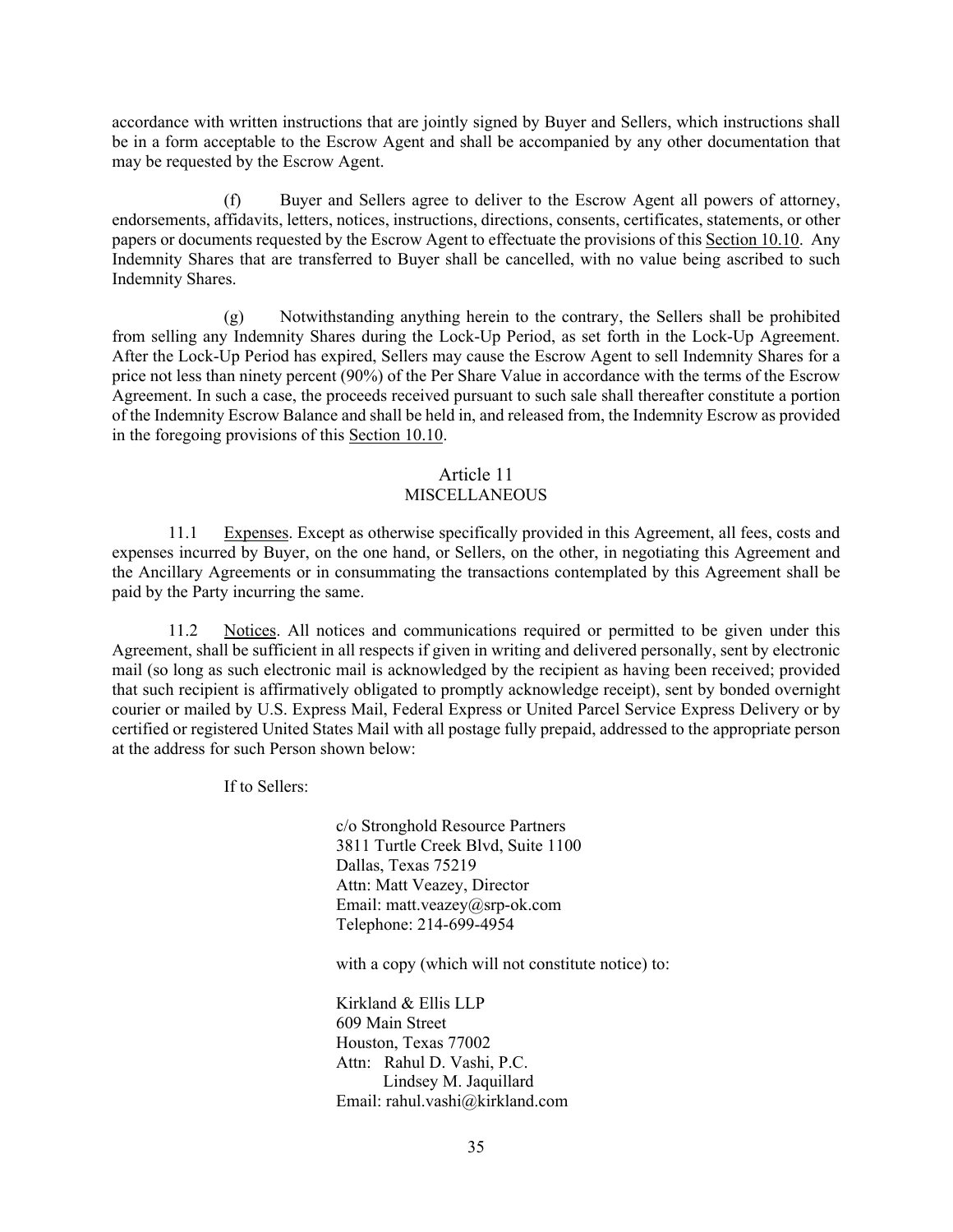If to Buyer:

PHX Minerals Inc. 1601 NW Expressway Valliance Bank Building, Suite 1100 Oklahoma City, Oklahoma 73118 Attn: Chad Stephens Email: chad@phxmin.com Telephone: (405) 945-6105

with a copy (which will not constitute notice) to:

Baker & Hostetler LLP 811 Main Street, Suite 1100 Houston, Texas 77002 Attn: Mark L. Jones Email: mjones@bakerlaw.com Telephone: (713) 646-1395

Any notice given in accordance with this Agreement shall be deemed to have been given when delivered to the addressee in person, by electronic mail (provided such electronic mail is acknowledged by the recipient as described above) or by courier during normal business hours, or upon actual receipt by the addressee after such notice has either been delivered to an overnight courier or deposited in the United States Mail or with Federal Express or United Parcel Service, as the case may be. Any Party may change its contact information for notice by giving written notice to the other Party in the manner provided in this Section 11.2. If the date specified in this Agreement for giving any notice or taking any action is not a Business Day (or if the period during which any notice is required to be given or any action taken expires on a date which is not a Business Day), then the date for giving such notice or taking such action (and the expiration date of such period during which notice is required to be given or action taken) shall be the next day which is a Business Day.

11.3 Governing Law; Jurisdiction; Venue: Jury Waiver; Binding Arbitration.

(a) This Agreement, the Ancillary Agreements and any other documents delivered pursuant hereto and the legal relations between the Parties shall be governed and construed in accordance with the laws of the State of Texas, without giving effect to principles of conflicts of laws that would result in the application of the laws of another jurisdiction; provided that any dispute pertaining to real property shall be governed by the laws of the State of Oklahoma.

(b) Subject to and without limiting Section 2.5(c), the Parties agree that any and all disputes or claims by any Party arising from or related to this Agreement that cannot be amicably settled, will be determined solely and exclusively by arbitration in accordance with the Federal Arbitration Act and using the rules of the American Arbitration Association or any successor thereof when not in conflict with such act; provided, however, that nothing contained in this Section 11.3 shall limit any Party's right to bring (i) post-arbitration actions seeking to enforce an arbitration award or (ii) actions seeking injunctive or other similar relief under Section 11.16 in the event of a breach or threatened breach of any of the provisions of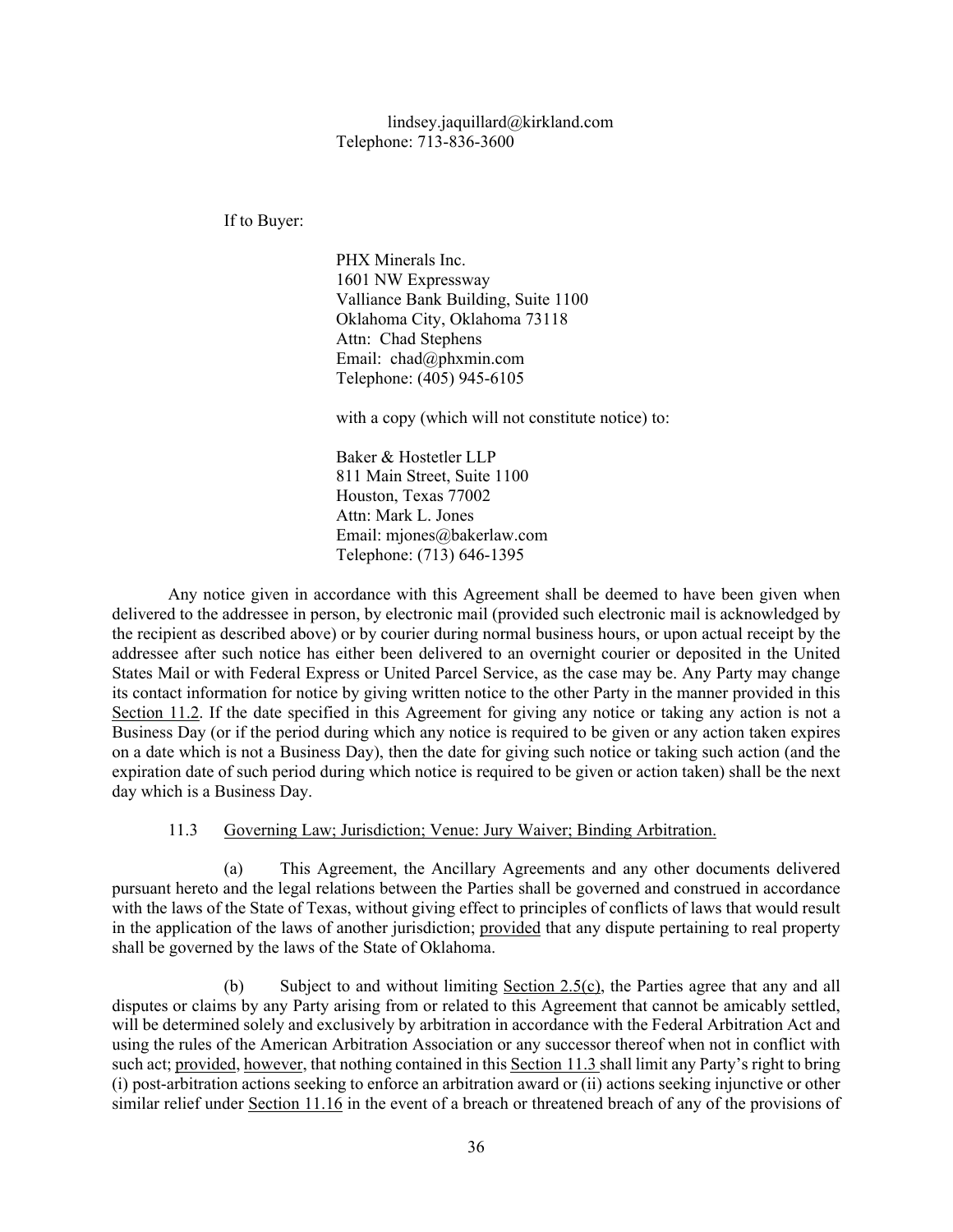this Agreement (or any other agreement contemplated hereby). Arbitration will take place at an appointed time and place in Dallas, Texas, at a mutually agreeable and neutral venue. The Parties to the dispute will attempt in good faith to agree on a single impartial arbitrator. If such Parties cannot agree on a single impartial arbitrator, each Party to the dispute will select one impartial arbitrator, and the two so designated will select a third (3rd) impartial arbitrator. If either Party to the dispute should fail to designate an arbitrator within fourteen (14) days after arbitration is requested, or if the two (2) arbitrators should fail to select a third arbitrator within thirty (30) days after arbitration is requested, then an arbitrator will be selected in accordance with the Commercial Arbitration Rules of the American Arbitration Association. Each arbitrator will have at least ten (10) years' experience in the oil and gas industry in the State of Oklahoma. Discovery will be made pursuant to the Federal Rules of Civil Procedure. Final hearing on the matter will be held within nine (9) months after the date the Parties to the dispute agree on a single arbitrator or the selection of the third arbitrator, as applicable (such date, the "*Arbitration Commencement Date*") and a final decision with a written opinion stating the reasons therefor will be rendered within fourteen (14) days after the conclusion of the testimony at the final hearing, which written opinion shall be final and binding; provided, however, that Sellers will have the exclusive right, in their discretion, to require that (A) discovery be completed by a specific date, which date must be at least forty-five (45) days after the Arbitration Commencement Date, or (B) the final hearing be commenced by a date earlier than nine (9) months after the Arbitration Commencement Date, which date must be at least sixty (60) days after the Arbitration Commencement Date. The prevailing Party in the arbitration proceeding shall recover all reasonable and necessary attorneys' fees and costs, including, but not limited to, all attorneys' fees, expert witness fees, court reporter fees, support staff fees, arbitration venue fees, and arbitrator fees. A Party need not be awarded any damages to be considered the prevailing Party, and a Party need not succeed on all or any affirmative claims to be considered the prevailing Party. The Parties irrevocably waive their right to any form of appeal, review or recourse to any state court or other judicial authority, insofar as such waiver may be validly made. Judgment upon an award of the majority of the arbitrators will be binding. Judgment on the award may be entered and enforced by any court of competent jurisdiction. In no event, may the arbitrators award damages that have been waived under this Agreement. The arbitration process will be kept confidential and such conduct, statements, promises, offers, views and opinions will not be discoverable or admissible in any legal proceeding for any purpose, except to the extent reasonably necessary to enforce the final decision of the arbitrators.

(c) FOR PURPOSES OF (I) ANY POST-ARBITRATION ACTIONS SEEKING TO ENFORCE AN ARBITRATION AWARD UNDER THIS AGREEMENT OR (II) ACTIONS SEEKING INJUNCTIVE OR OTHER SIMILAR RELIEF UNDER SECTION 11.16, THE VENUE FOR ANY SUCH ACTION BROUGHT UNDER THIS AGREEMENT SHALL BE DALLAS COUNTY, TEXAS. EACH PARTY CONSENTS TO PERSONAL JURISDICTION IN ANY ACTION BROUGHT IN THE UNITED STATES FEDERAL COURTS LOCATED WITHIN DALLAS COUNTY, TEXAS (OR, IF JURISDICTION IS NOT AVAILABLE IN THE UNITED STATES FEDERAL COURTS, TO PERSONAL JURISDICTION IN ANY ACTION BROUGHT IN THE STATE COURTS LOCATED IN DALLAS COUNTY, TEXAS) WITH RESPECT TO ANY DISPUTE, CLAIM OR CONTROVERSY ARISING OUT OF OR IN RELATION TO OR IN CONNECTION WITH THIS AGREEMENT, AND EACH OF THE PARTIES AGREES THAT ANY ACTION INSTITUTED BY IT AGAINST THE OTHER WITH RESPECT TO ANY SUCH DISPUTE, CONTROVERSY OR CLAIM WILL BE INSTITUTED EXCLUSIVELY IN THE UNITED STATES DISTRICT COURT FOR THE NORTHERN DISTRICT OF TEXAS. THE PARTIES HEREBY WAIVE TRIAL BY JURY IN ANY ACTION, PROCEEDING OR COUNTERCLAIM BROUGHT BY ANY PARTY AGAINST ANOTHER IN ANY MATTER WHATSOEVER ARISING OUT OF OR IN RELATION TO OR IN CONNECTION WITH THIS AGREEMENT. IN ADDITION, EACH PARTY IRREVOCABLY WAIVES ANY OBJECTION, INCLUDING ANY OBJECTION TO THE LAYING OF VENUE OR BASED ON THE GROUNDS OF FORUM NON CONVENIENS, WHICH IT MAY NOW OR HEREAFTER HAVE TO THE BRINGING OF ANY SUCH ACTION IN THE RESPECTIVE JURISDICTIONS REFERENCED IN THIS SECTION.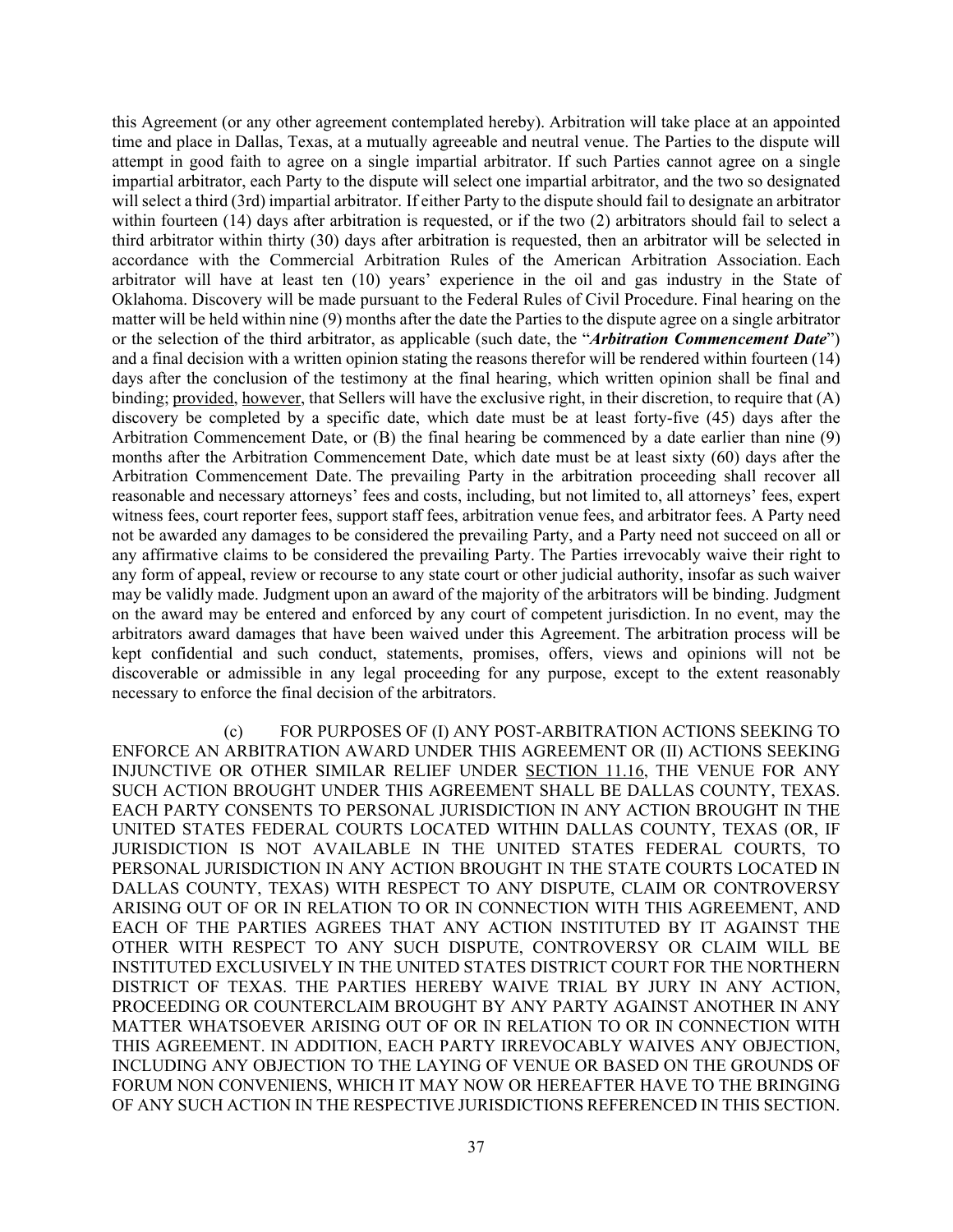11.4 Further Assurances. From time to time after Closing, Sellers and Buyer shall each execute, acknowledge and deliver to the other such further instruments and take such other action as may be reasonably requested in order to accomplish more effectively the purposes of the transactions contemplated by this Agreement.

11.5 Amendments: Waivers. This Agreement may not be amended, nor any rights hereunder waived except by an instrument in writing signed by the Party to be charged with such amendment or waiver and delivered by such Party to the Party claiming the benefit of such amendment or waiver. No waiver of any breach or violation or, default under or inaccuracy in any representation, warranty or covenant set forth in this Agreement will be deemed to extend to any prior or subsequent breach, violation, default, inaccuracy or affect in any way any rights arising by virtue of any prior or subsequent occurrence. No delay or omission on the part of any Party in exercising any right, power or remedy under this Agreement will operate as a waiver thereof.

11.6 Assignment. Except as otherwise provided in Section 11.10, no Party may assign this Agreement or any of its rights under this Agreement without the prior written consent of the other Parties (which consent may be granted or withheld in each such other Party's respective sole discretion); provided, however, that Buyer shall have the right, upon prior written notice to Sellers, to assign to one or more of its Affiliates Buyer's rights under this Agreement to acquire the Assets at Closing; provided further, that without the prior written consent of the other Parties, no assignment pursuant to this Section 11.6 shall relieve any Party from its obligations under this Agreement.

11.7 Counterparts/Fax Signatures. This Agreement may be executed and delivered in one or more counterparts, each of which when executed and delivered shall be an original, and all of which when executed shall constitute one and the same instrument. The exchange of copies of this Agreement and of signature pages by facsimile or by electronic image scan transmission in .pdf format shall constitute effective execution and delivery of this Agreement as to the Parties and may be used in lieu of the original Agreement for all purposes.

## 11.8 Construction.

(a) Capitalized terms used but not otherwise defined in this Agreement have the meanings given to such terms in Annex I.

(b) The headings of the Articles and Sections of this Agreement are for guidance and convenience of reference only and shall not limit or otherwise affect any of the terms or provisions of this Agreement. The Disclosure Schedules are hereby incorporated in this Agreement by reference and constitute a part of this Agreement. The words "this Agreement," "herein," "hereby," "hereunder" and "hereof," and words of similar import, refer to this Agreement as a whole and not to any particular Article, Section, subsection or other subdivision unless expressly so limited. All references to "\$" or "dollars" shall be deemed references to United States dollars. References made in this Agreement, including use of a pronoun, shall be deemed to include where applicable, masculine, feminine, singular or plural, individuals or entities. The word "or" when used in a list shall not indicate that the listed items are exclusive of each other. The words "include," "includes," and "including" are deemed to be followed by "without limitation" whether or not they are in fact followed by such words or words of similar import. References to any Law, Contract, agreement or other instrument shall mean such Law, Contract, agreement or other instrument as it may be amended from time to time.

11.9 Entire Agreement. This Agreement and the Ancillary Agreements constitute the entire understanding among the Parties, their respective partners, members, trustees, shareholders, officers, directors and employees with respect to the subject matter hereof, superseding all negotiations, prior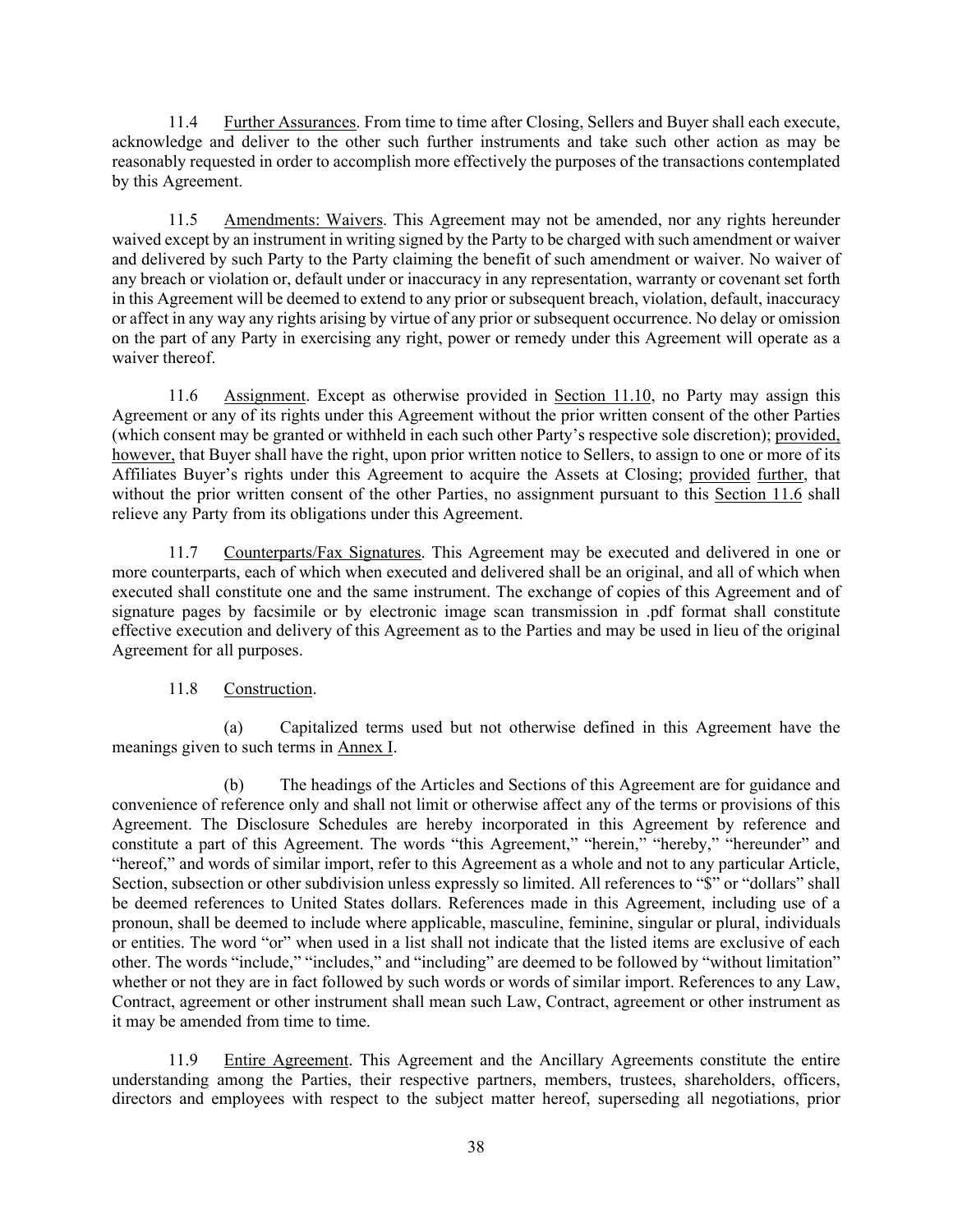discussions and prior agreements and understandings relating to such subject matter, including any letter of intent entered into between the Parties.

11.10 Successors and Permitted Assigns. This Agreement shall be binding upon, and shall inure to the benefit of, the Parties, and their respective successors and permitted assigns.

11.11 Parties in Interest. Nothing in this Agreement shall entitle any Person, other than the Parties, or the Parties' respective related indemnified parties hereunder, to any claim, cause of action, remedy or right of any kind; provided, that only a Party will have the right to enforce the provisions of this Agreement on its own behalf or on behalf of its related indemnified parties (but shall not be obligated to do so).

11.12 Severability. In the event any term of this Agreement is found by any court to be void or otherwise unenforceable, the remainder of this Agreement shall remain valid and enforceable, and, to the fullest extent permitted by Law, such offending term or terms shall be replaced with an enforceable term or enforceable terms that as nearly as possible effect the Parties' intent.

11.13 Joint Preparation. The Parties acknowledge and agree that this Agreement was jointly prepared by the Parties, and that each Party was afforded the opportunity to consult with counsel in the preparation and negotiation of this Agreement. In the event an ambiguity or question of intent or interpretation arises, this Agreement shall be construed as if drafted jointly by the Parties and no presumption or burden of proof shall arise favoring or disfavoring either Party by virtue of the authorship of any of the provisions of this Agreement.

11.14 Publicity. Sellers and Buyer shall consult with each other with regards to all publicity and other releases concerning this Agreement and the transactions contemplated hereby and, except as required by applicable Law or the applicable rules or regulations of any Governmental Authority or stock exchange, neither Party shall issue any such publicity or other release without the prior written consent of the other Party hereto (such consent not to be unreasonably withheld, conditioned or delayed). Without the prior written consent of the other Party, neither Buyer nor Sellers shall disclose or issue any press release or public announcement that includes the name of the non-disclosing Party; provided, however, the foregoing shall not restrict disclosures in order to comply with applicable securities or other laws, to comply with demands or requests from regulatory authorities, or to comply with existing loan or other agreements binding upon such Party.

11.15 Disclosure Schedules. The matters set forth on the disclosure schedules hereto (collectively, the "*Disclosure Schedules*") are not necessarily matters that Sellers are required to disclose or matters that would constitute a breach of any representation or warranty had such matters not been disclosed. No disclosure by any Seller in the Exhibits or the Disclosure Schedules relating to any possible breach or violation of any contract or applicable Law shall be construed as an admission or indication that such breach or violation exists or has actually occurred.

11.16 Specific Performance. Subject to and without limiting Section 8.5, from and after Closing, if either Sellers or Buyer violates or fails or refuses to perform any covenant or agreement made by Sellers or Buyer (as applicable) in this Agreement, the non-breaching Party (in the case of Buyer) or Parties (in the case of Sellers), subject to the terms of this Agreement and in addition to any remedy at Law for damages or other relief permitted under this Agreement, may institute and prosecute an action in any court of competent jurisdiction to enforce specific performance of such covenant or agreement or seek any other equitable relief, without the necessity of proving actual damages or posting of a bond. Each of Sellers and Buyer hereby acknowledges and agrees that the rights of the other to consummate the transactions contemplated by this Agreement are special, unique and of extraordinary character and that, if any Seller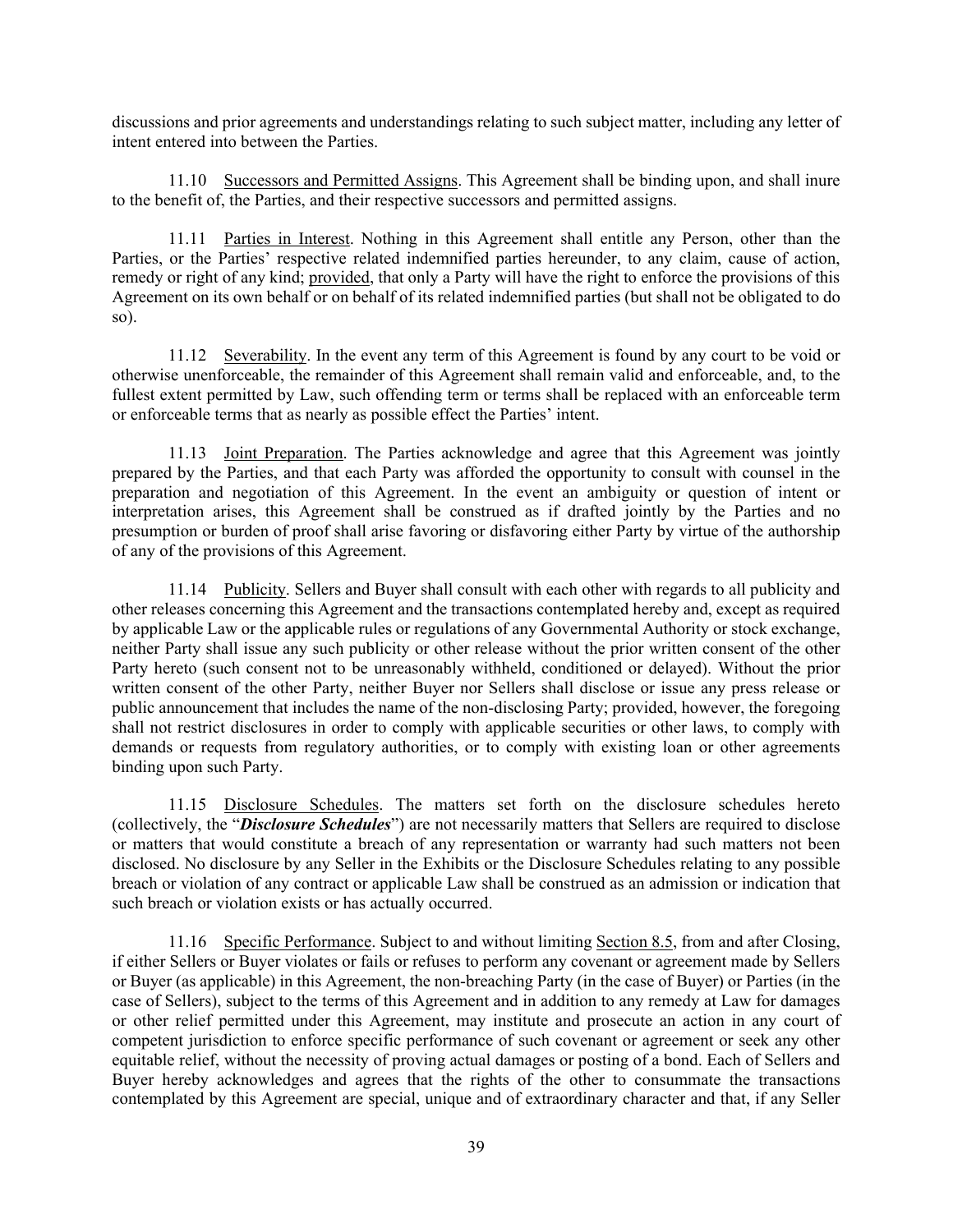or Buyer violates or fails or refuses to perform any covenant or agreement made by it in this Agreement, the non-breaching Party (in the case of Buyer) or Parties (in the case of Sellers) may be without an adequate remedy at Law.

11.17 Confidentiality. Subject to Section 11.14, for a period of eighteen (18) months after the Closing Date, each Seller shall, and shall cause its Affiliates to, not use or make disclosures to third parties of any confidential or proprietary information relating to Assets except with the prior written consent of Buyer or as required by applicable Law, except to the extent that such information (a) is generally available to the public through no breach by such Seller or its Affiliates of this Section 11.17, (b) is lawfully acquired by such Seller or its Affiliates after the Closing from sources which are not actually known to such Seller to be prohibited from disclosing such information due to confidentiality obligations owed to Buyer, (c) is required for purposes of compliance by such Seller or its Affiliates with Tax or regulatory reporting requirements, (d) is needed in connection with the exercise, enforcement or performance of Sellers' rights and obligations hereunder, the Ancillary Agreements or the enforcement, performance or defense of the same, or (e) is disclosed (i) in the course of any trial or other legal Proceeding involving Sellers or their Affiliates, (ii) as required by any applicable securities Law or legal process or other Law (including any subpoena, interrogatory, or other similar requirement for such information to be disclosed) or rules of any applicable national stock exchange, or (iii) as is necessary to allow Sellers or their Affiliates to manage or operate the Excluded Assets or Seller's or its Affiliates' other assets or Retained Obligations; provided, however, that (x) nothing shall prohibit such Seller or its Affiliates from using such information in the conduct of their respective businesses following the Closing so long as such use is consistent in all material respects with the manner in which such Seller or its Affiliates used such information prior to the Closing and (y) such Seller and its Affiliates may discuss the underlying investment with respect to the Assets and the acquisition or disposition of the Assets with its Representatives and current and potential partners or investors or in connection with legitimate fundraising activities or fund performance reporting with current or prospective investors, lenders or partners.

11.18 No Recourse. Except as provided in this Section 11.18, nothing express or implied in this Agreement or any document, agreement or instrument delivered in relation to this Agreement is intended or shall be construed to confer upon or give any Person, other than the Parties, any right or remedies under or by reason of this Agreement. All claims, obligations, liabilities or causes of action (whether in contract or in tort, in Law or in equity or granted by statute) that may be based upon, in respect of, arise under, out or by reason of, be connected with or relate in any manner to this Agreement, or the negotiation, execution or performance of this Agreement (including any representation or warranty made in, in connection with or as an inducement to, this Agreement) and the transactions contemplated hereby, may be made only against (and such representations and warranties are those solely of) the Parties (the "*Contracting Parties*"). No Person who is not a Contracting Party, including any past, present or future director, officer, employee, incorporator, member, partner, manager, equityholder, Affiliate, agent, attorney, representative or assignee of, and any financial advisor or lender to, any Contracting Party, or any past, present or future director, officer, employee, incorporator, member, partner, manager, equityholder, Affiliate, agent, attorney, representative or assignee of, and any financial advisor or lender to, any of the foregoing (collectively, the "*Nonparty Affiliates*"), shall have any liability (whether in contract or in tort, in law or in equity, or granted by statute) for any claims, causes of action, obligations or liabilities arising under, out of, in connection with or related in any manner to this Agreement or the transactions contemplated hereby or based on, in respect of or by reason of this Agreement or its negotiation, execution, performance or breach of this Agreement and the transactions contemplated hereby, and, to the maximum extent permitted by Law, each Contracting Party hereby waives and releases all such liabilities, claims, causes of action and obligations against any such Nonparty Affiliates. Without limiting the foregoing, to the maximum extent permitted by Law, each Contracting Party disclaims any reliance upon any Nonparty Affiliates with respect to the performance of this Agreement or any representation or warranty made in connection with, or as an inducement to, this Agreement. This Section 11.18 shall not be effective as to any Seller to the extent such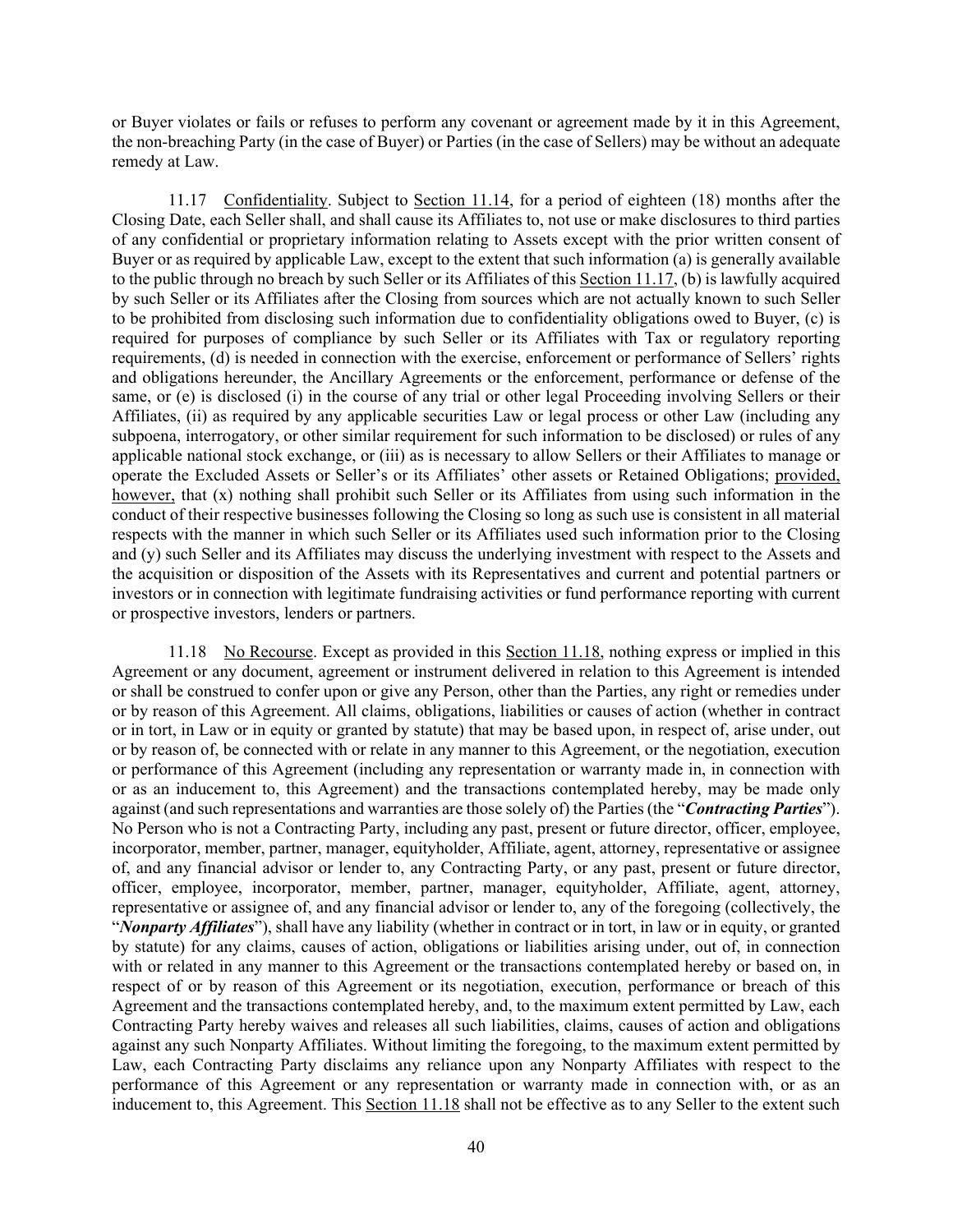Seller makes any distribution to its members, including of any portion of the Purchase Price, that would violate any provision of Subchapter VIII of the Delaware Limited Liability Company Act or similar Law.

[*Signature Pages to Follow*]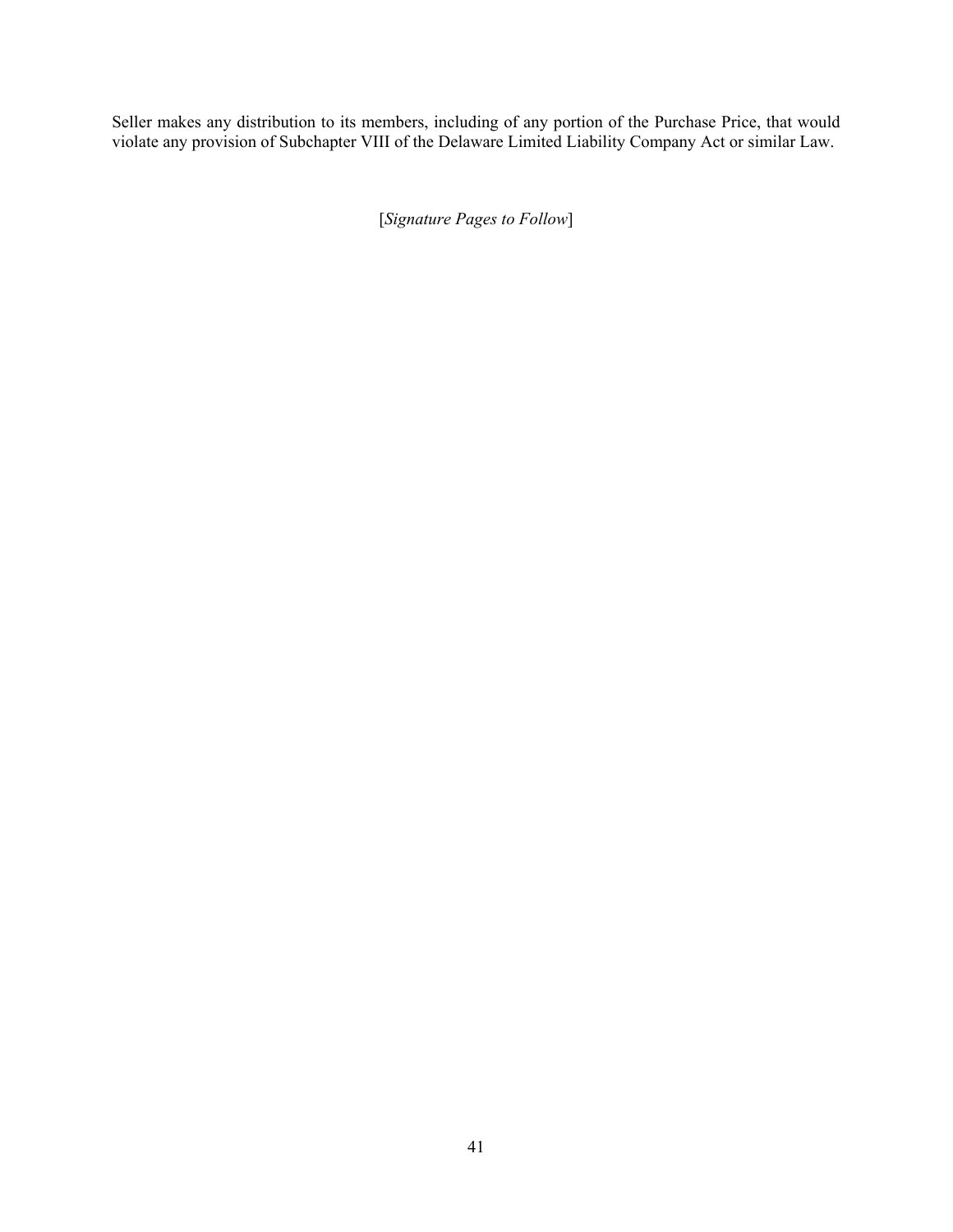IN WITNESS WHEREOF, the Parties have duly executed this Agreement as of the Execution Date.

#### SELLERS:

#### **Palmetto Investment Partners, LLC**

By:

Name: Ryan Turner Title: Manager

#### **Palmetto Investment Partners II, LLC**

By:

Name: Ryan Turner Title: Manager

### **Crestwood Exploration Partners, LLC**

By:

Name: Ryan Turner Title: Manager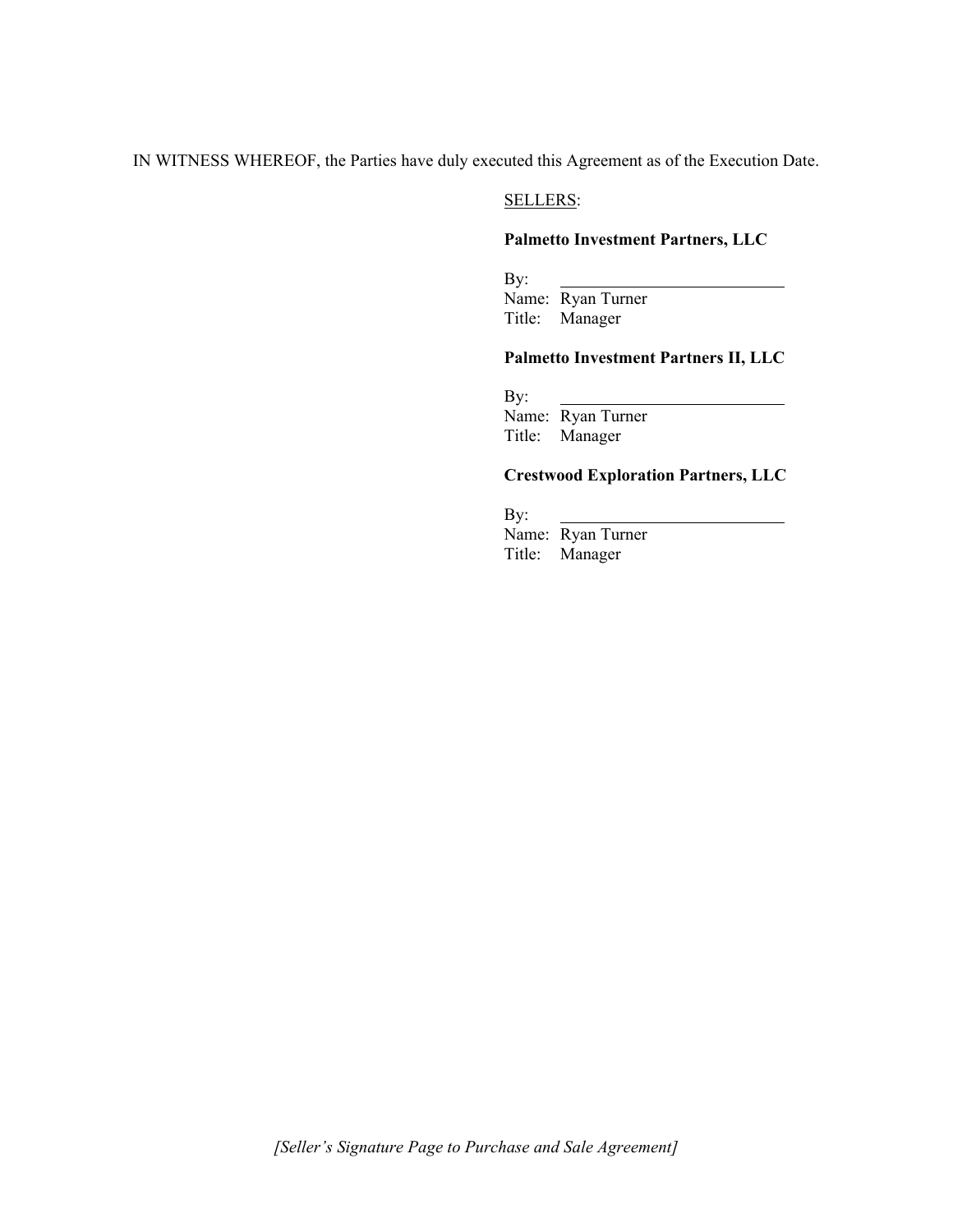## BUYER:

## **PHX Minerals Inc.**

By:

| Name: Chad L. Stephens III                   |
|----------------------------------------------|
| Title: President and Chief Executive Officer |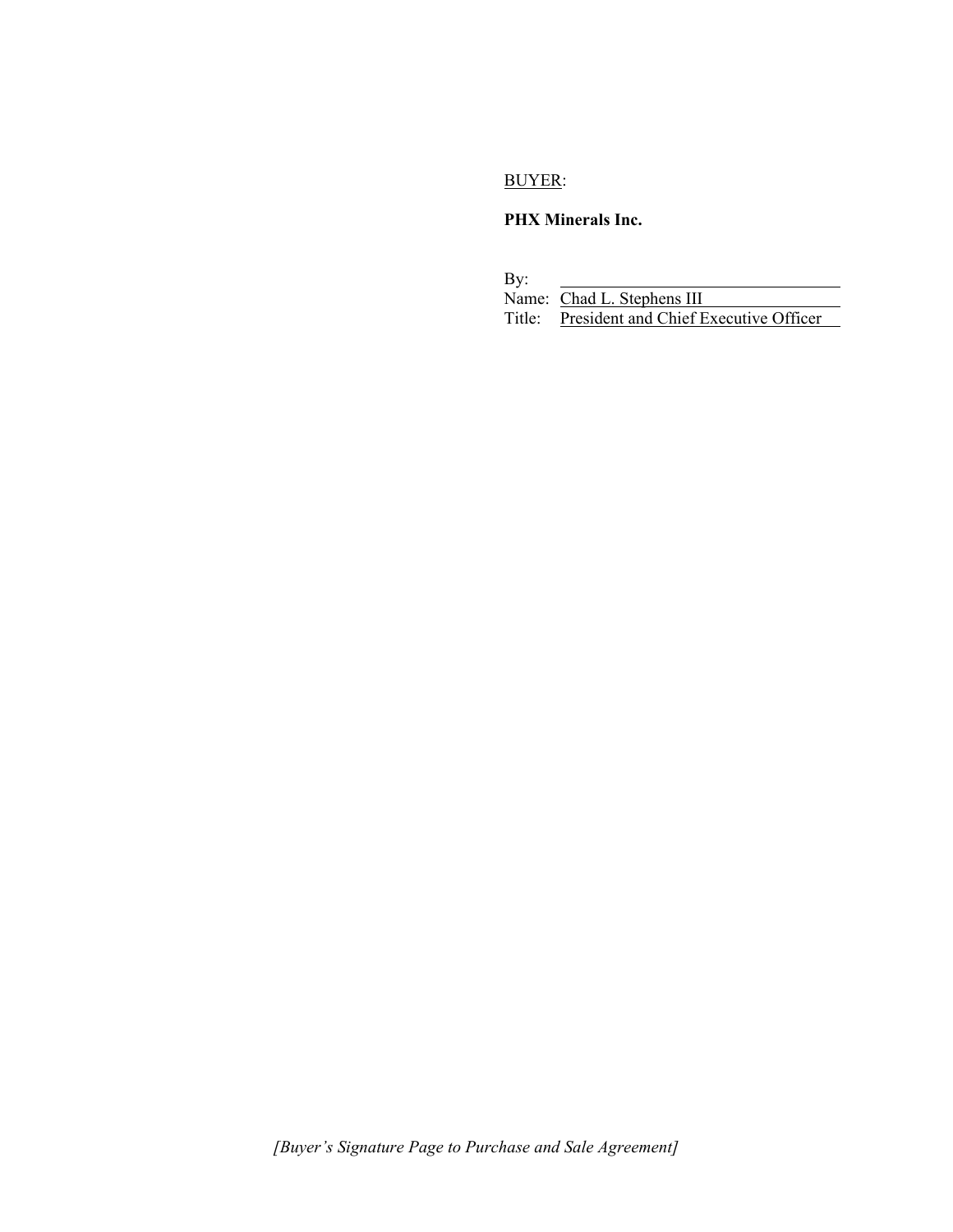#### **ANNEX I**

#### **DEFINED TERMS**

*"AAA"* has the meaning set forth in Section 3.2(g)(iv).

*"Accounting Consultant*" has the meaning set forth in Section 2.5(c).

*"Acquisition Proposals"* has the meaning set forth in Section 6.6.

*"Actual NRA"* means the actual Net Royalty Acres determined by the Parties or the Title Consultant, as the case may be, to be owned by Sellers in each Tract pursuant to Article 3.

"*Actual NRI*" means the actual Net Revenue Interest determined by the Parties or the Title Consultant, as the case may be, to be owned by Sellers in each Well pursuant to Article 3.

"*Affiliate*" means, with respect to any Person, any other Person that directly or indirectly controls, is controlled by or is under common control with, such first Person. For the purposes of this definition, "control" (including, with correlative meanings, the terms "controlling," "controlled by" and "under common control with"), as applied to any Person, means the possession, directly or indirectly, of the power to direct or cause the direction of the management and policies of that Person, whether through the ownership of voting securities, by contract or otherwise.

"*Agreement*" has the meaning set forth in the introductory paragraph of this Agreement.

"*Allocated Value"* has the meaning set forth in Section 2.3.

"*Ancillary Agreements*" means the Conveyance, the FIRPTA Certificate and the Lock-Up Agreement.

"*Annual Report*" has the meaning set forth in Section 5.12.

"*Arbitration Commencement Date*" has the meaning set forth in Section 11.3(b).

"*Asset Taxes*" means ad valorem, property, excise, severance, production and similar Taxes based upon the operation or ownership of the Assets or the production of Hydrocarbons or the receipt of proceeds therefrom, but excluding, for the avoidance of doubt, Income Taxes and Transfer Taxes.

"*Assets*" means, save, except for and excluding the Excluded Assets, all of Sellers' collective right, title and interest in and to the following assets and properties from and after the Effective Time:

(a) all fee mineral interests and lessor royalty interests in all oil, natural gas, coalbed methane and other liquid or gaseous Hydrocarbons, as well as their respective constituent products (including condensate, casinghead gas, distillate and natural gas liquids), and any other minerals, similar or dissimilar, customarily produced in conjunction therewith (all such substances are defined for purposes of this Agreement as a "*Mineral*" or the "*Minerals*"), in, on and under or produced and saved from the lands, tracts and properties described in Exhibit A-1 attached hereto (such lands, tracts, and properties described in Exhibit A-1, the "*Lands*"), and from all wells located on the Lands (collectively, the "*Wells*"), including without limitation, the Wells identified on Exhibit A-2 attached hereto, together with any royalty interests attributable thereto and any units, lands, tracts or other properties pooled with any of the Lands (collectively, the "*Mineral Interests*");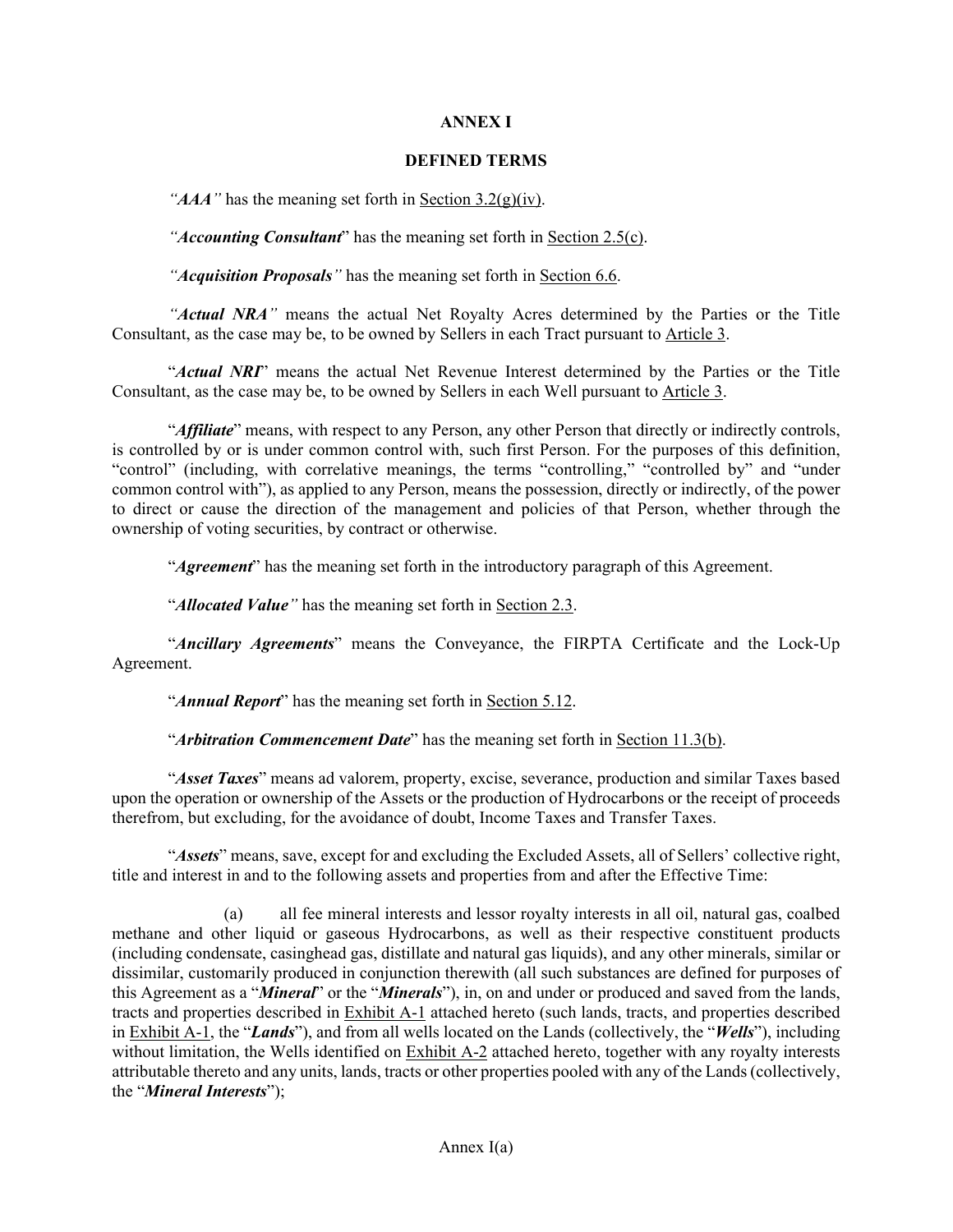(b) any overriding royalty interests held by Sellers burdening oil, gas or other minerals produced, saved or sold from the Lands, including those described in Exhibit A-1 attached hereto (collectively, the "*Overriding Royalty Interests*");

(c) the non-participating royalty interests burdening the Lands, including those described in Exhibit A-1 attached hereto (collectively, the "*Royalty Interests*", together with the Mineral Interests and Overriding Royalty Interests, the "*Interests*");

(d) any oil, gas and mineral leases that relate to the Interests, including all reversionary rights thereunder, including those described in Exhibit F (collectively, the "*Leases*");

(e) all division and transfer orders, and, except for the Leases, all written contracts, contractual rights, interests and other written agreements to which any Seller is a party (including as assignee) and under which any of the Interests are bound (collectively, the "*Contracts*");

(f) all Records, except for the Excluded Records;

 $(g)$  (i) all rights of ingress and egress, at all times for the purpose of exploring, drilling, operating for and producing from the Lands for Minerals and removing the same therefrom, and of laying pipelines, storing oil, building tanks, processing and treating plants and facilities, power stations, telephone lines, roads and other structures necessary to produce, save, care for, treat, store, compress, process, and transport said products, attributable to the conveyed interests, and (ii) all rights with respect to the use and occupation of the surface of the Lands and the subsurface depths under the Lands for the sole purpose of development and maintenance of the Interests; and (iii) the right of ingress and egress across any lands owned or controlled by Sellers to the extent such ingress and egress across such lands is reasonable to obtain access for the development and maintenance of the Interests;

(h) all proceeds attributable to any of the Interests or the Leases and attributable to the time period after the Effective Time;

(i) to the extent transferable (provided that Sellers will not be required to pay any fees or incur any liabilities in order to transfer such data), all proprietary and non-proprietary geologic, geophysical and seismic data that relate to the Interests (excluding any interpretive data);

all permits to the extent primarily relating to or applicable to any of the Interests or Leases and (i) required for the ownership of the Interests or Leases and (ii) transferable pursuant to applicable Law;

(k) to the extent relating to the Assets and to the extent assignable, all rights and interests of either Seller (i) under any agreement or policy of indemnity or insurance (including any rights, claims or causes of action of either Seller against third parties under any indemnity or hold harmless agreements) and any indemnities received in connection with Sellers' prior acquisition of any of the Assets, but in each case only to the extent that such rights or interests arise from obligations or liabilities for which Buyer is responsible under this Agreement, or (ii) relating to claims and causes of action that may be asserted against a third party to the extent such rights and claims arise from obligations or liabilities assumed by Buyer hereunder; and

(l) except to the extent pertaining to any Retained Obligations, and only to the extent assignable, all rights, claims and causes of action to the extent, and only to the extent, that such rights, claims or causes of action are associated with any of the other Assets and relate to the period from and after the Effective Time.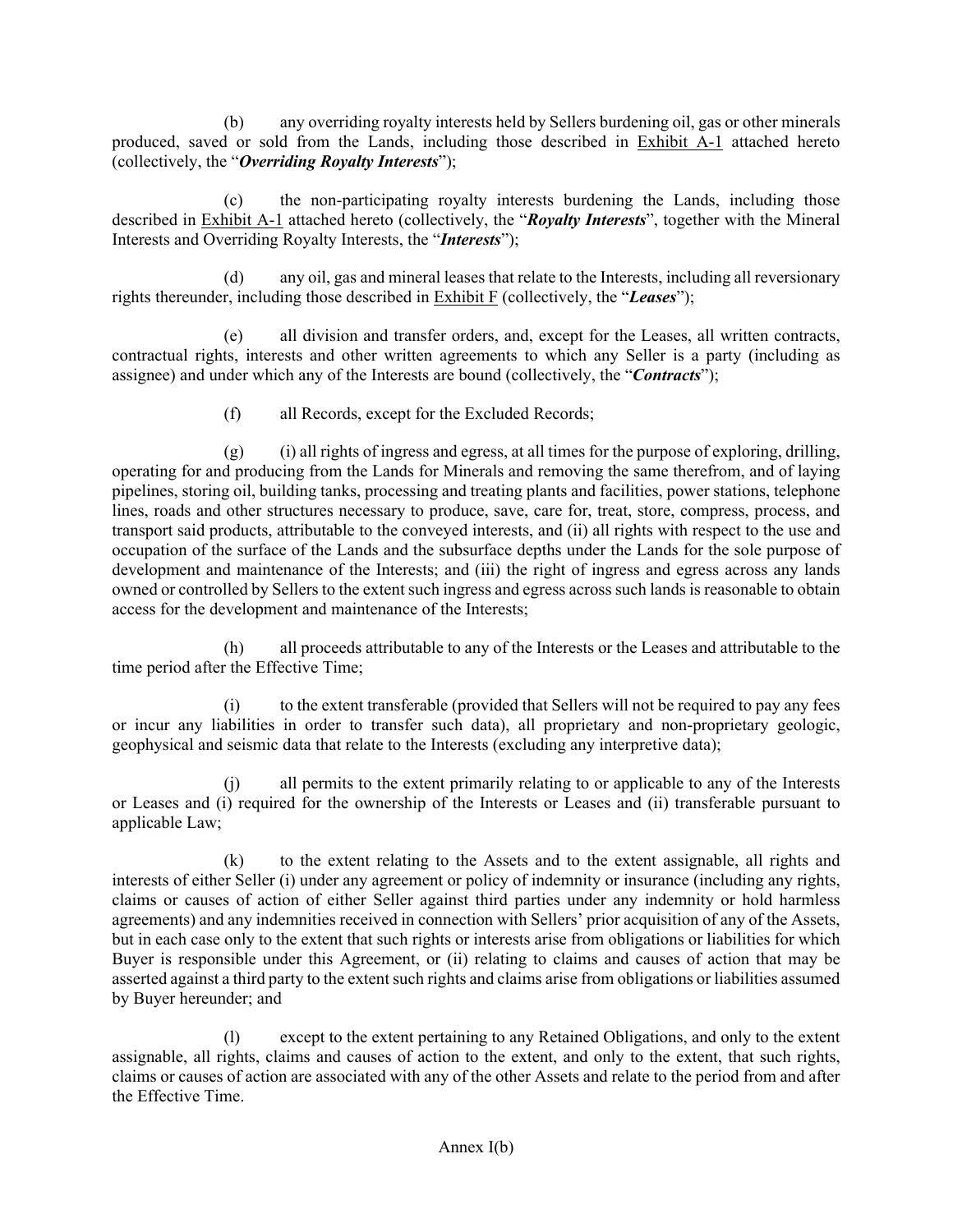"*Assumed Liabilities*" has the meaning set forth in Section 10.1.

"*Business Day*" means any weekday other than a weekday on which commercial banks in the city of Oklahoma City, Oklahoma and Dallas, Texas are authorized or required by applicable Law to be closed.

"*Buyer*" has the meaning set forth in the introductory paragraph of this Agreement.

"*Buyer Fundamental Representations*" has the meaning set forth in Section 10.3.

"*Buyer Indemnitees*" has the meaning set forth in Section 10.2(a).

"*Buyer Material Adverse Effect*" means a Material Adverse Effect with respect to Buyer.

"*Buyer Officer Certificate*" has the meaning set forth in Section 8.1(c).

"*Buyer Reports*" has the meaning set forth in Section 5.12.

"*Buyer's Auditor*" has the meaning set forth in Section 6.5(d).

"*Cash*" has the meaning set forth in Section 2.2.

"*Closing*" has the meaning set forth in Section 9.1.

"*Closing Date*" has the meaning set forth in Section 9.1.

"*Code*" has the meaning set forth in Section 4.6.

"*Commission*" has the meaning set forth in Section 5.12.

"*Contracting Party*" has the meaning set forth in Section 11.18.

"*Contracts*" has the meaning set forth in the definition of "Assets".

"*Conveyance*" has the meaning set forth in Section 9.2(b).

"*Credit Deficiency Notice*" has the meaning set forth in Section 3.2(b).

"*Credit Facility*" has the meaning set forth in Section 5.9.

"*Credit Notice*" has the meaning set forth in Section 3.2(b).

"*Crestwood*" has the meaning set forth in the introductory paragraph of this Agreement.

"*Cure Notice*" has the meaning set forth in Section 3.2(f).

- "*Cure Period*" has the meaning set forth in Section 3.2(f).
- "*Deductible*" has the meaning set forth in Section 10.2(c)(ii).

"*Defect Allegation*" has the meaning set forth in Section 3.2(a).

"*Defensible Title*" means such title of Sellers to the Assets that, as of the Effective Time and as of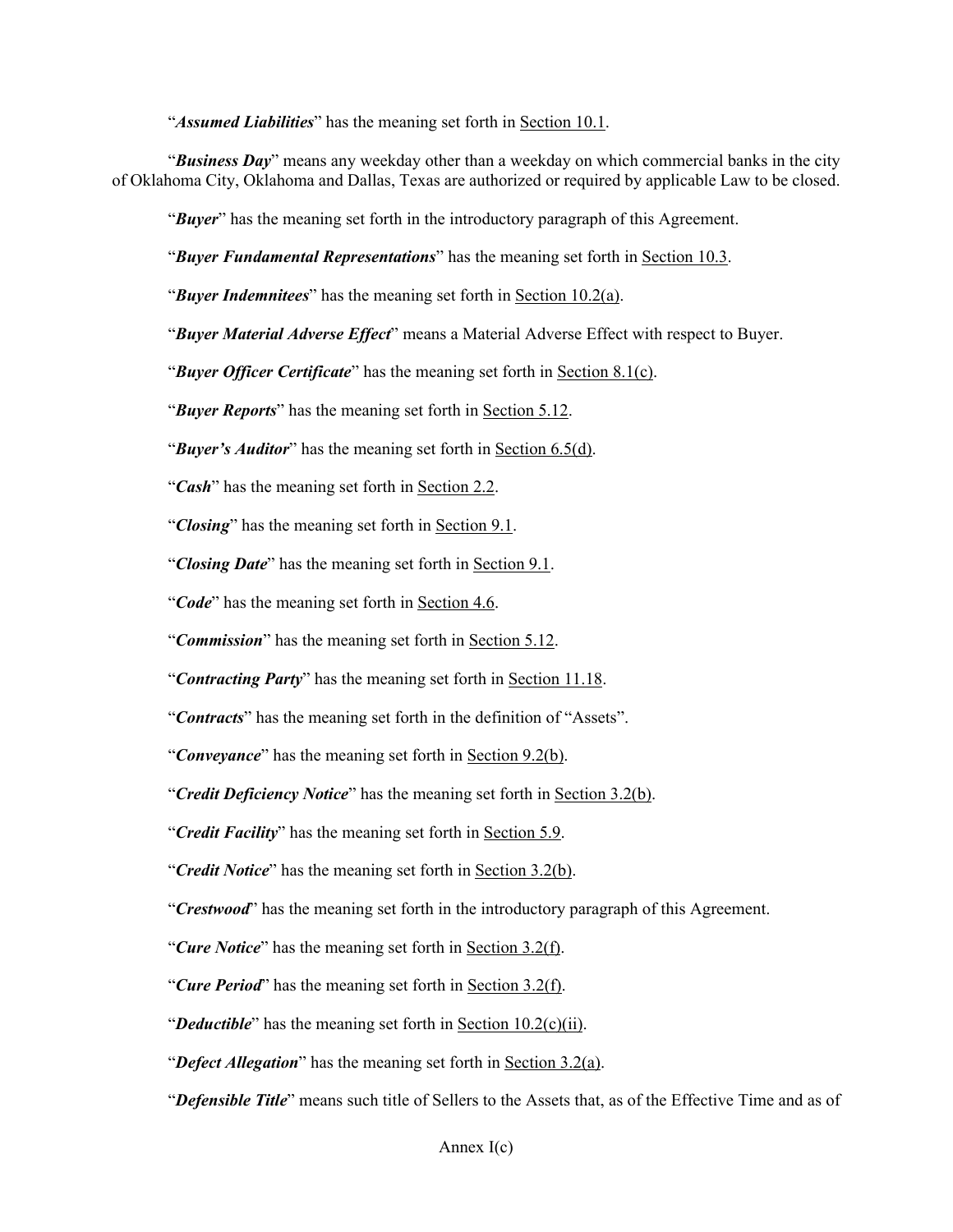the Closing Date, is deducible of record or provable by documentation that would be successfully defended if challenged and that, subject to the Permitted Encumbrances, (a) as to each Tract, entitles Sellers to not less than the Stated NRA for such Tract, (b) as to the Interest attributable to each Well, entitles Sellers to not less than the Stated NRI for such Well, and (c) is free and clear of all Encumbrances.

"*Deficiency Notice*" has the meaning set forth in Section 3.2(a).

"*Delayed Closing Date*" has the meaning set forth in Section 3.2(f).

"*Disclosing Credit Party*" has the meaning set forth in Section 3.2(b).

"*Disclosure Schedules*" has the meaning set forth in Section 11.15.

"*Dispute Notice*" has the meaning set forth in Section 2.5(a).

"*Effective Time"* has the meaning set forth in Section 1.2.

"*Effectiveness Date"* has the meaning set forth in Section 6.8(a).

"*Effectiveness Deadline"* has the meaning set forth in Section 6.8(a).

"*Encumbrance*" means any lien, judgment, mortgage, deed of trust, security instrument, pledge or option that is binding upon the Assets, or other preferential arrangement or other similar encumbrance.

"*Environmental Laws*" means the Comprehensive Environmental Response, Compensation and Liability Act, 42 U.S.C. § 9601 et seq; the Resource Conservation and Recovery Act, 42 U.S.C. § 6901 *et seq.;* the Federal Water Pollution Control Act, 33 U.S.C. § 1251 *et seq.;* the Clean Air Act, 42 U.S.C. § 7401 *et seq.;* the Hazardous Materials Transportation Act, 49 U.S.C. § 5101 *et seq.;* the Toxic Substances Control Act, 15 U.S.C. §§ 2601 through 2629; the Oil Pollution Act, 33 U.S.C. § 2701 *et seq.;* the Emergency Planning and Community Right to Know Act, 42 U.S.C. § 11001 *et seq.;* and the Safe Drinking Water Act, 42 U.S.C. §§ 300f through 300j, and all other applicable Laws of any Governmental Authority having jurisdiction over the property in question addressing (i) pollution or pollution control; (ii) protection of natural resources, the environment or biological resources; or (iii) the disposal or release or threat of release of hazardous substances, in each case as enacted and in effect on or prior to the Closing Date.

"*Escrow Agent*" shall mean Bank of Oklahoma, National Association.

"*Escrow Agreement*" shall mean that certain customary escrow agreement by and among Sellers, Buyer, and the Escrow Agent, dated on or about the Closing Date and delivered thereon.

"*Exchange Act*" shall mean the Securities Exchange Act of 1934, as amended, and the rules and regulations promulgated thereunder.

"*Excluded Assets*" means the following assets and properties:

(a) all proceeds attributable to any of the Assets to the extent attributable to the time period before the Effective Time, including any lease bonuses, royalties and other proceeds and benefits to the extent (i) attributable to the time period before the Effective Time and (ii) received no later than one year following the Closing Date;

(b) all claims of Seller or any of its Affiliates for refunds of, rights to receive funds from any Governmental Authority, or loss carry forwards or credits with respect to Seller Taxes;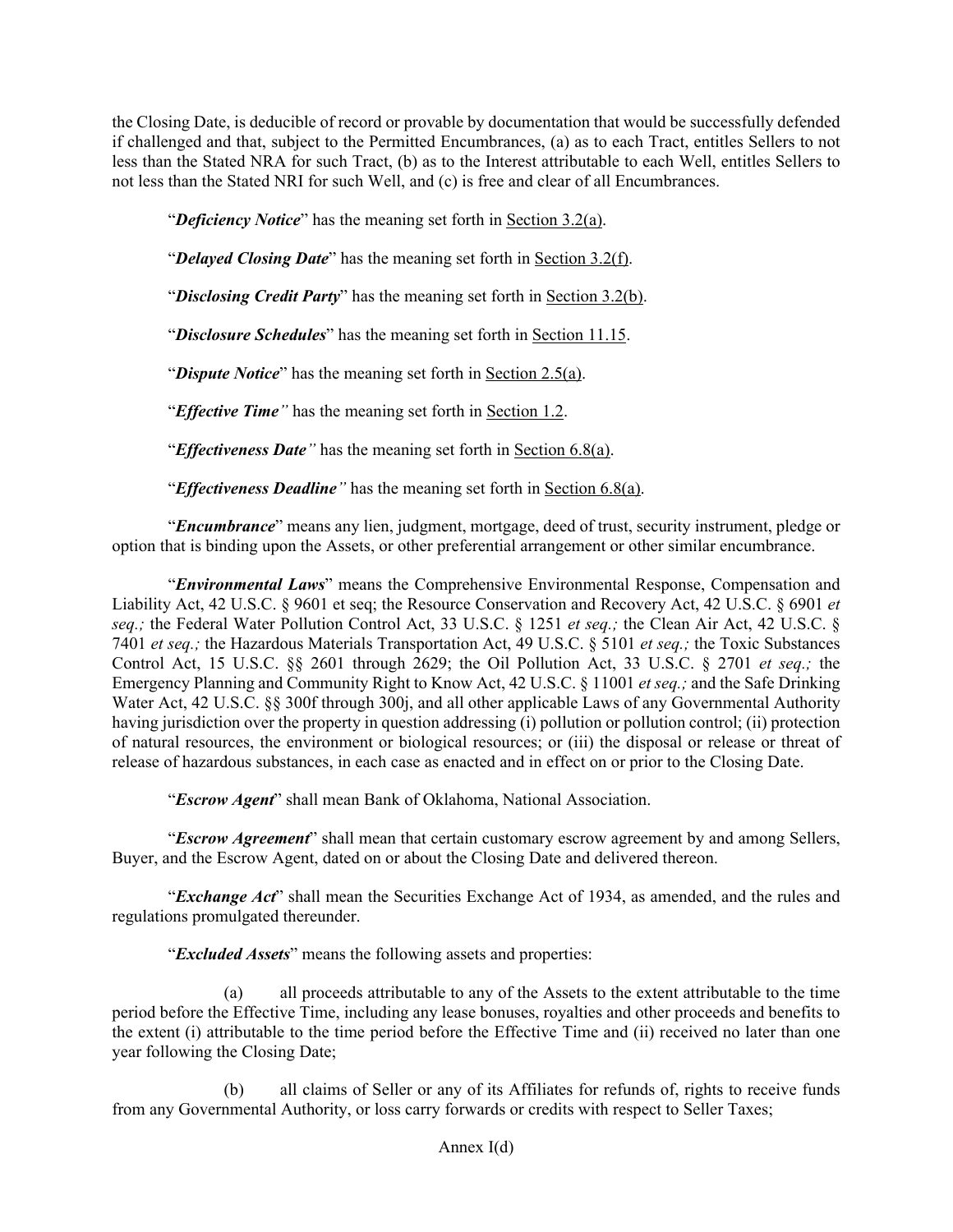(c) any refunds of costs or other expenses borne by any Seller or its predecessors in title, insofar as such refunds relate to time periods prior to the Effective Time or to any Retained Obligations;

(d) the Excluded Records;

(e) all claims and causes of action of Sellers relating to (i) any Retained Obligation or (ii) production that occurred prior to the Effective Time, and all audit rights arising under any Contracts with respect to the time periods prior to the Effective Time or any Retained Obligations; provided, however, if any third party makes a claim regarding time periods prior to the Effective Time that is or would be an Assumed Liability, then the claims and causes of action against such third party, to the extent relating to such Assumed Liability, that would otherwise be Excluded Assets pursuant to this clause (d), shall become Assets;

(f) all computer or communications software owned, licensed or used by Sellers, other than the Records;

(g) any logo, service mark, copyright, trade name or trademark of or associated with Sellers or any Affiliate of Sellers or any business of Sellers or of any Affiliate of Sellers;

(h) motor vehicles and other rolling stock owned by Sellers; and

(i) all oil, gas and Hydrocarbons produced, saved or sold from the Assets with respect to all periods prior to the Effective Time.

"*Excluded Records*" means (i) any files, records, or data (other than title opinions or memoranda relating to the Assets), which Sellers believe in good faith are protected by attorney-client privilege or confidentiality agreements, provided that Sellers have used Reasonable Efforts to obtain waivers of such confidentiality agreements, (ii) all of Sellers' corporate minute books, corporate financial records and Income Tax records that relate to Sellers' business generally, (iii) all files, records or data relating to the marketing process for the Assets including any and all bids received in connection therewith, and (iv) (A) Seller's interpretation of any geologic, geophysical and seismic data, and (B) any non-proprietary geologic, geophysical and seismic data that relate to the Interests, to the extent that (1) such non-proprietary geologic, geophysical and seismic data are not transferable without consideration or without a third party's consent, and (2) such consent was not obtained from such third party or Buyer has not agreed in writing to pay such consideration prior to the time of Closing.

"*Execution Date*" has the meaning set forth in the introductory paragraph of this Agreement.

"*Filing Deadline*" has the meaning set forth in Section 6.8(a).

"*Filings*" has the meaning set forth in Section 6.5(d).

"*Final Price*" has the meaning set forth in Section 2.5(a).

"*Final Settlement Date*" has the meaning set forth in Section 2.5(a)

"*Final Settlement Statement*" has the meaning set forth in Section 2.5(a).

"*FIRPTA Certificate*" has the meaning set forth in Section 9.2(e).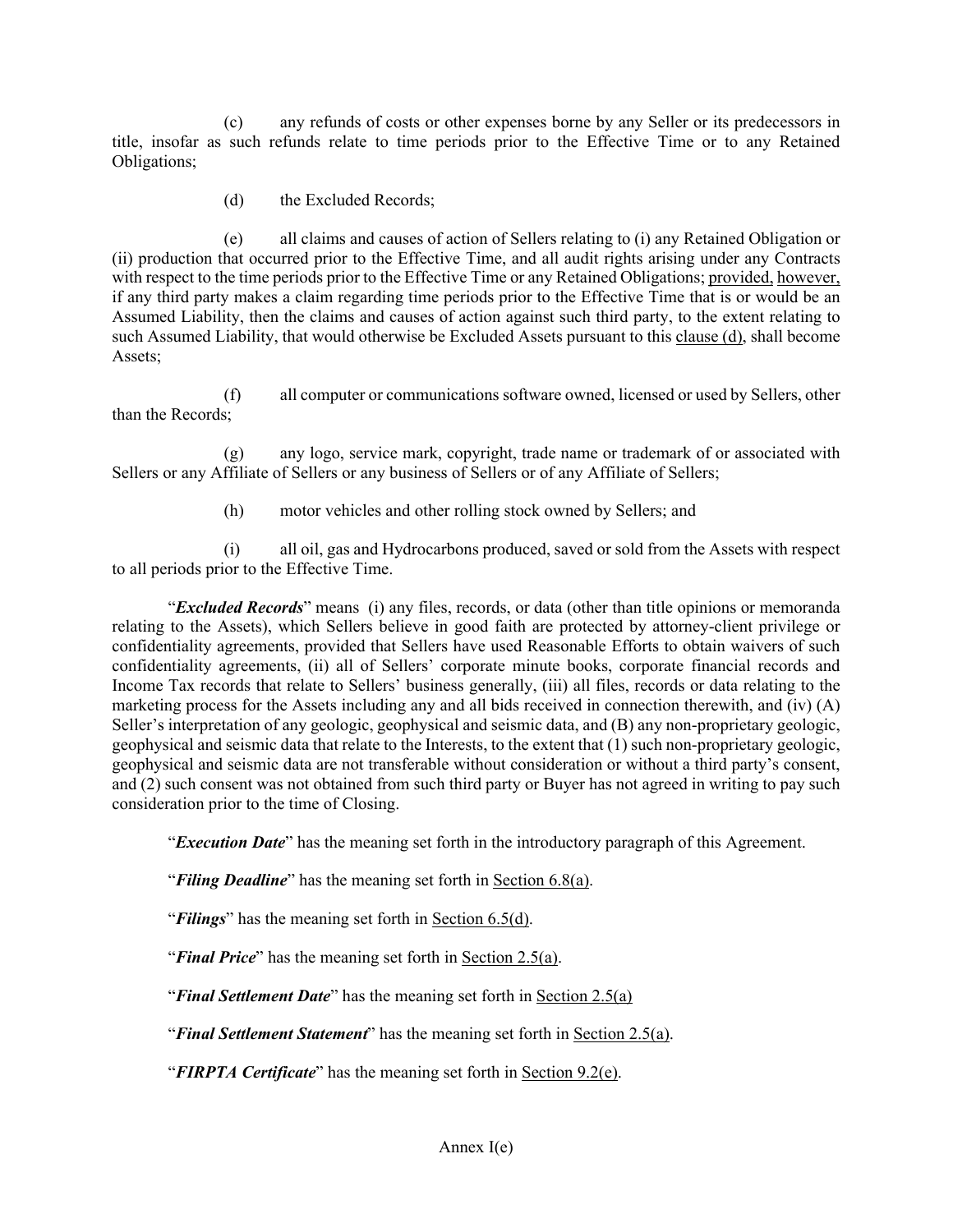"*First Quarter 10-Q*" has the meaning set forth in Section 5.12.

"*Fraud*" means an intentional and knowing misrepresentation of fact with the intent to deceive solely with respect to the making of the representations and warranties in this Agreement or any instrument or other agreement entered into in connection herewith which constitutes common law fraud under Delaware law.

"*GAAP*" means United States generally accepted accounting principles as in effect from time to time, consistently applied.

"*Governmental Authority*" means any federal, state, local, municipal, tribal or other government; any governmental, regulatory or administrative agency, commission, body or other authority exercising or entitled to exercise any administrative, executive, judicial, legislative, regulatory or taxing authority or power, and any court or governmental tribunal, including any tribal authority having or asserting jurisdiction.

"*Hazardous Substances*" means any pollutants, contaminants, toxins or hazardous or extremely hazardous substances, materials, wastes, constituents, compounds or chemicals that are regulated by, or will, given extent levels, form the basis of remediation liability under, any Environmental Laws (including NORM and other substances) in effect as of the Execution Date and each Closing Date.

"*Hydrocarbons*" means any oil, gas, casinghead gas, condensate, distillate or other liquid or gaseous hydrocarbon of every kind or description.

"*Income Taxes*" means any U.S. federal, state or local or non-U.S. income Tax or Tax based on profits, net profits, margin revenues or similar Taxes (including franchise Taxes and any capital gains and net worth Taxes).

"*Indemnity Escrow*" means the escrow account created with the Escrow Agent, which shall hold the Indemnity Shares and any cash proceeds received from the sale of any Indemnity Shares during the Indemnity Escrow Period.

"*Indemnity Escrow Balance*" means, as of any determination time, the number of Indemnity Shares and/or cash held by the Escrow Agent as of such time.

"*Indemnity Escrow Period*" has the meaning set forth in Section 10.10(a).

"*Indemnity Shares*" means one hundred percent (100%) of the Shares.

"*Individual Claim Threshold*" has the meaning set forth in <u>Section 10.2(c)(ii)</u>.

"*Interests*" has the meaning set forth in the definition of "Assets".

"*Knowledge*" means the actual knowledge, without any obligation of inquiry, of (x) in the case of Sellers, of Matt Veazey or (y) in the case of Buyer, of Ralph D'Amico.

"*Lands"* has the meaning set forth in the definition of "Assets".

"*Law*" means any applicable statute, law, rule, regulation, ordinance, order, code, ruling, writ, injunction, decree or other official act of or by any Governmental Authority, or rules or regulation of any national stock exchange on which a Party's securities are listed.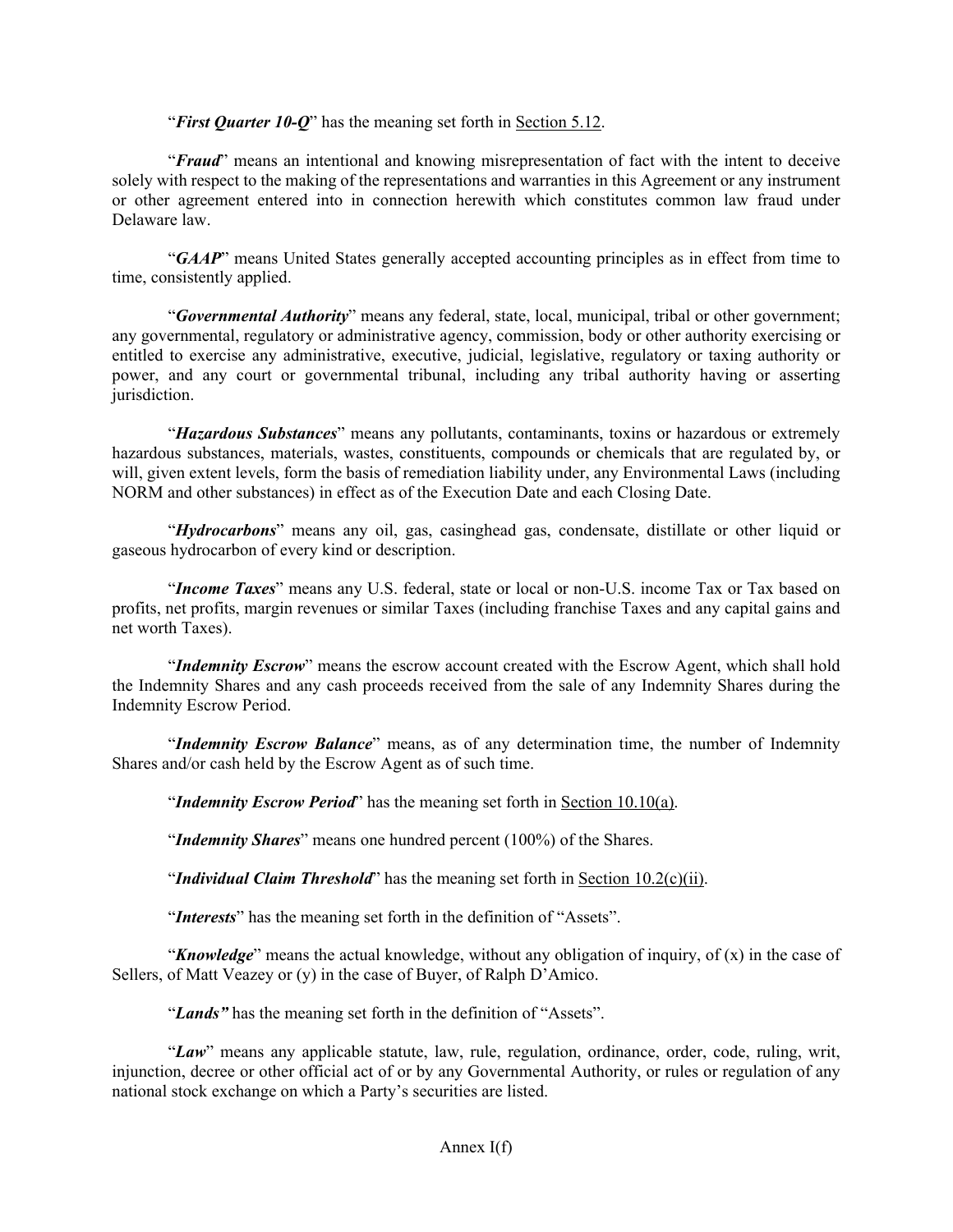"*Leases*" has the meaning set forth in the definition of "Assets".

"*Lock-Up Agreement*" has the meaning set forth in Section 9.2(f).

"*Lock-Up Period*" has the meaning set forth in Section 9.2(f).

"*Losses*" means any and all losses, costs, expenses (including court costs, reasonable fees and expenses of attorneys, technical experts and expert witnesses and the cost of investigation), liabilities, damages, diminution of value of any Asset, demands, suits, claims, causes of action and sanctions of every kind and character (including civil fines); provided, however, for the avoidance of doubt, any calculation or determination of Losses shall not include any measure of damages or theories of liability expressly waived by the Parties pursuant to Section 10.7.

"*Material Adverse Effect*" means, with respect to a Party, any circumstance, change or effect that has had or would be reasonably likely to (i) have, individually or in the aggregate with any other circumstance, change or effect, a material and adverse effect on the ownership or financial condition of the Assets (with respect to a Seller Material Adverse Effect) or the assets and properties of Buyer (with respect to a Buyer Material Adverse Effect), taken as a whole or (ii) materially impair, prevent or delay such Party's timely consummation of the transactions contemplated hereby, but shall exclude any circumstance, change or effect resulting or arising from: (a) any change in general conditions in the industries or markets in which such Party operates; (b) seasonal reductions in revenues or earnings of such Party in the ordinary course of its business; (c) any adverse change, event or effect on the global, national or regional energy industry as a whole, including any such change to energy prices or the value of oil and gas assets and properties or other commodities, goods or services, or the availability or costs of hedges; (d) national or international political conditions, including any engagement in hostilities, whether or not pursuant to the declaration of a national emergency or war, or the occurrence of any military or terrorist attack; (e) changes in GAAP or the interpretation thereof; (f) the entry into or announcement of this Agreement, actions contemplated by this Agreement or the consummation of the transactions contemplated hereby; (g) changes or developments in financial or securities markets or the economy in general; (h) the outbreak or continuation of any disease or epidemic (including COVID-19); (i) natural declines in well performance or reclassification or recalculation of reserves in the ordinary course of business consistent with ordinary, prudent and customary practices in the oil and natural gas exploration and production industry; (j) acts or failures to act of any Governmental Authorities and changes in Law or the interpretation thereof from and after the Execution Date; (k) effects of weather, meteorological events, natural disasters or other acts of God; or (l) any title defects, title losses or encumbrances on title; provided that the exclusions set forth in subsections (b), (e), (g), (h) and (k) shall be effective only insofar as such exclusions do not disproportionately affect the assets and properties of the affected Party as compared to similarly situated oil and gas assets or similarly situated owners of oil and gas assets.

"*Material Contracts*" means any of the following Contracts to which any Seller is a party:

(a) Contracts restricting in any material respect the owner of the Assets from freely engaging in any business or competing anywhere;

(b) each Contract that burdens any of the Assets and is an indenture, mortgage, loan, credit agreement, sale-leaseback, guaranty of any obligation, bond, letter of credit, or similar financial Contract (other than Permitted Encumbrances) that will not be terminated at or before the Closing;

any Contract that burdens any of the Assets, covering any futures, hedges, swap, collar, put, call, floor, cap, option or the like that is intended to reduce or eliminate the fluctuations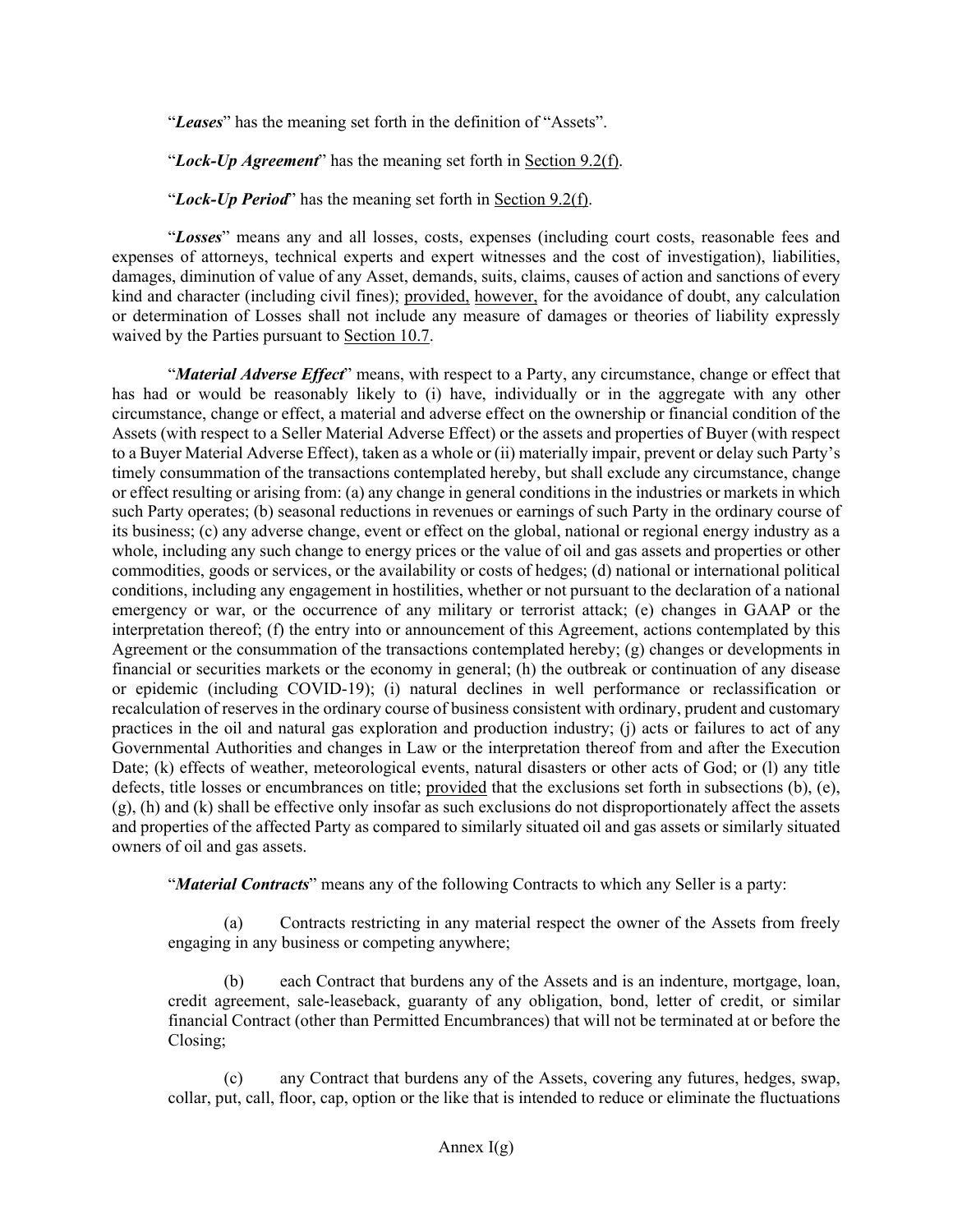in the prices of commodities, currency, exchange rates or interest rates that will not be terminated at or before the Closing;

- (d) any Contract the primary purpose of which is to indemnify another Person;
- (e) Contracts to sell, exchange or otherwise dispose of all or any part of the Assets;

(f) Contracts involving obligations of, or payments to or from, the owner of the Assets that, in each case, can reasonably be expected to result in aggregate payments by Sellers in excess of \$50,000.00 in the current or any subsequent fiscal year; and

(g) Contracts between any Seller and any Affiliate of such Seller that will be binding on the Assets after the Closing.

"*Mineral Interests*" has the meaning set forth in the definition of "Assets".

"*Minerals*" has the meaning set forth in the definition of "Assets".

"*Net Mineral Acres*" means with regard to an Interest, (i) the number of gross surface acres included in such Interest, multiplied by (ii) Sellers' percentage ownership interest in the oil and gas fee mineral interests beneath such gross surface acres; provided, however, that if Sellers' Net Mineral Acres vary for different formations or areas within a Tract, a separate calculation shall be performed with respect to each such formation or area for the purposes of calculating Net Mineral Acres under this Agreement.

"*Net Revenue Interest*" shall mean, with respect to each Well set forth in Exhibit A-2, the interest in and to the production of Hydrocarbons produced, saved, and sold from or allocated to such Wells.

"*Net Royalty Acres*" means, with regard to the Interest, the number equal to (i) the number of Net Mineral Acres attributable to such Interest multiplied by (ii) the applicable Royalty Rate for such Interest multiplied by (iii) eight; provided, however, that if an Interest varies as to different target formations or areas within a Tract, a separate calculation shall be performed with respect to each such formation or area for the purposes of calculating Net Royalty Acres under this Agreement. For any unleased tracts, a 12.5% Royalty Rate shall be used as the applicable Royalty Rate.

"*Nonparty Affiliates*" has the meaning set forth in Section 11.18.

"*Obligations*" has the meaning set forth in Section 10.1.

"*Offering*" has the meaning set forth in Section 2.2.

"*Officer Certificates"* has the meaning set forth in Section 8.2(c).

"*Overriding Royalty Interests*" has the meaning set forth in the definition of "Assets".

"*Palmetto I*" has the meaning set forth in the introductory paragraph of this Agreement.

"*Palmetto II*" has the meaning set forth in the introductory paragraph of this Agreement.

"*Parties*" has the meaning set forth in the introductory paragraph of this Agreement.

"*Party*" has the meaning set forth in the introductory paragraph of this Agreement.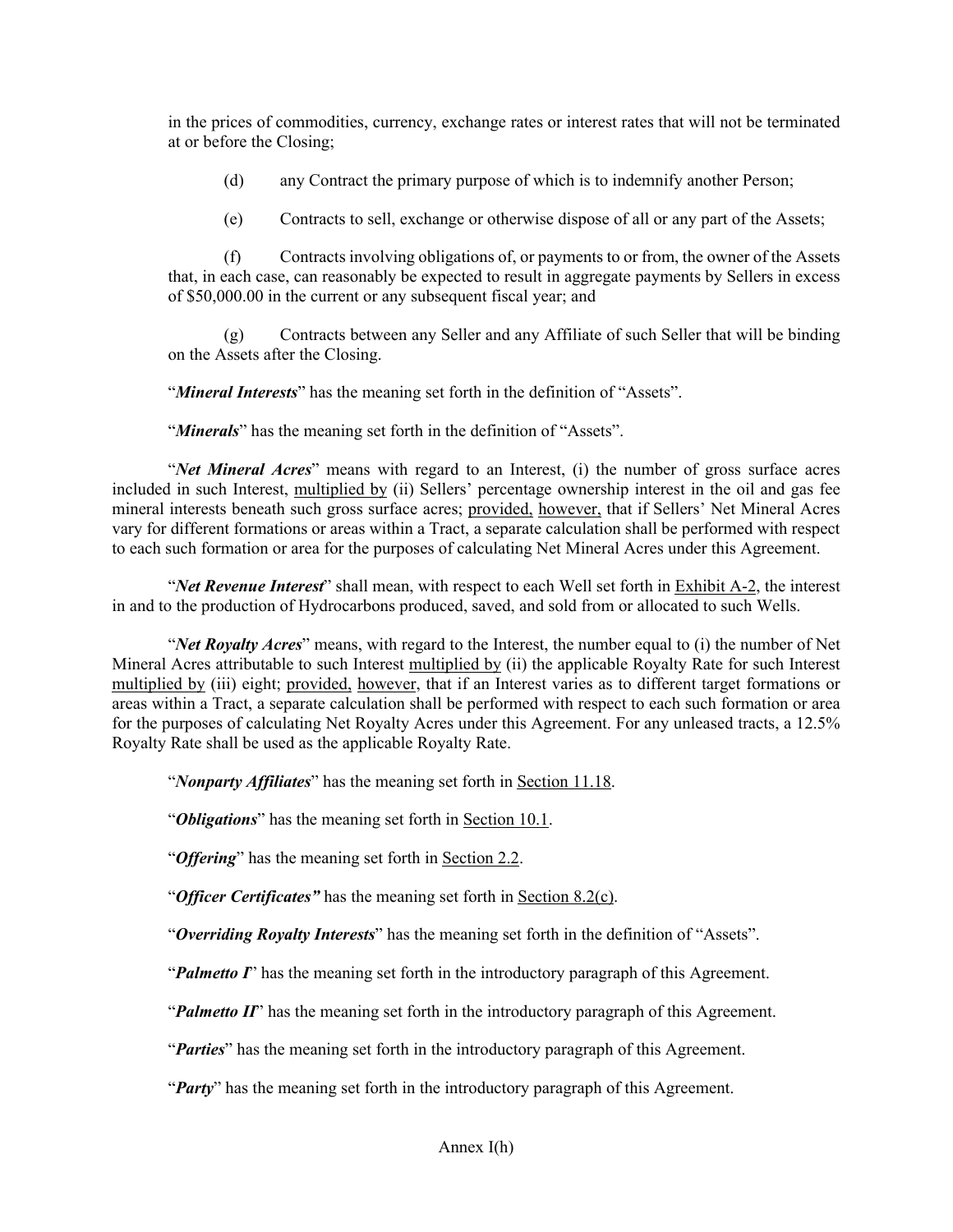## "*Permitted Encumbrances*" means:

(a) the terms and provisions of any Contract or Lease of record to the extent that such terms and provisions do not, individually and in the aggregate, operate to reduce Sellers' Net Royalty Acres in any Tract below the Stated NRA for such Tract or operate to reduce Sellers' Net Revenue Interest in any Well below the Stated NRI for such Well;

(b) lessors' royalties, non-participating royalties and similar burdens of record that do not, individually or in the aggregate, operate to (i) reduce Sellers' Net Royalty Acres in any Tract below the Stated NRA for such Tract, or (ii) reduce Sellers' Net Revenue Interest in any Well below the Stated NRI for such Well;

(c) preferential rights to purchase and required third party consents to assignment of any Asset that are not applicable to the transactions contemplated by this Agreement;

(d) rights to consent by, required notices to, filings with or other actions by Governmental Authorities or any other Person in connection with the sale or conveyance of any of the Assets if the same are customarily obtained in the ordinary course of business subsequent to such sale or conveyance;

(e) any materialman's, mechanics', repairman's, employees', contractors', operators' liens or other similar liens or charges for liquidated amounts arising in the ordinary course of business for amounts not yet delinquent or, if delinquent, that are being contested in good faith, or which will be released prior to Closing;

(f) any liens for Taxes and assessments not yet delinquent or, if delinquent, that are being contested in good faith in the ordinary course of business and for which Sellers have agreed to pay under the terms of this Agreement or which have been prorated under the terms of this Agreement;

(g) all rights reserved to or vested in any Governmental Authority to control or regulate the Assets in any manner;

(h) the lack of executive rights in any of the Lands;

(i) defects or irregularities of title as to which the relevant statute of limitation or prescription would bar any attack or claim against Sellers' title;

(j) defects in the chain of title arising from the failure to recite marital status, omissions of successors or heirship, or the lack of probate proceedings and defects arising out of lack of corporate or other entity authorization, absent reasonable evidence that the defect results in a third party's actual and valid claim of title to the affected Interest;

(k) any defects based solely on (A) lack of information, including lack of information in Sellers' files, the lack of third party records or unavailability of information from applicable Governmental Authorities, absent reasonable evidence that the defect results in a third party's actual and valid claim of title to the affected Interest or (B) the absence of certain documents in Sellers' files that are referenced by other documents that are located in Sellers' files;

(l) division orders and sales contracts terminable without penalty upon no more than 90 days' notice to the purchaser;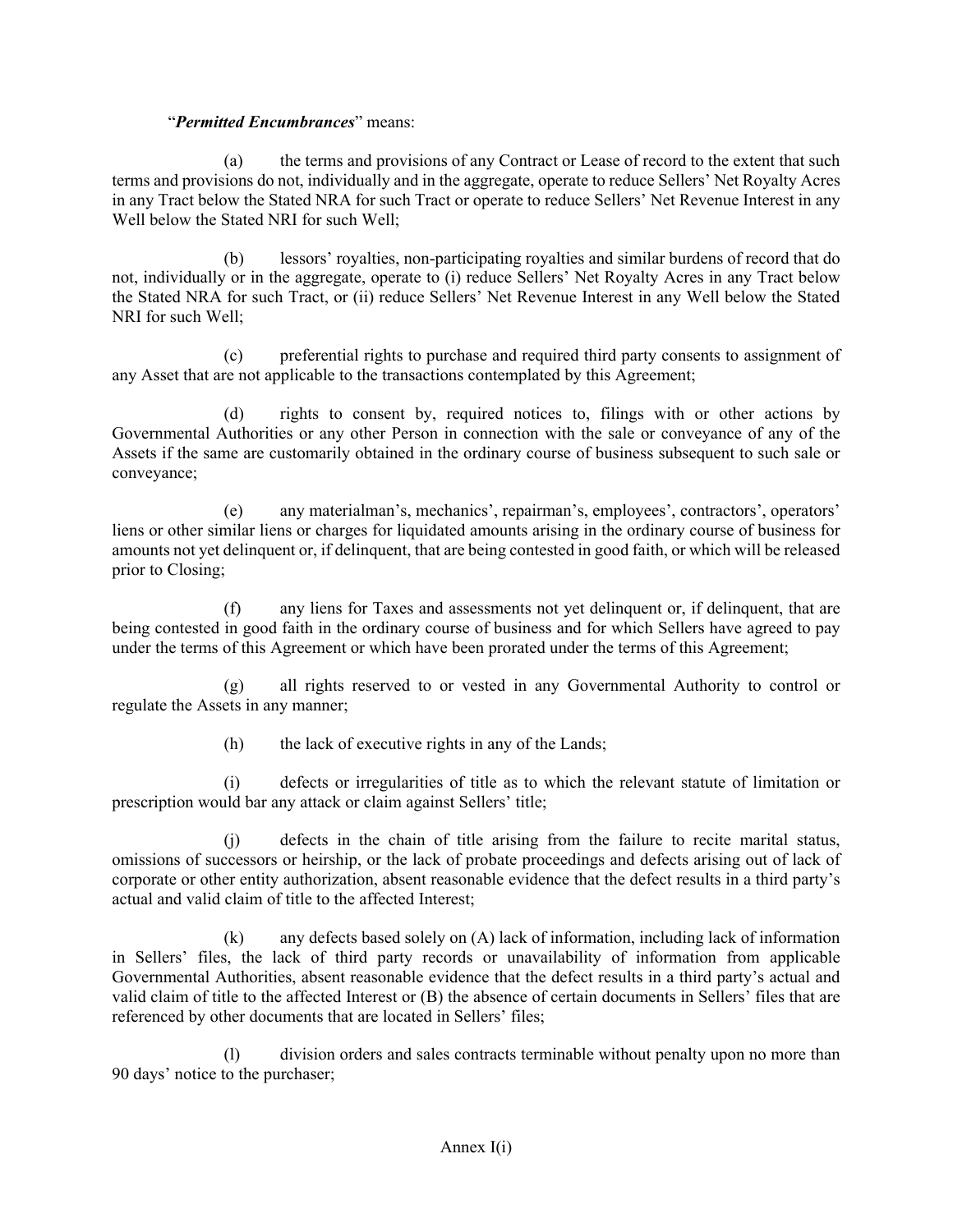(m) defects or irregularities arising out of lack of corporate authorization or a variation in corporate name, absent affirmative evidence that such corporate action was not authorized and results in another Person's superior claim of title to the relevant Assets;

(n) any matter waived in writing by Buyer;

(o) defects arising out of a scrivener's error that would not reasonably be expected to adversely affect title to the Assets;

(p) defects based on a gap in the chain of title of the Asset if such gap exists prior to January 1, 1990, unless such gap is shown to exist in the county records by an abstract of title, title opinion or landman's title chain or runsheet;

(q) defects resulting from lack of survey, unless a survey is expressly required by the underlying lease or applicable Law; and

(r) defects based on failure to record releases of liens, production payments or mortgages that have expired by their own terms or the enforcement of which are barred by applicable statutes of limitation; in each case, unless Buyer provided evidence that such defects or irregularities may result in another Person's actual and superior claim of title.

"*Per Share Value*" means the price at which the Shares were offered in the Offering.

"*Person*" means any natural person, corporation, partnership, trust, limited liability company, court, agency, government, board, commission, estate or other entity or authority.

"*Preliminary Settlement Statement*" has the meaning set forth in Section 2.4(a).

"*Proceeding*" means any proceeding, action, arbitration, litigation, subpoena, or suit (whether civil, criminal, administrative, investigative, or informal) commenced, brought, conducted, or heard by or before, or otherwise involving, any Governmental Authority or arbitrator.

"*Purchase Price*" has the meaning set forth in Section 2.1.

"*Reasonable Efforts*" means a Party's commercially reasonable efforts in accordance with reasonable commercial practice.

"*Records*" means copies of all files, records, and data in any Seller's possession or control to the extent relating to any of the Assets, including deed, mineral and Lease records, assignments, division order records, title records (including abstracts of title, title opinions and memoranda and title curative documents), Contracts, electronic data files (if any), maps, production records, decline curves and graphical production curves and financial, accounting and Asset Tax records, but excluding all Excluded Records.

"*Records Period*" has the meaning set forth in Section 6.5(d).

"*Registration Statement*" has the meaning set forth in Section 6.8(a).

"*Representatives*" means with respect to any Person, its officers, directors, managers, employees, consultants, agents, financial advisors, attorneys, accountants and other representatives.

"*Retained Obligations*" means all Obligations arising from or related to the following: (a) the ownership of the Assets prior to the Effective Time, (b) the amount of all Taxes for which Sellers are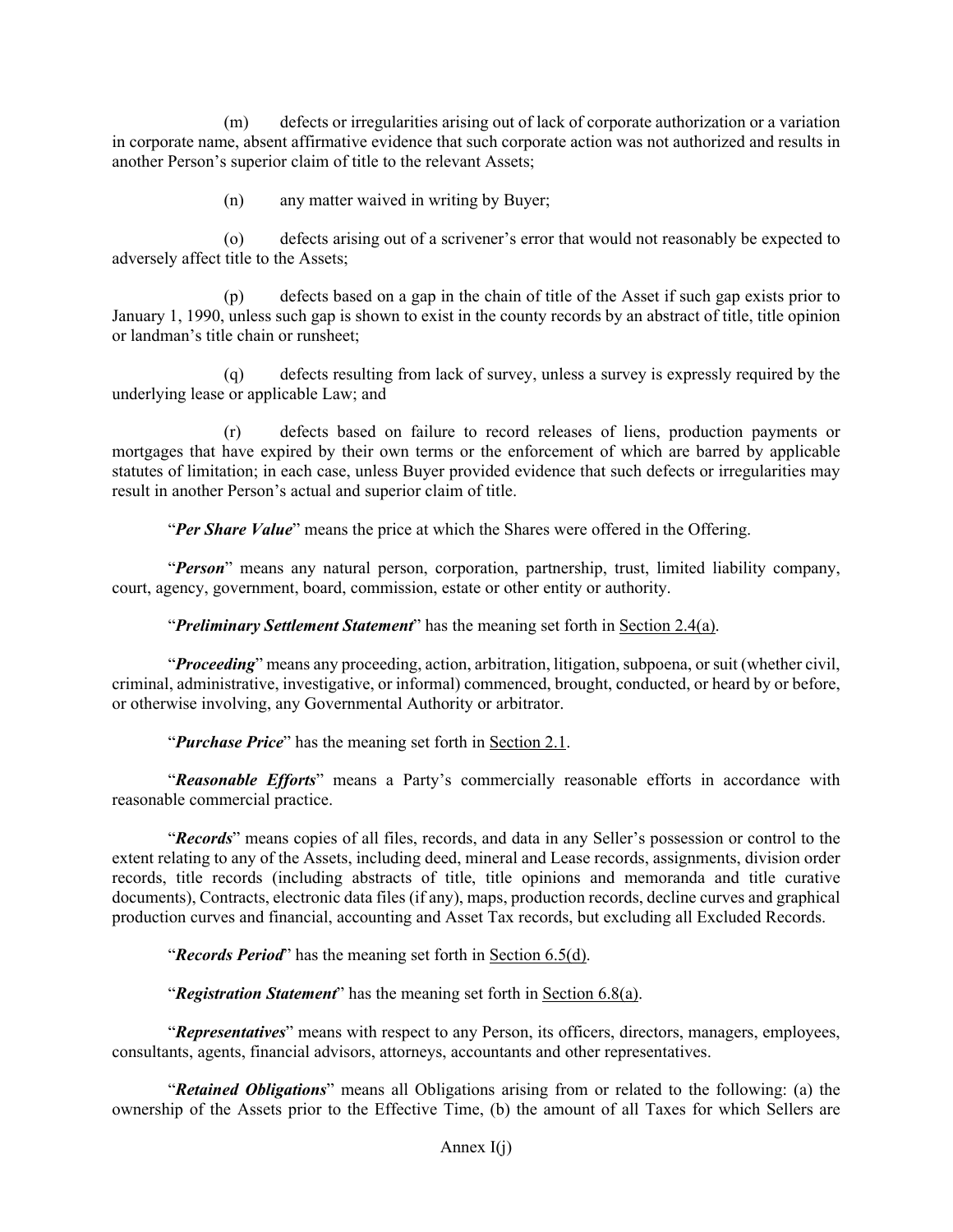responsible pursuant to Article 7, (c) the Excluded Assets and (d) general and administrative expenses (as such term is understood in accordance with GAAP) of the Sellers.

"*Review Period*" has the meaning set forth in Section 2.5(a).

"*Royalty Interests*" has the meaning set forth in the definition of "Assets".

"*Royalty Rate*" means the applicable royalty interest (i) set forth in the applicable Lease, with respect to any Mineral Interest, minus the proportionate share, if any, of any non-participating royalty interests that burden such Mineral Interest or (ii) carved out of the lessee's working interest derived from such Lease, with respect to any Overriding Royalty Interest.

"*Scheduled Closing Date*" has the meaning set forth in Section 9.1.

"*Securities Act*" means the Securities Act of 1933, as amended.

"*Seller*" has the meaning set forth in the introductory paragraph of this Agreement.

"*Seller Fundamental Representations*" has the meaning set forth in Section 10.3.

"*Seller Indemnitees*" has the meaning set forth in Section 10.2(b).

"*Seller Material Adverse Effect*" means a Material Adverse Effect with respect to Sellers.

"*Seller Officer Certificate*" has the meaning set forth in Section 8.2(c).

**"***Seller Taxes"* shall mean (a) Income Taxes imposed by applicable Law on Sellers and (b) Asset Taxes allocable to Sellers pursuant to Article 7 (taking into account, and without duplication of, such Asset Taxes effectively borne by Sellers as a result of (i) the adjustments to the Purchase Price made pursuant to Section 2.4, and (ii) any payments made from one Party to the other in respect of Asset Taxes pursuant to Article 7).

"*Sellers*" has the meaning set forth in the introductory paragraph of this Agreement.

"*Special Warranty*" has the meaning set forth in Section 6.5(c).

"*Stated NRA*" has the meaning set forth in Section 3.2(c)(iii).

"*Stated NRI*" has the meaning set forth in <u>Section 3.2(c)(iv)</u>.

"*Straddle Period*" means any taxable period beginning before and ending after the Effective Time.

"*Stronghold*" has the meaning set forth in the introductory paragraph of this Agreement.

"*Subject Schedule Supplement*" has the meaning set forth in Section 6.3.

"*Survival Period*" has the meaning set forth in Section 10.3.

"*Tax Returns*" means any return, declaration, report, claim for refund, or information return or statement relating to Taxes filed or required to be filed with any Governmental Authority, including any schedules or attachment thereto, and including any amendment thereof.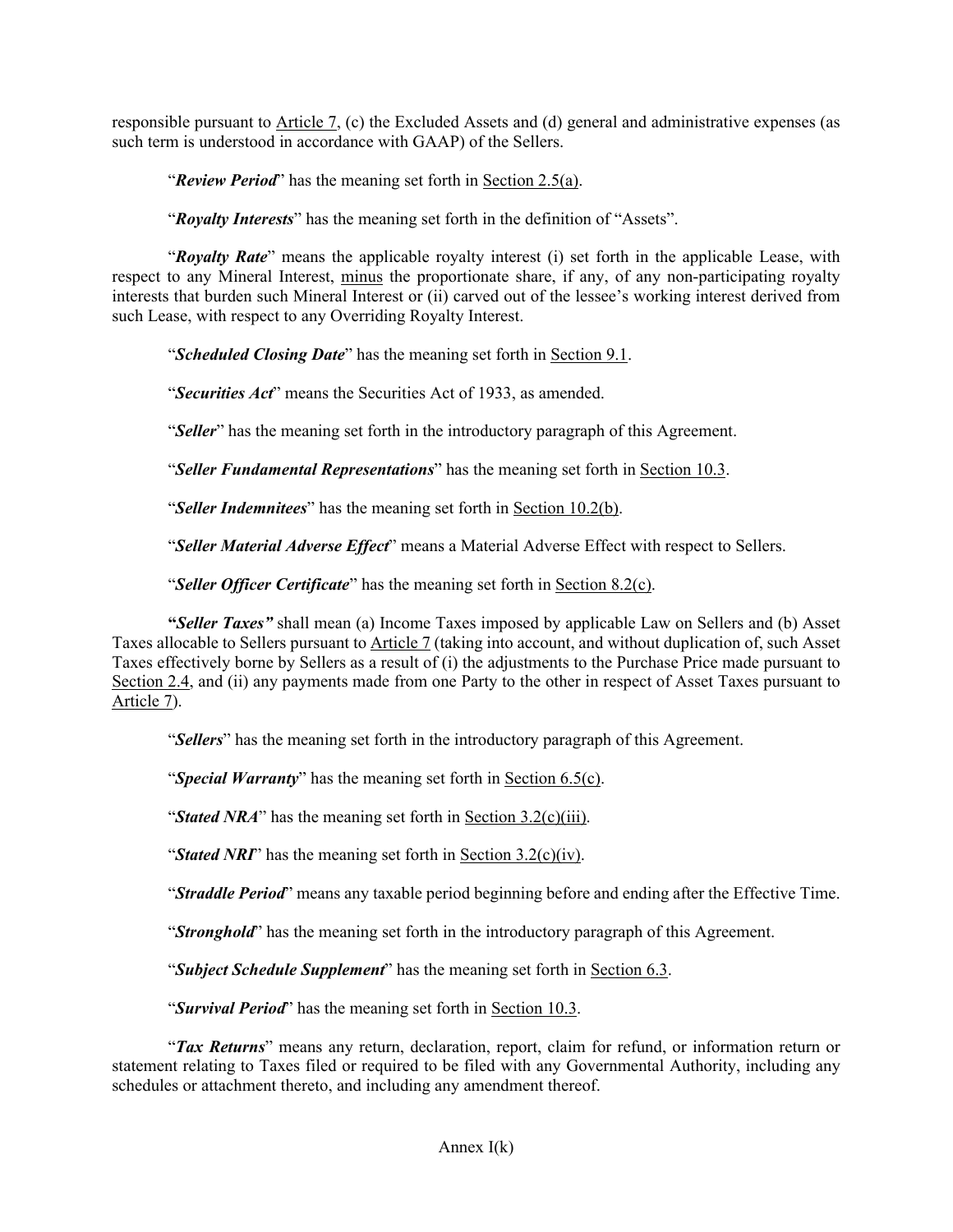"*Taxes*" means (a) all taxes, assessments, fees and other charges in the nature of a tax imposed by any Governmental Authority, including any federal, state, local or foreign income tax, surtax, remittance tax, presumptive tax, net worth tax, special contribution tax, production tax, severance tax, value added tax, withholding tax, gross receipts tax, profits tax, ad valorem tax, personal property tax, real property tax, sales tax, goods and services tax, transfer tax, use tax, excise tax, franchise tax, occupation tax, payroll tax, employment tax, unemployment tax, disability tax, alternative or add-on minimum tax and estimated tax, and (b) any interest, fine, penalty or additions to tax imposed by a Governmental Authority in connection with any item described in clause (a).

"*Title Claims Date*" has the meaning set forth in Section 3.1.

"**Title Consultant**" has the meaning set forth in Section  $3.2(g)(iv)$ .

"*Title Credit*" means any right, circumstance or condition that operates to increase Sellers' Actual NRA in any Tract above the Stated NRA set forth on Exhibit A-1 for such Tract.

"*Title Credit Amount*" has the meaning set forth in Section 3.2(e).

"*Title Deductible*" has the meaning set forth in Section 3.2(d)(ii).

"*Title Defect*" means (i) any Encumbrance, defect or other matter that causes (or if not cured, could reasonably be expected to cause) Sellers not to have Defensible Title to any of the Assets; or (ii) any default by Sellers under a Lease or Contract or other agreement that (A) has an adverse effect on the operation, value or use of any Asset, (B) prevents Sellers from receiving the proceeds of production attributable to Sellers' interest in any Asset, or (C) results in cancellation or impairment of Sellers' interest in any Asset.

"*Title Defect Amount*" has the meaning set forth in Section 3.2(c).

"*Title Dispute*" has the meaning set forth in Section 3.2(g)(i).

"*Title Threshold*" has the meaning set forth in Section 3.2(d)(i).

"*Tract*" has the meaning set forth in Section 2.3.

"*Transfer Taxes*" means, collectively, transfer, sales, use, excise, documentary, stamp, gross receipts, goods and services, registration or other similar Taxes relating to the transactions contemplated by this Agreement.

"*Unresolved Claims*" has the meaning set forth in Section 10.10(c).

"*Unresolved Claims Amount*" has the meaning set forth in Section 10.10(c).

"*Wells*" has the meaning set forth in the definition of "Assets".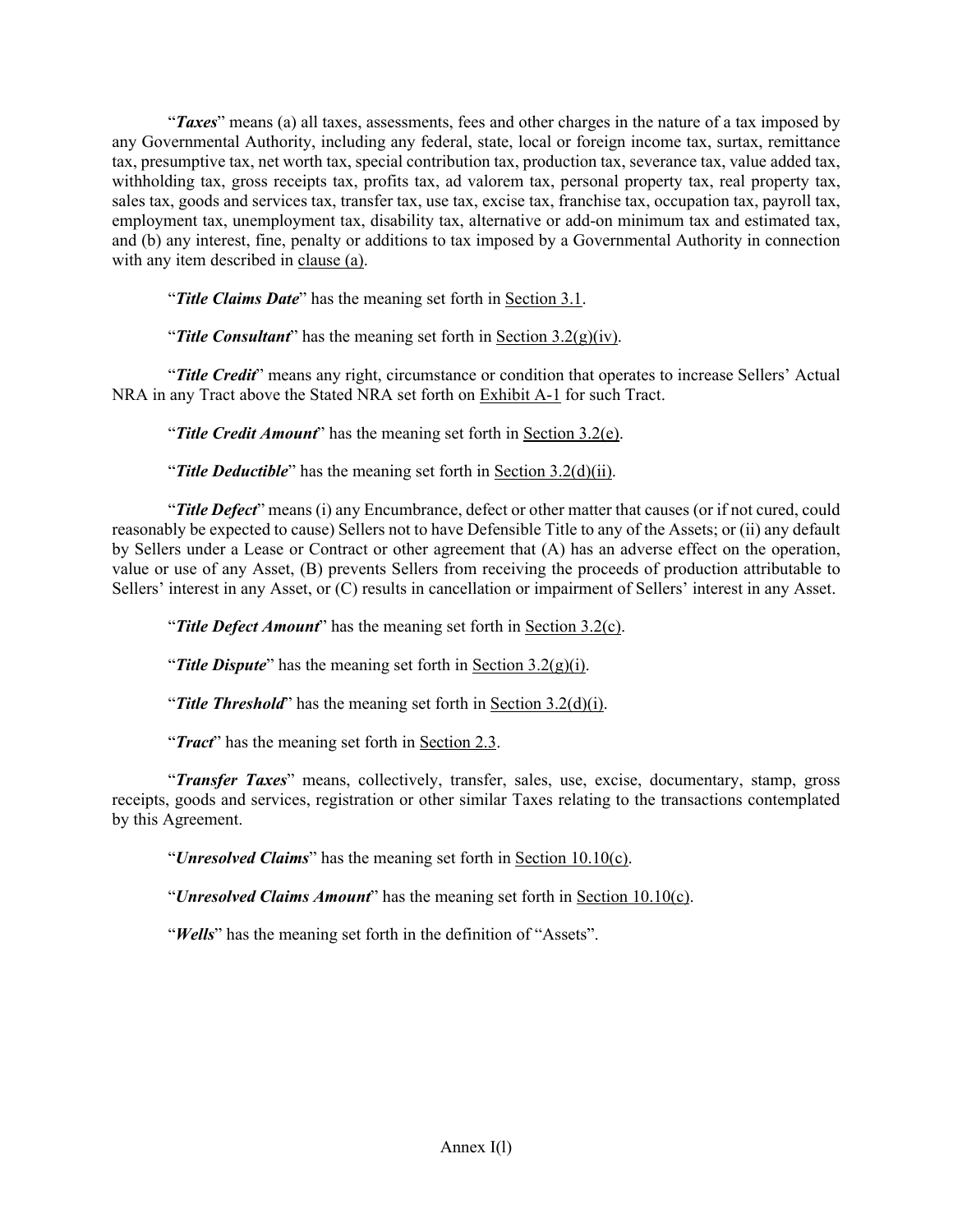

FOR IMMEDIATE RELEASE PLEASE CONTACT: Chad L. Stephens 405.948.1560 Website: www.phxmin.com

## **PHX MINERALS INC. ANNOUNCES ACQUISITION**

OKLAHOMA CITY, April 15, 2021 – PHX Minerals Inc. (NYSE: PHX) ("PHX" or the "Company") announced today that it has agreed to acquire from certain third parties certain mineral and royalty interests totaling approximately 2,698 net royalty acres in the Southern SCOOP play (the "Acquisition") for \$11,947,000 in cash and stock, subject to customary closing adjustments. The purchase price consists of \$9,547,000 in cash and \$2,400,000 in PHX common stock. PHX intends to raise the cash portion of the purchase price through an underwritten public offering of common stock (announced concurrently with this release). The stock issued in connection with the Acquisition will be subject to the same terms and conditions as the other subscribers for the offering. The Board of Directors of PHX unanimously approved the Acquisition. The effective date of the Acquisition is Nov. 1, 2020, and it is expected to close in late April.

Chad Stephens, President and CEO, said, "This is an exceptional acquisition of mineral assets with excellent geology that fits well within our stated strategy to grow the company on an accretive basis. These assets have compelling upside potential in a core area with active drilling programs by high quality and well capitalized operators."

## **Acquisition Highlights**

- Approximately 2,698 net royalty acres in Southern SCOOP play, with the majority of the interests focused within Continental SpringBoard III area
- SpringBoard III AOI primarily in Stephens, Carter and Garvin Counties, Okla.
- Includes 103 PDP gross wells, 17 gross wells in progress and an estimated 613 gross undrilled locations
- Two rigs currently running within 2.5 miles of the Acquisition assets<sup>1</sup>
- Estimated reserves of  $20.3$  Bcfe<sup>2</sup>
- Current net production  $0.529$  Mmcfe/ $d^3$
- Key operators include Continental Resources, Marathon, Ovinitiv and Camino

<sup>1</sup> Provided by Enverus as of 3/31/2021

 $2$  As of  $11/1/2020$ 

<sup>&</sup>lt;sup>3</sup> Mmcfe/d is on a 6:1 basis; estimated March 2021 production